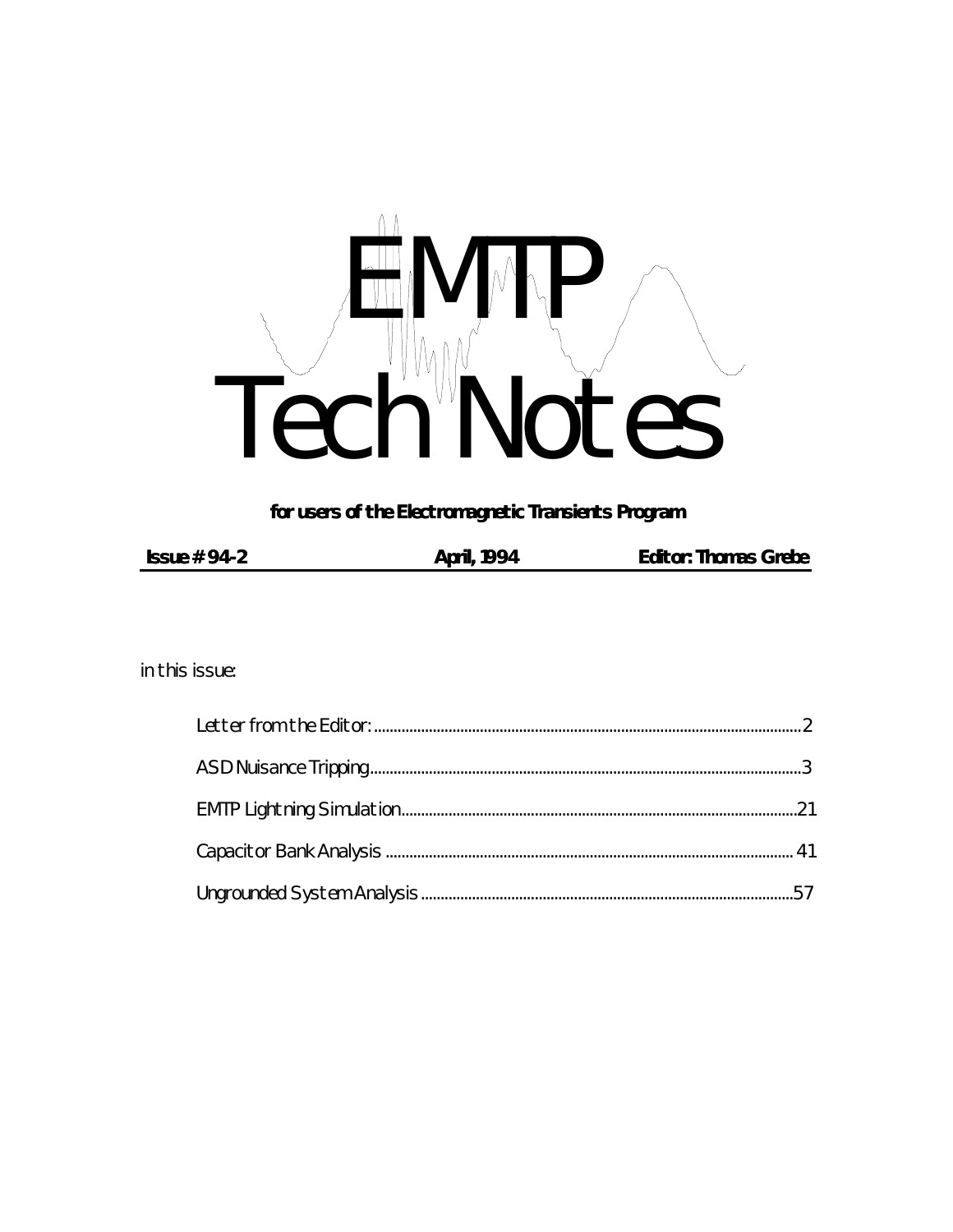# *Letter from the Editor:*

*EMTP Tech Notes* is the technical newsletter provided to members of the EMTP User's Group. The newsletter is a quarterly technical publication highlighting contributions from members of the User's Group. This newsletter is published using Microsoft Word for Windows 6.0. If you wish to contribute an article, please contact Susie Brockman or myself for appropriate text and figure formats. Contributions in the following areas are welcome:

Technical articles Modifications / enhancements to the code Case studies / unique simulations Research projects EMTP data preparation / model development Modules developed for distribution on the BBS Letters to the editor / User's Group Technical paper abstracts Questions for members of the User's Group

I believe that the exchange of technical information is one of the most important functions of the EMTP User's Group and this newsletter will help to serve the needs of the members. Thanks to the authors for helping to put this issue together. As always, I'm open for suggestions regarding this publication and the User's Group in general.

Thanks for your support

For more information concerning the newsletter or to submit a contribution please contact:

Thomas Grebe (x33) or Susie Brockman (x41) EMTP User's Group Electrotek Concepts, Inc. 10305 Dutchtown Road, Suite 103 Knoxville, Tennessee 37932 Phone: (615) 675-1500 x33 FAX: (615) 966-5497 **(800) 554-4767**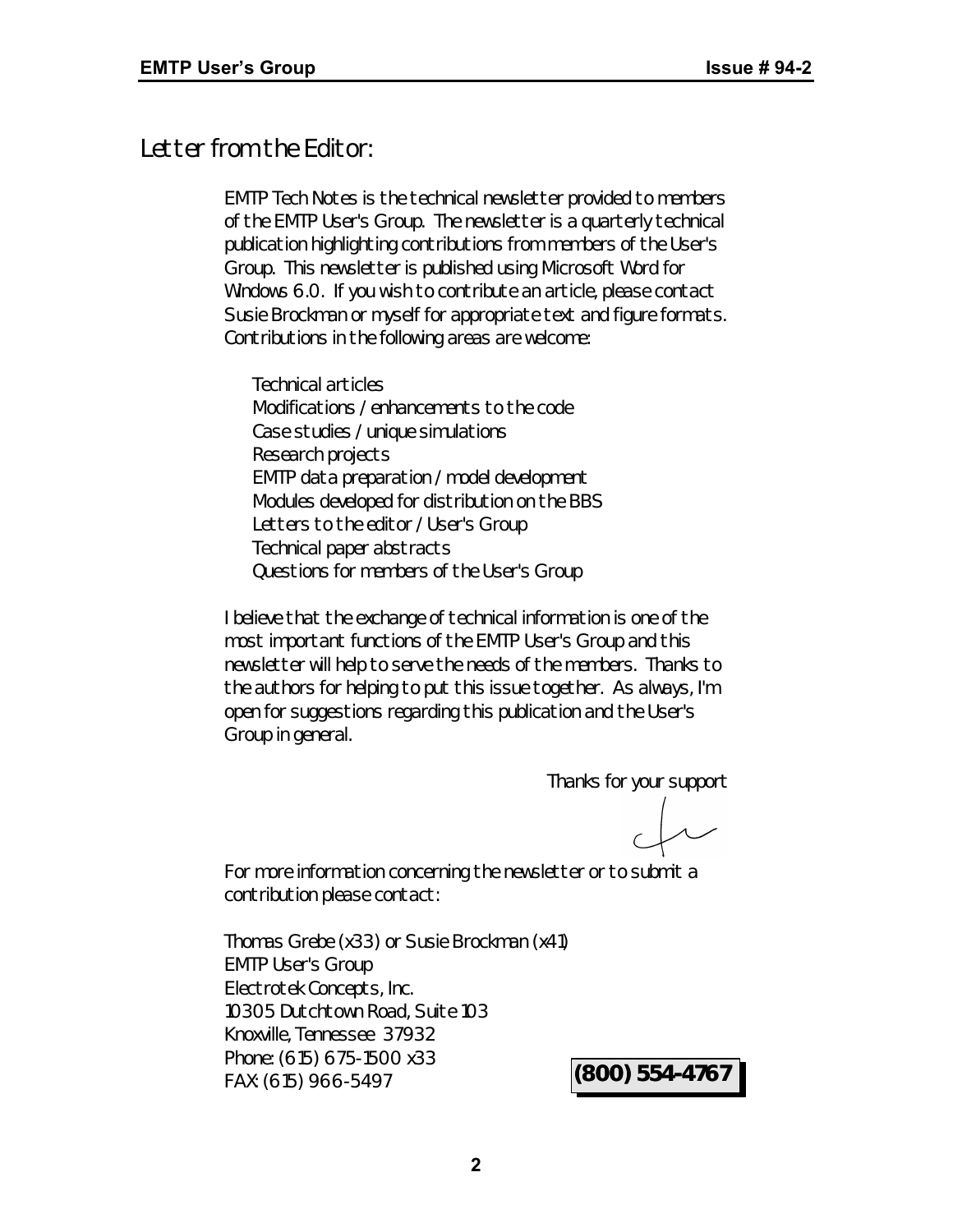

# *Applying a User's Group Model - An End-User's Perspective*

This article documents the experience of one user in applying a User's Group supplied model to evaluate the effects of voltage magnification during capacitor switching as it relates to ASD tripping. The purpose of this paper is to let other end-users see how an existing model was applied and to let model developer's glimpse at how their finished product is used.

#### *Introduction*

The duties which many of you perform daily are typical of those I also do as a System Planner for a utility. For this reason, I felt it would be of benefit to share an experience in applying a "canned" Electromagnetic Transient Program (EMTP) model to an everyday situation. Over time, as an EMTP user, you have probably created your own models to solve a given problem. This is not done all the time because we all find it easier to "piece together" a data file from those we have used in the past, from those we have collected from friends and colleagues, and, more recently, from the EMTP User's Group. This last option is accessible via the Bulletin Board, User's Group meetings, Tech Notes, and the EMTP Case Study Workbook[1]. I have found this convenient for several reasons. First, I don't have the time to develop models for all the situations that I must deal with each day. Second, I don't always have the technical ability to build a model, even if time was not a problem. It takes an in-depth knowledge of specific equipment to build a model that "accurately" reveals that equipment's operation. If we are honest with ourselves, most of us would have to agree with these two observations. From this background, I would like to take us through a typical problem and it's solution using a Case Study Workbook Book data file, NUISANCE.DAT.

#### *The Problem*

We were approached by an industrial customer seeking service for a proposed plant, whose load would consist mainly of ASDs. This customer was seeking a site that would be capable of supplying their electrical needs with a minimum of interruptions. Due to the nature of their operation, even short duration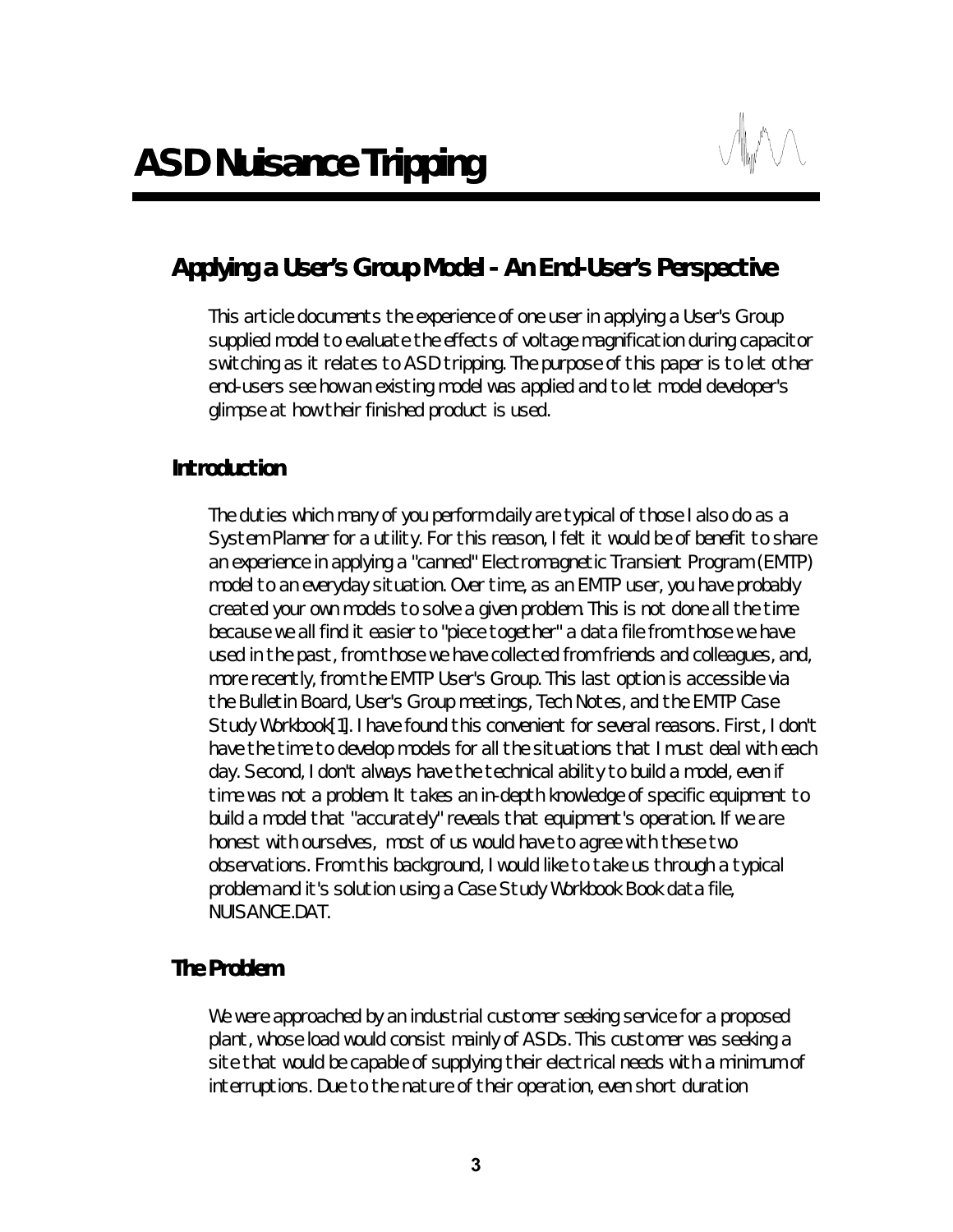interruptions would have the potential of tripping their ASDs and causing a disruption of their production that could last up to 4 DAYS. For this reason, each proposed plant site would have to evaluate all possible conditions that might cause an outage of their equipment and provide a "best guess" as to it's probability. This in effect was creating a "reliability factor" for each site. Sufficient information was provided on their equipment so that it's limitations could be determined. Such things as breaker operations, lightning strikes, line switching, existing equipment operation and starting, and capacitor switching were investigated. Ultimately, harmonics were also investigated, using SuperHarm. The remainder of this paper will focus on using an EMTP model to determine if capacitor switching will cause their ASDs to trip and, if so, examine the effect of possible remedies.

## *Data Collection and Model Building*

Before building the model, the data requirements must be understood and the appropriate data collected. To help in this process, I first ran NUISANCE.DAT as-is to examine it's output and familiarize myself with the data it used. This also helped in understanding the mechanics of the model. The next step was to determine what others had done to investigate this problem. The first place for anyone to start is the EMTP Case Study Workbook itself. It carries you through the use of the model, showing how the data file is built. It also contains, in Appendix A , four articles that address the issue[2][3][4][5]. They expand on the building of the model and also explain the ramifications of varying various system parameters. These discussions should be used as a guide to determine which system variables you should investigate changing. They also serve as a guide for asking an equipment vendor for the appropriate data that fits your particular case.

The data needs of the model can be broken into two basic areas, the system components and the ASD drive components. All of the system data should be available to the utility engineer, since the majority represents the utility system. There is a small portion representing the customer's system to the point of connection to the ASD, which the customer should provide. Non-utility engineers performing this study would need to acquire the appropriate system model or equivalent from the serving utility. The EMTP Case Study Workbook details the converting of this data to the format usable by EMTP and the Rule Book[6] is also handy. The effort taken to insure the accuracy of the system data will be rewarded in the accuracy of the outcome. The system modeled in our case is shown in Figure 1. For brevity, only one scenario is shown and discussed but the principal is the same for all. Enough of the system should be modeled to insure that the proper reaction can be experienced.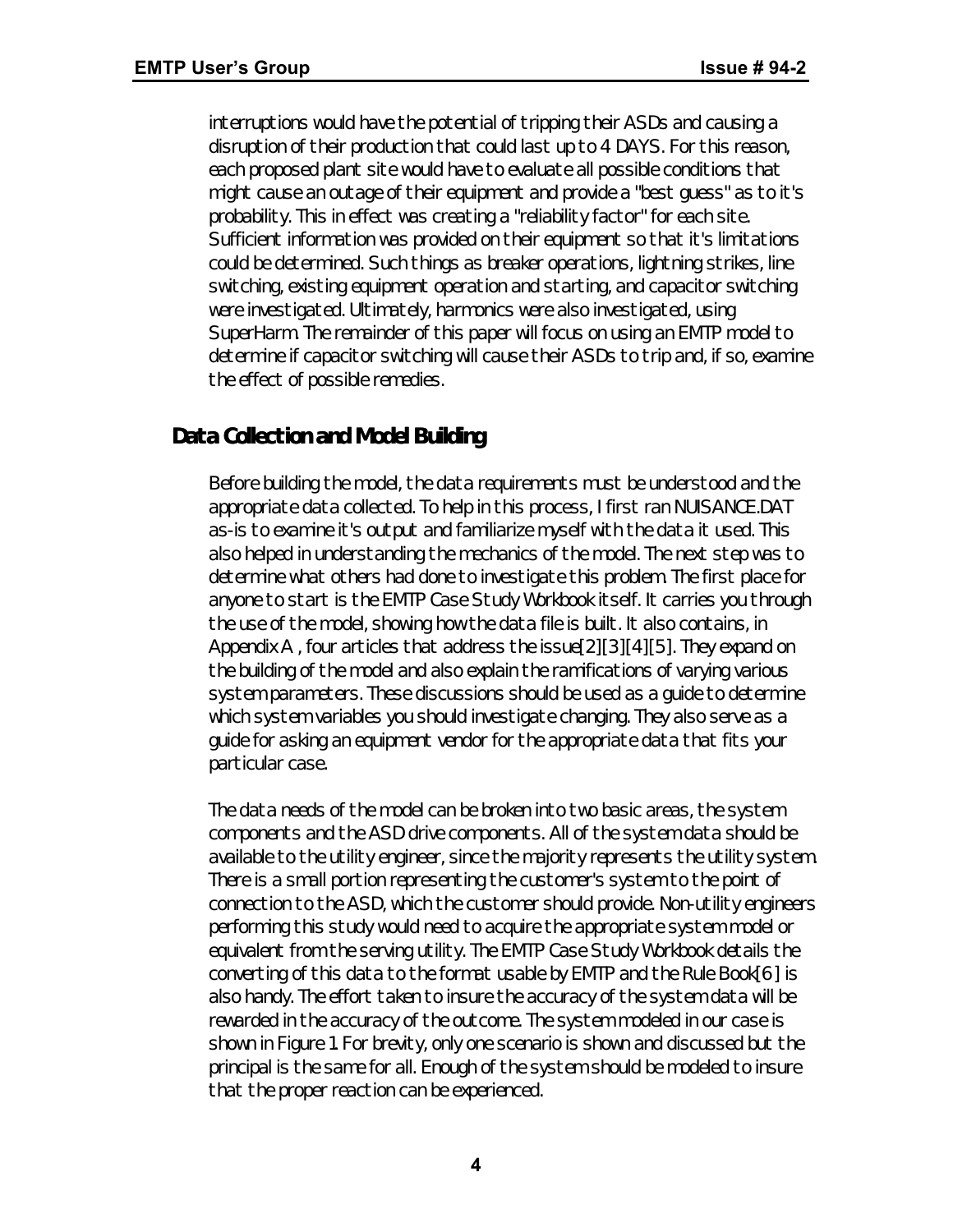

*Figure 1 - System Single-Line Diagram*

The ASD model in the data file is comprised of TACS data and circuit data. It is this portion of an EMTP data file that most of us rely on someone else to develop and leave for us to use. A model can best be used, however, the more it's inner workings are understand. As Tom Grebe has urged us, the best place to find at least a grounding in this subject is a good power electronics textbook such as [7], which we should at sometime have in our possession. Using it we can learn the "method of their madness" and, if nothing else, earn a greater appreciation for those that developed the model. In Figure 2, I have reproduced the data parameters needed for the ASD, as shown in [5], page 2.

| <b>Drive Data:</b><br>dc link capacitor size = $12,500$ uF<br>Drive output frequency = $45Hz$<br>PWM switching frequency = $675Hz$<br>Frequency modulation ratio ( $m_f$ ) = 15<br>Amplitude modulation ratio $(mA) = 1.0$ |
|----------------------------------------------------------------------------------------------------------------------------------------------------------------------------------------------------------------------------|
| Motor Data:<br>Induction motor rating $= 25HP$<br>Efficiency = $85%$<br>Power factor = $87%$<br>$Slip = 2.5%$<br>$X_{S}+X_{r} = 16\%$<br>$X_m = 250\%$<br>$R_s = R_r = 5%$                                                 |

*Figure 2 - Typical ASD data*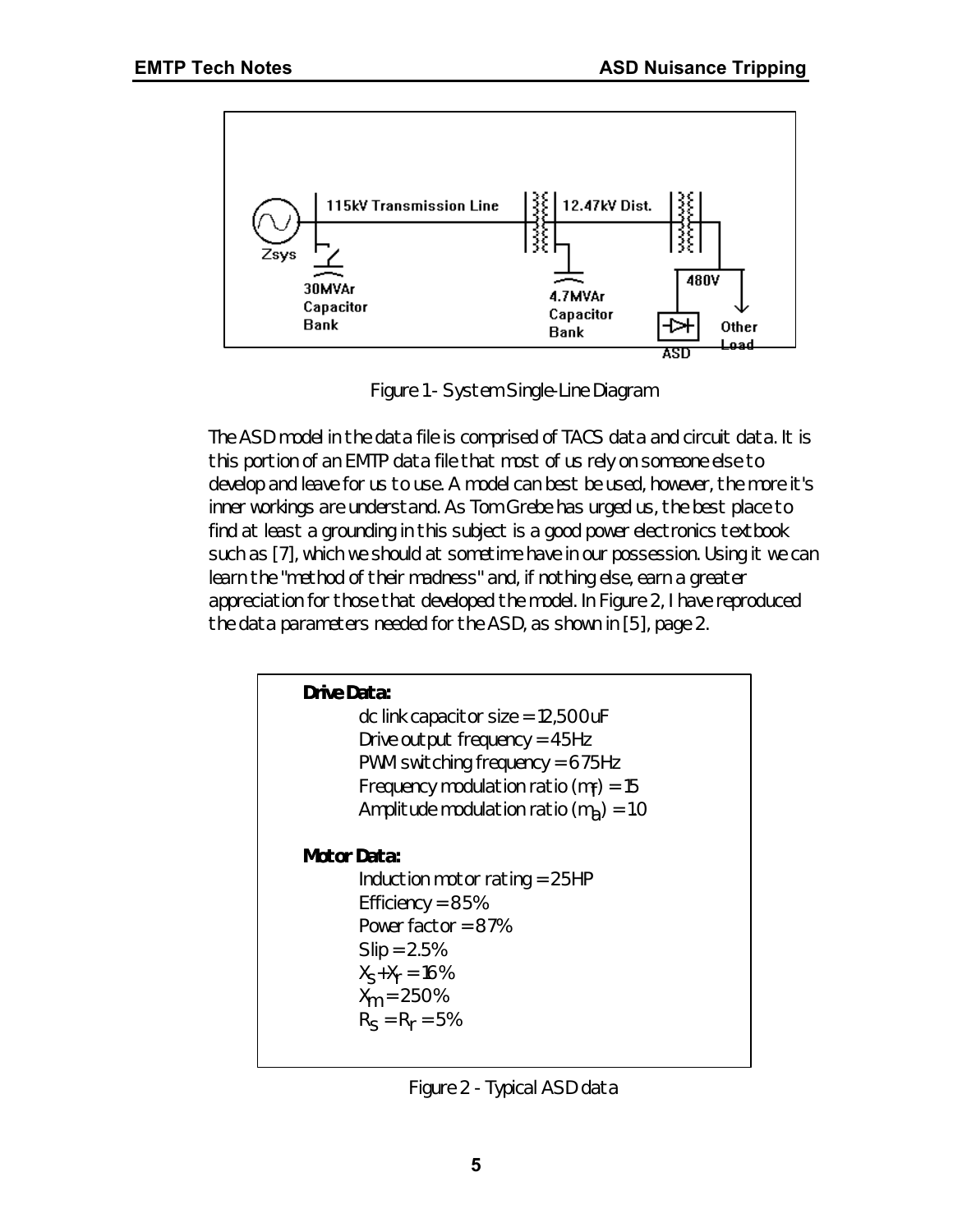Also to understand the model, it is helpful for us to have a visual picture of the drive itself. This I have also borrowed from [5], page 2, Figure 1, and included here as Figure 3. To prepare our model for use, we must take the manufacturer's data and place it in the proper format. This is done by examining the Case Study Workbook data file. Let us first look at a portion of the model in the data file, shown in Figure 4.



*Figure 3 - ASD Single-line*

| /TACS                                                                                        |
|----------------------------------------------------------------------------------------------|
| C                                                                                            |
| $C$ <-------- Drive (Motor Speed) Frequency DF = 45 Hz                                       |
| C                                                                                            |
| C Name->xx=<--------Fortran Expression-----------------------                                |
| $98DF = 45.00$                                                                               |
| $C \ldots \ldots \wedge xx = \ldots \ldots \ldots \ldots \ldots \ldots \ldots \ldots \ldots$ |
| C                                                                                            |
| $C$ <-------- Amplitude Modulation Ratio = 1.00                                              |
| C                                                                                            |
| C Name->xx=<--------Fortran Expression------------------------                               |
| 98MA = $1.00$                                                                                |
| $C \ldots \lambda xx = \ldots \ldots \ldots \ldots \ldots \ldots \ldots \ldots \ldots$       |
| C                                                                                            |
| C <-------- PWM Switching frequency FS = $675$ Hz, (Mf = $675/45=15$ )                       |
| C                                                                                            |
| C Name->xx=<---------Fortran Expression--------------------------                            |
| $98FS = 675.00$                                                                              |
| $C \ldots \ldots \wedge xx = \ldots \ldots \ldots \ldots \ldots \ldots \ldots \ldots \ldots$ |
| C                                                                                            |
| C <-------- Triangular voltage "VTRI" (next 5 cards)                                         |
| C                                                                                            |
| C Name->xx<-----Ampl<---T(sec)<-Wid(sec)<-----------------><---Tstart<----Tstop              |
| 23PULS 23PULS<br>$2.0$ 1.481E-3 0.7407E-3<br>$372.0E - 6$                                    |
|                                                                                              |
| C                                                                                            |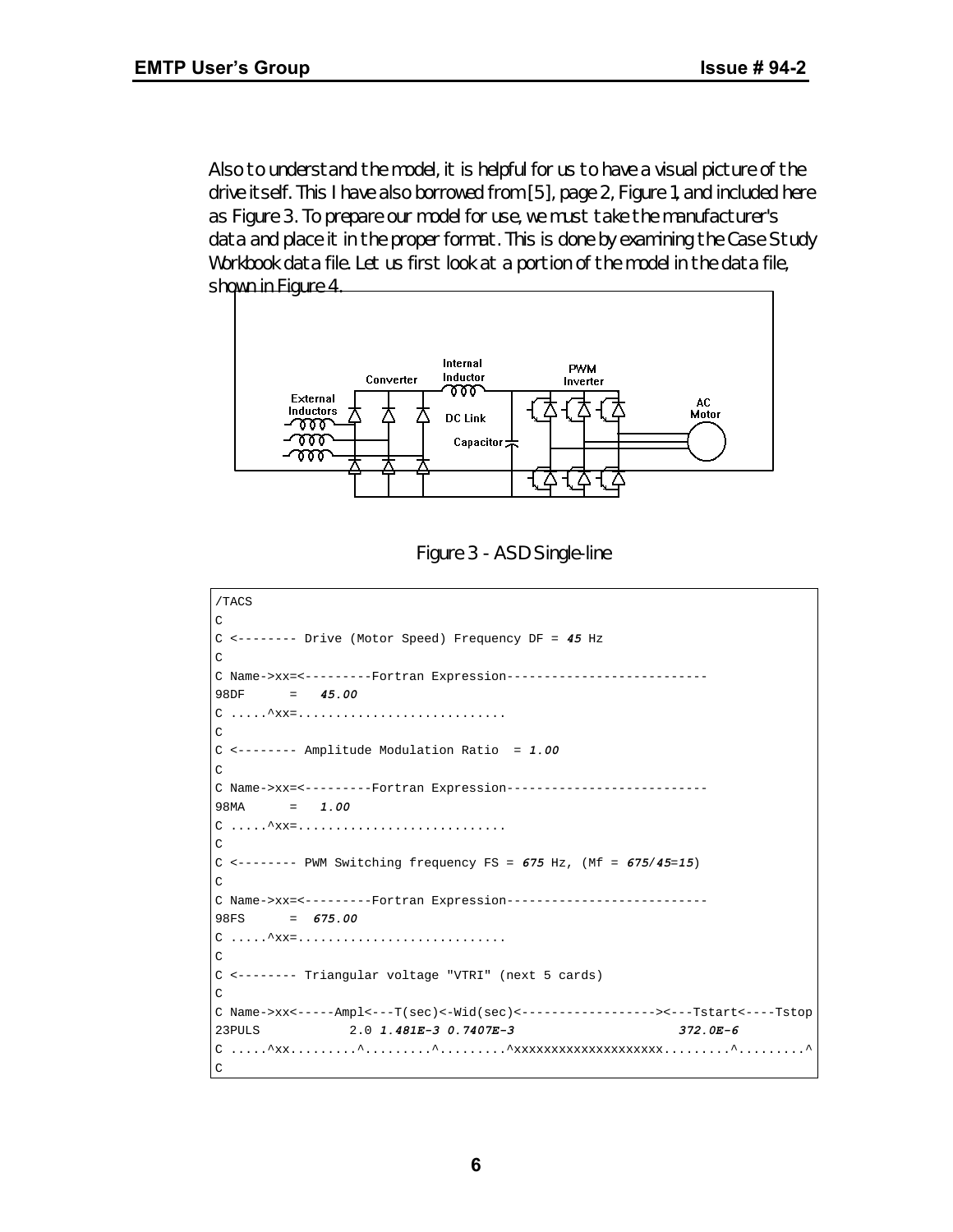#### *Figure 4 -ASD TACS Data*

Notice that the model requires data concerning the speed and frequency of the drive. Simply insert the data provided by the vendor into the appropriate place. Note that the Drive Output Frequency times the Frequency Modulation Ratio equals the PWM Switching Frequency. Also note that the Triangular Voltage (VTRI) card, a TACS pulse source, uses a time between pulses, T(sec), of 1.481E-3 sec's., which is 1/(PWM Switching Frequency) or 1/675. The pulse width, Wid(sec.), is 1/(2\*675) and the start time, Tstart, is 1/(4\*675). These ratio's were "backwards" derived but they seem to work. Toward the end of the data file, as shown on Figure 5, is another portion where the drive data must be entered.

```
/SOURCE
C
C <-------- Back EMF Voltage
\capC Bus-->xx<-----Ampl<-----Freq<----Phase<------------------><---Tstart<----Tstop
14MOTORA 230.380 45.000 -6.100 26.0E-06 9999.
C .....^xx.........^.........^.........^xxxxxxxxxxxxxxxxxxxx.........^.........^
\capC Busl->xx<----Ratio<-Busk<-Busm<-Busx
18MOTORX 0.0 MONITA
C \ldots.^xx........^.....^.....^....^
\GammaC Bus-->xx<-----Ampl<-----Freq<----Phase<------------------><---Tstart<----Tstop
14MOTORB 230.380 45.000 -126.1 26.0E-06 9999.
C .....^xx.........^.........^.........^xxxxxxxxxxxxxxxxxxxx.........^.........^
\GammaC Busl->xx<----Ratio<-Busk<-Busm<-Busx
18MOTORY 0.0 MONITB
C .....^xx.........^.....^.....^.....^
\overline{C}C Bus-->xx<-----Ampl<-----Freq<----Phase<------------------><---Tstart<----Tstop
14MOTORC 230.380 45.000 113.9 26.0E-06 9999.
C .....^xx.........^.........^.........^xxxxxxxxxxxxxxxxxxxx.........^.........^
\capC Busl->xx<----Ratio<-Busk<-Busm<-Busx
18MOTORZ 0.0 MONITC
C \ldots.^xx........^.....^.....^....^
C
```
*Figure 5 - ASD Motor Model*

In this section, the Freq. is the Drive Output Frequency as given by the vendor. The reason for the other values is not known so their value was left as in the original file. Just above the file portion shown in Figure 5, we find the section reproduced as Figure 6.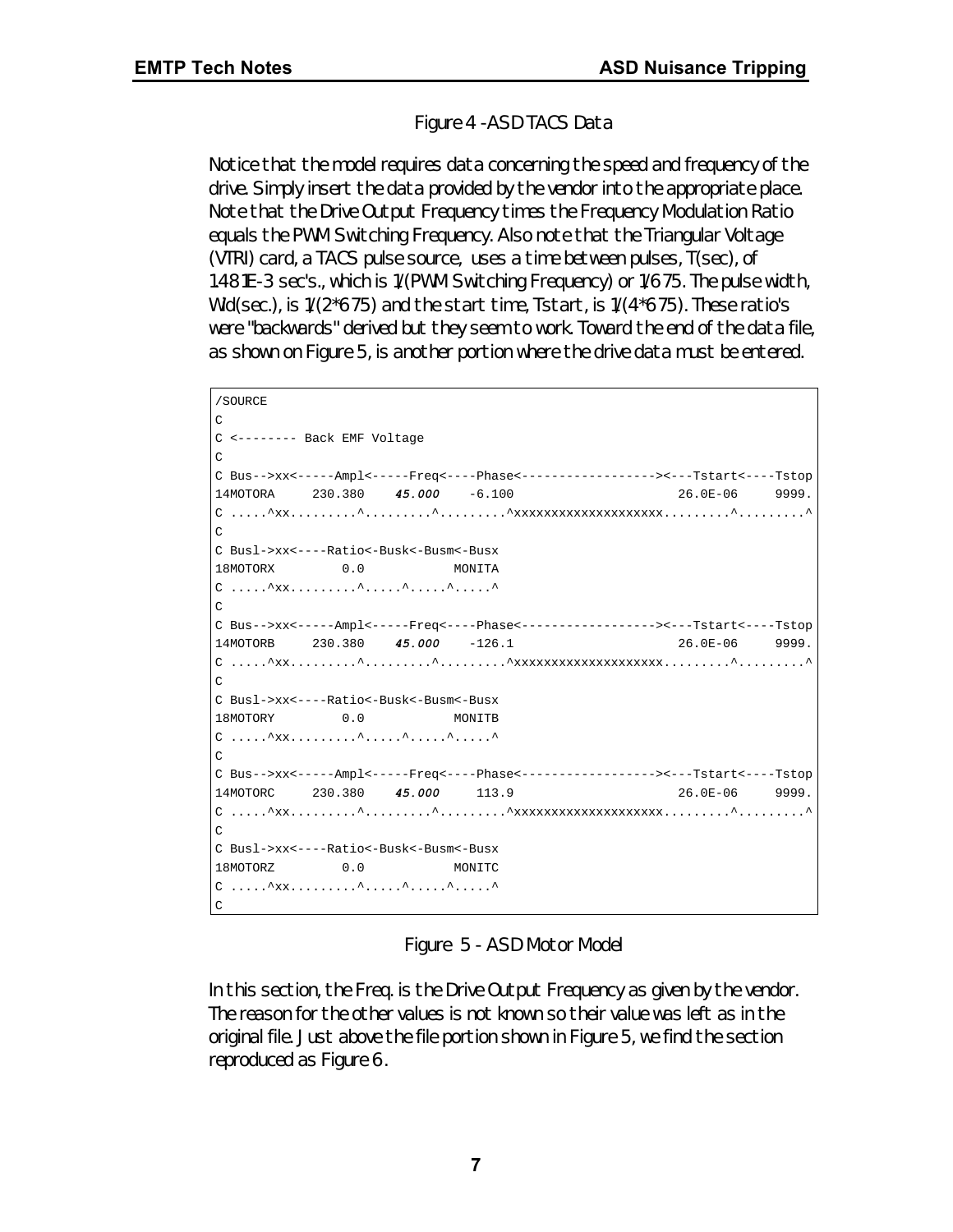```
/BRANCH
C
C <-------- Thevenin Equivalent Impedance
C [ 3-phase, 60Hz, 4 pole, 460 V, 10HP Induction Motor - @ 45 Hz)
\overline{C}C <---Nodes--><---Refer--><-ohms<---mH<---uF<--------------------------------Out
C \leq -Bus1 \leq -Bus2 \leq -Bus3 \leq -Bus4 \leq ---R \leq ---L \leq ---C PWMV_AMOTORA 3.0 13.26
   PWMV_BMOTORB 3.0 13.26 This should be V2/kVA , 1/3 per phase
   PWMV_CMOTORC 3.0 13.26
C_1, \ldots, 2, \ldots, 2, \ldots, 2, \ldots, 2, \ldots, 2, \ldots, 2, \ldots, 2, \ldots, 2, \ldots, 2, \ldots, 2, \ldots, 2, \ldots, 2, \ldots, 2, \ldots, 2, \ldots, 2, \ldots, 2, \ldots, 2, \ldots, 2, \ldots, 2, \ldots, 2, \ldots, 2, \ldots, 2, \ldots, 2, \ldots, 2, \ldots, 2, \ldots, 2, \ldots, 2, \ldots, 2, \ldots, 2, \ldots, 2, \ldots, 2\Gamma
```
*Figure 6 - Motor Equivalent*

This section details the drive motor size, which in our case was 10HP as shown. The ohms and mH can be calculated from the motor HP, operating voltage, PF, and eff. for any other given motor size. The values supplied with the original file yield 12.1kVA @ .51PF, if you work backwards to arrive at their input, not the expected 10kVA @ .87PF. Next, we must adjust the data in the DC link to match our situation. The modified section is shown in Figure 7.

```
/BRANCH
\mathcal{C}C <-------- dc Bus Components (12500uF capacitor)
\mathcal{C}C <---Nodes--><---Refer--><-ohms<---mH<---uF<--------------------------------Out
C <-Bus1<-Bus2<-Bus3<-Bus4<----R<----L<----C V
  STARTRDCPLUS 0.001 0.01 DC link inductor 1
C .....^.....^.....^.....^.....^.....^.....^...................................^
  DCMNUSDCPLUS 10000. DC load, if motor not modeled
C .....^.....^.....^.....^.....^.....^.....^...................................^
  DCPLUSDCMNUS 12500. DC link capacitor 2
C .....^.....^.....^.....^.....^.....^.....^...................................^
 RECPOS 1.0
C .....^.....^.....^.....^.....^.....^.....^...................................^
 RECNEG 1.0
C .....^.....^.....^.....^.....^.....^.....^...................................^
 RECNEGDCMNUS 0.001 0.01
C .....^.....^.....^.....^.....^.....^.....^...................................^
C
```
*Figure 7 - DC Link Values*

In this data section, the appropriate vendor's supplied data must be entered to correctly model the DC link. The vendor supplied capacitor value to be used must be entered. Vendors can install an inductor in the DC link to improve operation during transient conditions. External inductors can also be installed in front of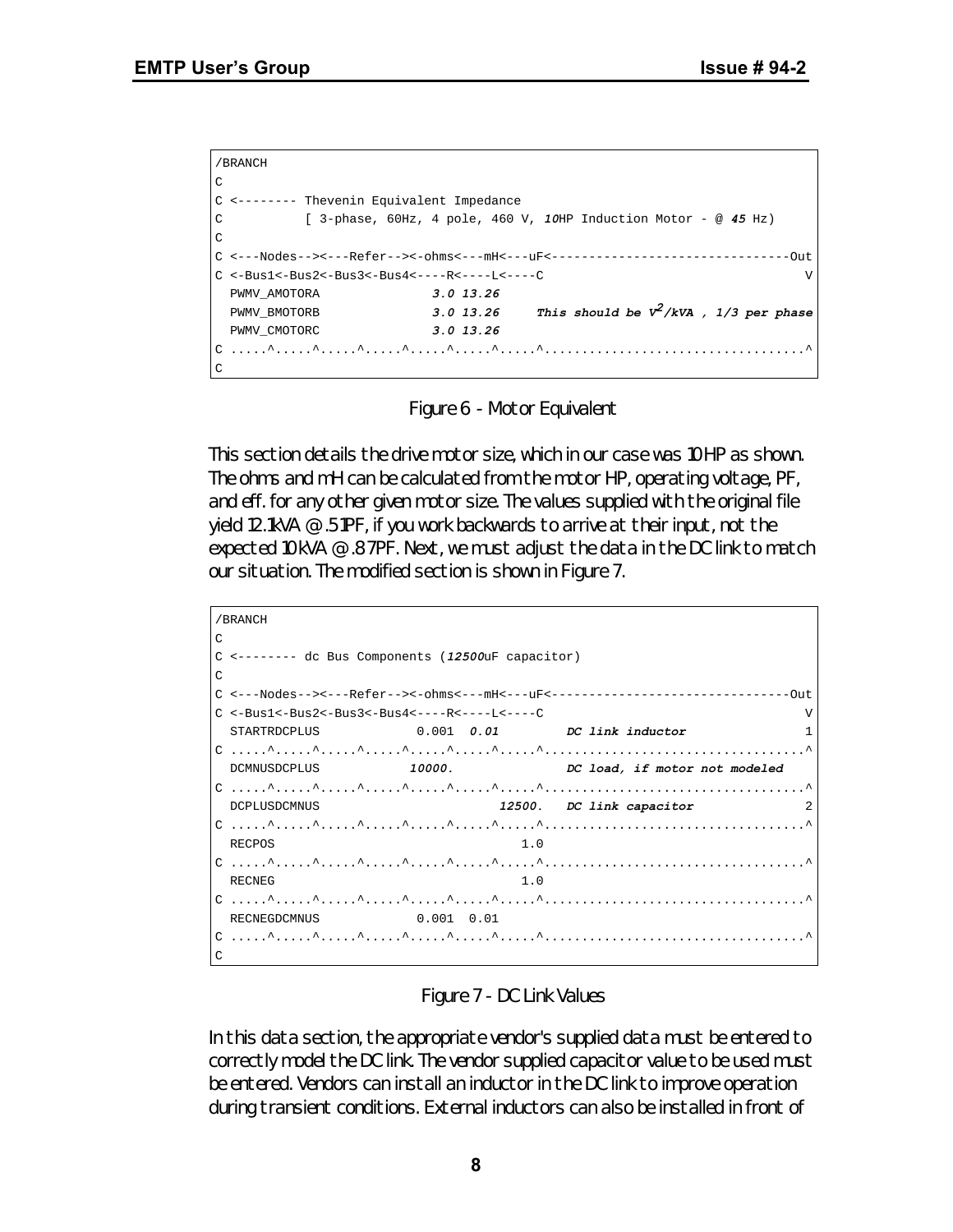the entire drive, but it would require three. In many situations, where a problem is to be fixed after the drive has been installed, it is easiest to place external inductors in front of the drive. In our case, the vendor was supplying new drives to the customer and would factory install the internal inductor. For an initial run, we will leave the value of the internal inductor as 0.01. The DC load can be modeled as a resistance value in this section if it is not desired to have a detailed model of the PWM inverter and the induction motor. If a more complete model is used, as in our case, this DC load value should be a large value. The final step is to model the external inductors as shown in Figure 8.

| $\overline{C}$ |                                                                              |       |                         |   |
|----------------|------------------------------------------------------------------------------|-------|-------------------------|---|
|                | $C \leftarrow \leftarrow \leftarrow \leftarrow$ Choke (Input) Impedance (0%) |       |                         |   |
| $\Gamma$       |                                                                              |       |                         |   |
|                |                                                                              |       |                         |   |
|                |                                                                              |       |                         | v |
|                | CHOKEATRMNLA                                                                 | 0.001 | 0.01                    |   |
|                | CHOKEBTRMNLB                                                                 | 0.001 | 0.01 External inductors |   |
|                | CHOKECTRMNLC                                                                 | 0.001 | 0.01                    |   |
|                |                                                                              |       |                         |   |
| $\overline{C}$ |                                                                              |       |                         |   |

*Figure 8 - External Inductor Values*

I found that the supplied inductor values, which simulate no external inductors, will solve but the output does not represent reasonable results. As shown in Figure 9., the voltage wave forms are greatly distorted. To obtain reasonable results, when modeling no external inductors, it was necessary to make the external inductor value at least 0.2% on the motor base, in this case 10HP. My section of the input inductor data looks like Figure 10.

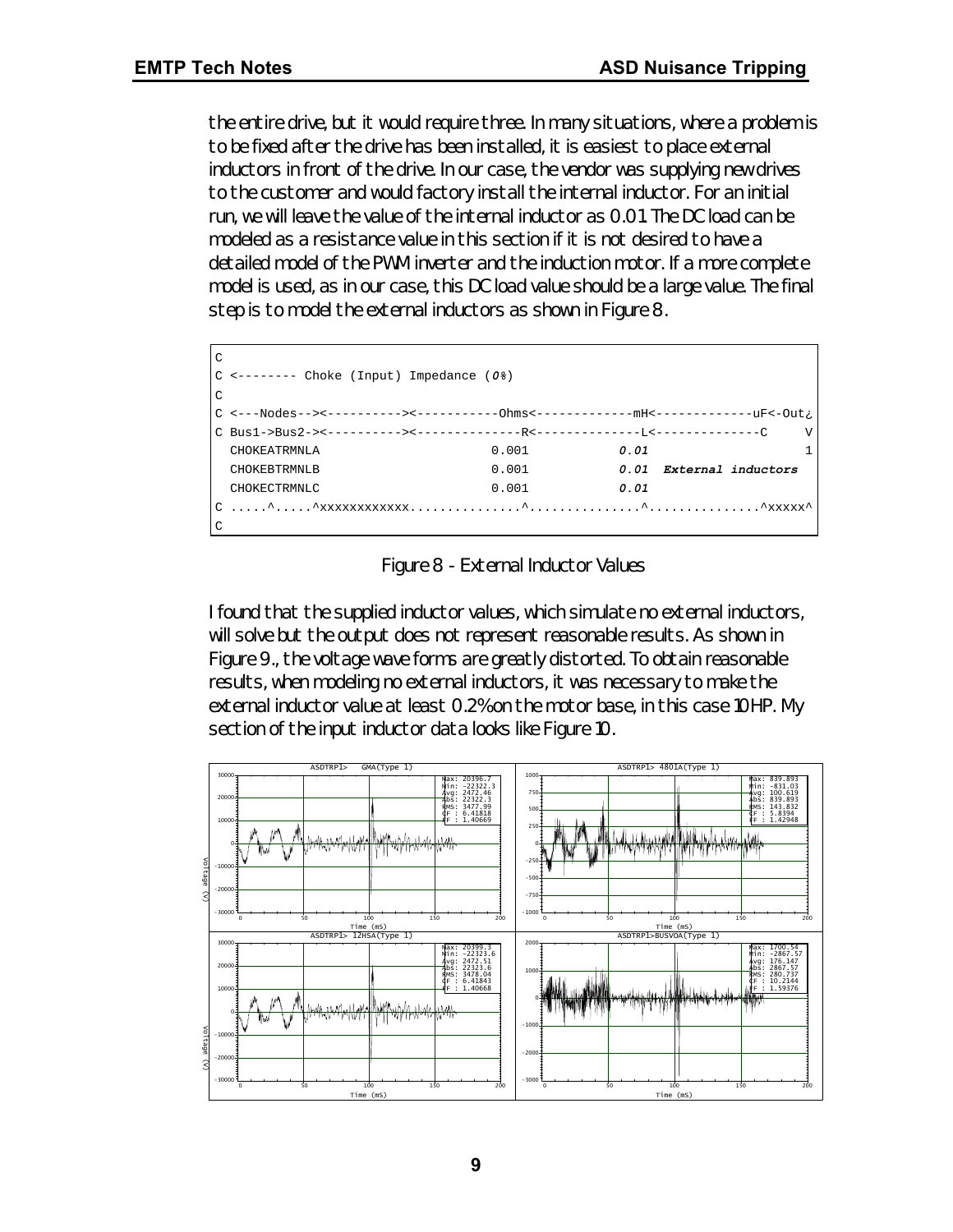| <u>rigare 7 - Voltage Wave Tornis - Minimuali inductance</u> |       |                            |  |
|--------------------------------------------------------------|-------|----------------------------|--|
| C                                                            |       |                            |  |
| $C$ <------- Choke (Input) Impedance $(0.2)$                 |       |                            |  |
| $\mathcal{C}$                                                |       |                            |  |
|                                                              |       |                            |  |
|                                                              |       |                            |  |
| CHOKEATRMNLA                                                 | 0.001 | 0.12223                    |  |
| CHOKEBTRMNLB                                                 | 0.001 | 0.12223 External inductors |  |
| <b>CHOKECTRMNLC</b>                                          | 0.001 | 0.12223                    |  |
|                                                              |       |                            |  |

*Figure 9 - Voltage Wave forms - Minimum Inductance*

*Figure 10 - 0.2% External Inductor Values*

A solution using these values yields output voltages as shown in Figure 11, which are more reasonable. This and the previous display, Figure 9, was run while disabling the capacitor switching. This now completes the building of our data file with our model of the ASD, using the vendor supplied data, included. In this article, the actual vendor data is not used as it is proprietary, but the principal is the same.



*Figure 11 - Voltage Wave forms - 0.2% Inductor*

As an exercise after the fact, data files were built that used two additional methods of modeling the ASD. The first set utilized a simplified model where the PWM inverter and drive motor was modeled as a resistance in the DC link. This was alluded to earlier and shown below as Figure 12. This method was also discussed at the Oct. 93 User's Group meeting in Dallas and detailed in the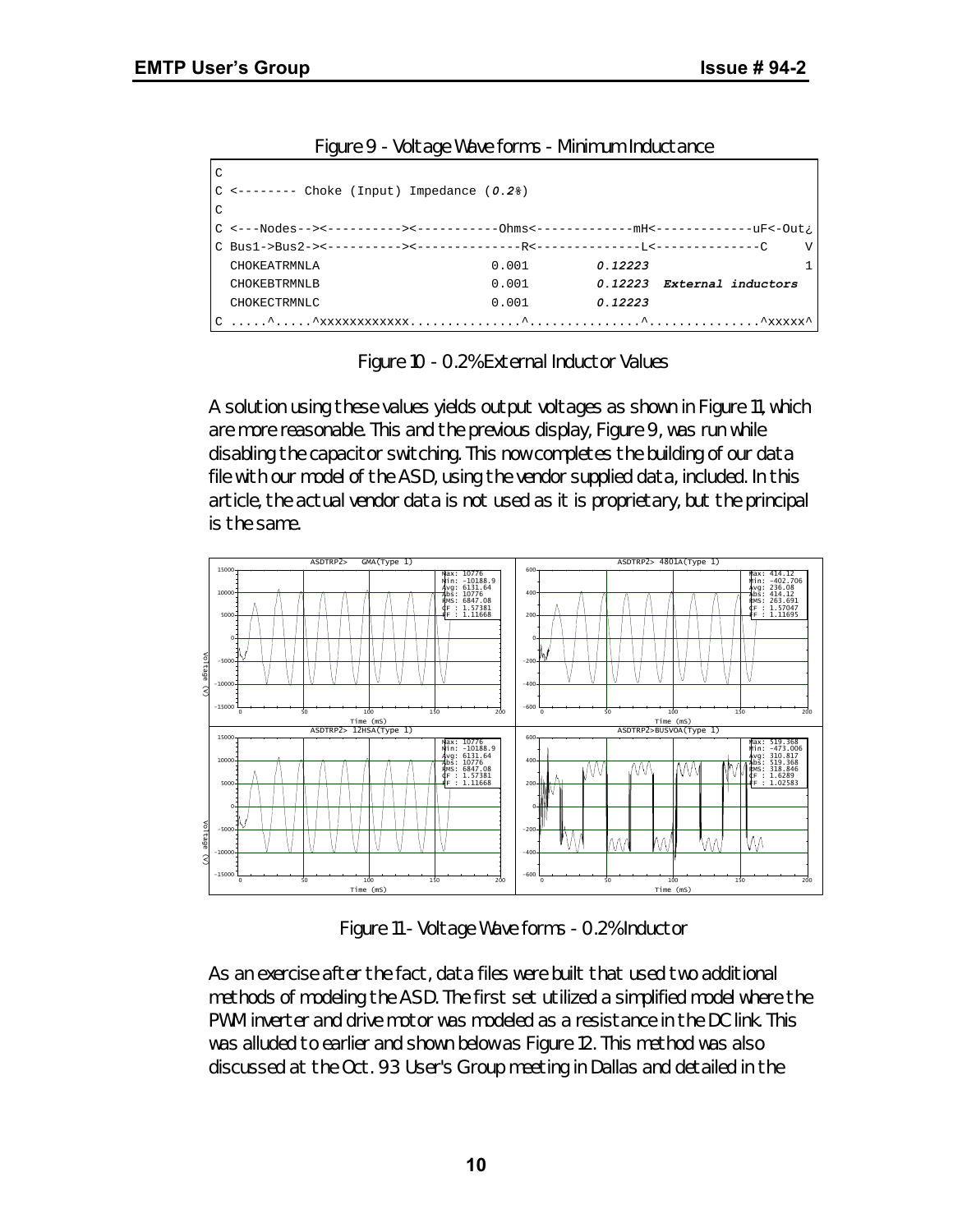Case Study Workbook from that meeting [8],pages 98-99, and distributed as 3PDIODE.DAT.

|               | /BRANCH                                                             |                                   |                          |    |
|---------------|---------------------------------------------------------------------|-----------------------------------|--------------------------|----|
| $\mathcal{C}$ |                                                                     |                                   |                          |    |
|               | C <-------- dc Bus Components (12500uF capacitor)                   |                                   |                          |    |
| C             |                                                                     |                                   |                          |    |
|               |                                                                     |                                   |                          |    |
|               | $C \le -Bus1 < -Bus2 < -Bus3 < -Bus4 < - - - -R < - - - L < - - -C$ |                                   |                          | ΔZ |
|               | STARTRDCPLUS                                                        | $0.001$ $0.01$ $DC$ link inductor |                          |    |
|               |                                                                     |                                   |                          |    |
|               | DCMNUSDCPLUS 41.99 DC load, 10HP motor                              |                                   |                          |    |
|               |                                                                     |                                   |                          |    |
|               | DCPLUSDCMNUS                                                        |                                   | 12500. DC link capacitor | 2  |
|               |                                                                     |                                   |                          |    |
|               | RECPOS                                                              | 1.0                               |                          |    |
|               |                                                                     |                                   |                          |    |
|               | RECNEG                                                              | 1.0                               |                          |    |
|               |                                                                     |                                   |                          |    |
|               | RECNEGDCMNUS 0.001 0.01                                             |                                   |                          |    |
|               |                                                                     |                                   |                          |    |
| C             |                                                                     |                                   |                          |    |

*Figure 12 - Simplified Model DC Link*

The 41.99 ohms represents a 10HP motor and the previous motor model, which is all the data following the Diodes (front-end) down to the line prior to Output Request may be deleted, as shown in Figure 13 below.

| /SWITCH                          |     |                                                                                                        |
|----------------------------------|-----|--------------------------------------------------------------------------------------------------------|
| C                                |     |                                                                                                        |
| $C$ <-------- Diodes (front-end) |     |                                                                                                        |
| $\subset$                        |     |                                                                                                        |
|                                  |     | C BUS-->BUS--><-------Vig<----Ihold<-------td<--------CLOSEDSame <grid<op cl<xxoo<="" td=""></grid<op> |
| 11DIOD1ADIOD1C                   | 0.1 |                                                                                                        |
| 11DIOD3ADIOD3C                   | 0.1 |                                                                                                        |
| 11DIOD5ADIOD5C                   | 0.1 |                                                                                                        |
|                                  |     |                                                                                                        |
| 11DIOD4ADIOD4C                   | 0.1 |                                                                                                        |
| 11DIOD6ADIOD6C                   | 0.1 |                                                                                                        |
| 11DIOD2ADIOD2C                   | 0.1 |                                                                                                        |
|                                  |     |                                                                                                        |
| $\mathcal{C}$                    |     |                                                                                                        |
| $\mathcal{C}$                    |     |                                                                                                        |
|                                  |     |                                                                                                        |
| C                                |     |                                                                                                        |
|                                  |     | Delete all data between these two lines                                                                |
| $\Gamma$                         |     |                                                                                                        |
|                                  |     |                                                                                                        |
| C                                |     |                                                                                                        |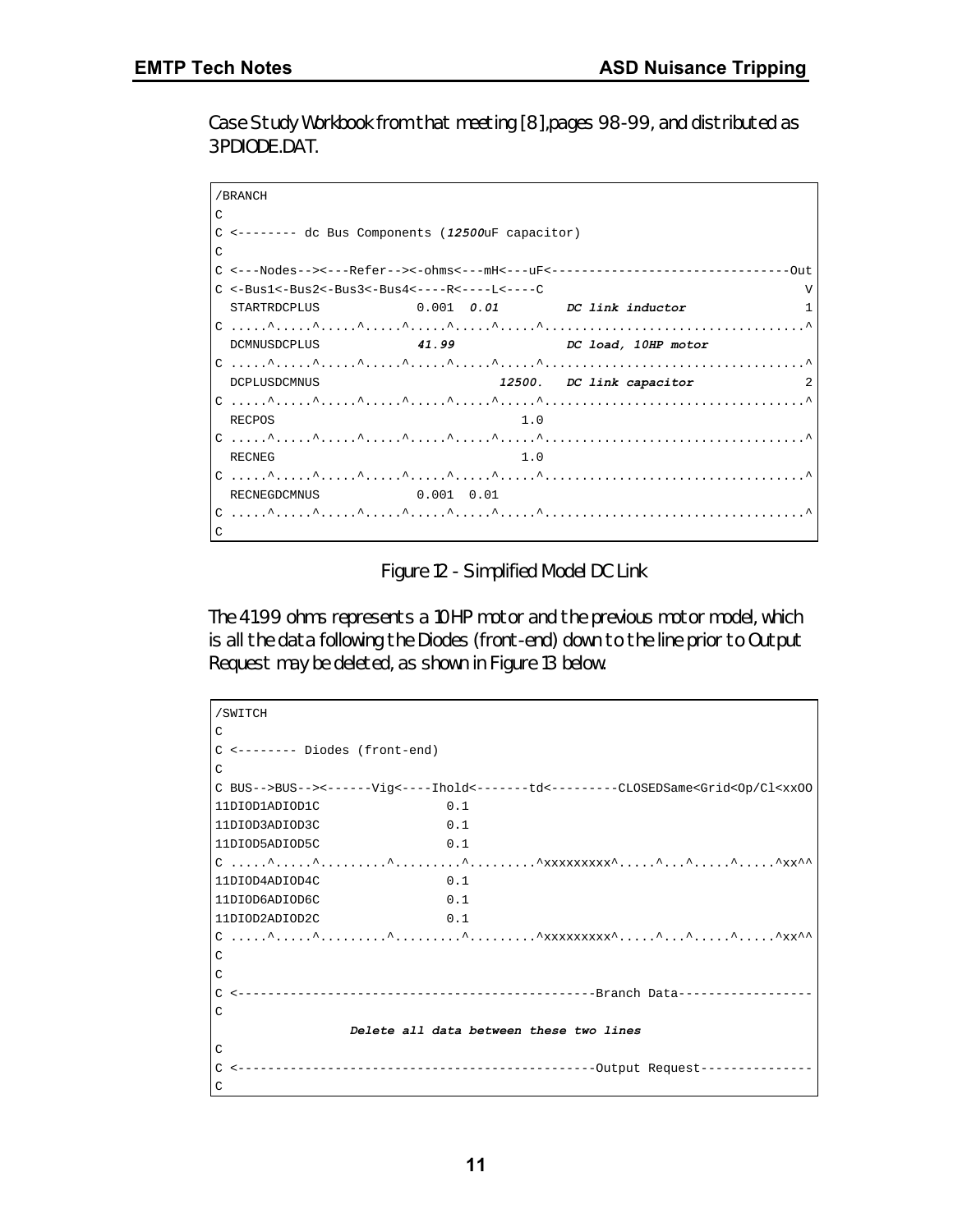*Figure 13 - Diode Front End*

#### *File Section to be Deleted*

The next model investigated is an expanded one, which again is based on material presented at the October User's Group meeting and appearing in it's report [8], pages 85-87. The Case Study Workbook [1] also contains information on this model in Section 3 and it's included file PWMMOTOR.DAT. This model utilizes a U. M. induction motor model and input data provided in Figure 2 is used. Some of the motor data may not always be easily obtained from your customer and/or his vendor. Again, use Figure 13 above to remove the original motor model from your file. Then, using PWMMOTOR.DAT, cut out the file section between the above marked areas and insert it into your working file. This inserted portion will have to be modified as shown in Figure 14 below. [8], page 88 and [6], section 10.12, can be used to obtain the appropriate formulas.

```
C <-------- Adjustable Current Source for Torque Compensation
C
C --Bus><><-----Ampl<-----Freq<----Phase<-------A1<------T1><---Tstart<----Tstop
14ADJUST-1 -0.000001 0.00001 -1.00E-3 9999
C .....^.^.........^.........^.........^.........^........^..........^.........^
14LDTORQ-1 -40.5900 0.00001 150.0E-3 9999
C .....^.^.........^.........^.........^.........^........^..........^.........^
\overline{C}C Torque = (10HP * 746kW/HP) / [(1-0.025) * 188.5rad/sec] = 40.59 N-M
\mathsf C\rm CC <-------- Machine Data (5-25 HP data parameters)
C
C 3-phase, 4-pole, 60 Hz, 480 V (line-to-line)
C Efficiency = 0.87, power factor = 0.85, full load slip = 2.5%
C Xs=Xr = 0.16 pu, Xm = 2.5 pu, Rs=Rr = 0.05 pu
\overline{C}C Class 1 U.M. Data Cards
C card (1) indicates the request for the use of a U.M. model (19 - col 1-2)
C <-----------------------------------------------------------------------------
19
C card (2) general specification
C (with SI unit and residual magnetism option - 2 in col 1,
C request automatic steady-state initialization - 1 in col 2,
C compensation is used for interfacing U.M. with the external electric network)
C <-----------<-----------------------------------------------------------------
21 0
C xxxxxxxxxxxx^ (INPU - col 1, INITUM - col 2, ICOMP - col 15)
C
BLANK END OF CLASS 1 DATA
C
```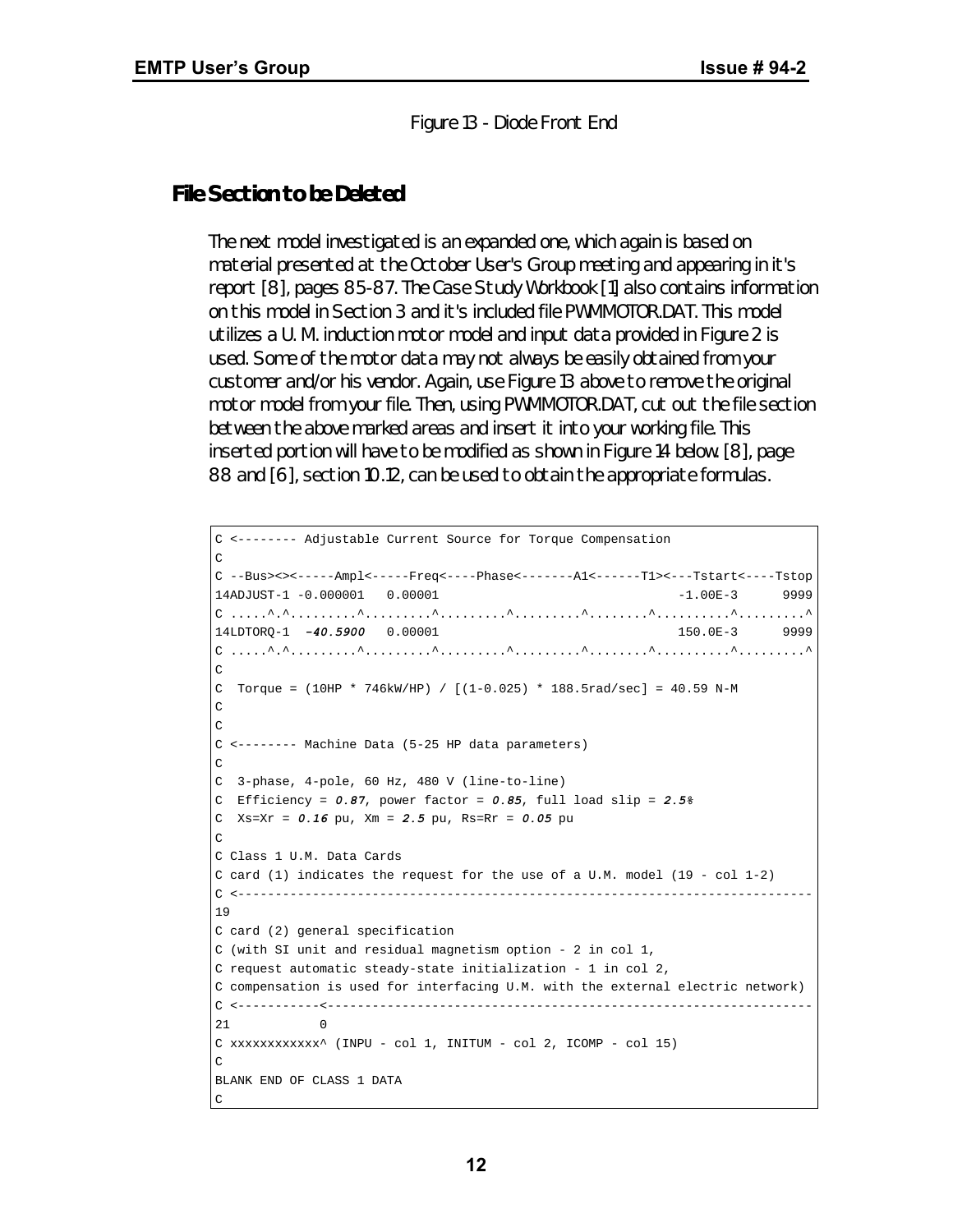C Class 2 U.M. Data Cards (Machine-Table) C card(1) (Type 4 note: NCLD (col  $3-4$ ) = BLANK & NCLQ (col  $5-6$ ) = BLANK  $\rm C$  $\rm C$ C Mech TACS NP RJ DCOEF EPSOM FREQ C <-<-<<<<----><-----<><------------><------------><------------><------------> 4 111ROTOR1 2 60.0 C .^.^^^^.....^xxxxx..^.............^.............^.............^.............^ C C Note: "For generator operation, a positive mechanical input is required, C injected at 'TORINJ' passing through 'LEDRES' to 'RTMASS'" C C card(2) C OMEGM LMUD I LMSD FLXSD FLXRD C ------------<------------>-<------------><------------><------------> *0.18560* C ...........^.............^^.............^.............^.............^ C card(3) C THETAM LMUQ I LMSQ FLXSQ FLXRQ C ------------<------------>-<------------><------------><------------> *0.18560* C ...........^.............^^.............^.............^.............^  $C \, card(4)$ C AMPLUM-SLIP ANGLUM BUSF BUSM C -----------><-------------<-----<-----<----------------------------------- 2.5 ADJUST C ...........^.........................^  $\overline{C}$ C Class 3 U.M. Data Cards (Coil-Table) C stator winding (power coils, A, B, C IN 0, D-Axis, Q-Axis sequence )  $\mathsf C$ C RESIS LLEAK BUS1 BUS2 XTACSI CUR C ------------<-------------<-----<-----<-----<<------------> MOTORA 1 0.26773 0.0017754MOTORB 1 0.26773 0.0017754MOTORC 1 C ...........^.............^.....^.....^.....^^.............^  $\Gamma$ C shorted equivalent rotor coils, B, C, A IN D-Axis, Q-Axis, and 0 sequence) C RESIS LLEAK BUS1 BUS2 XTACSI CUR C ------------<-------------<-----<-----<-----<<------------> *1.14200 0.0097000*BUSR\_B *1.14200 0.0097000*BUSR\_C BUSR\_A C ...........^.............^.....^.....^.....^^.............^ BLANK END OF ALL UM DATA C

*Figure 14 - U.M. Induction Motor Model*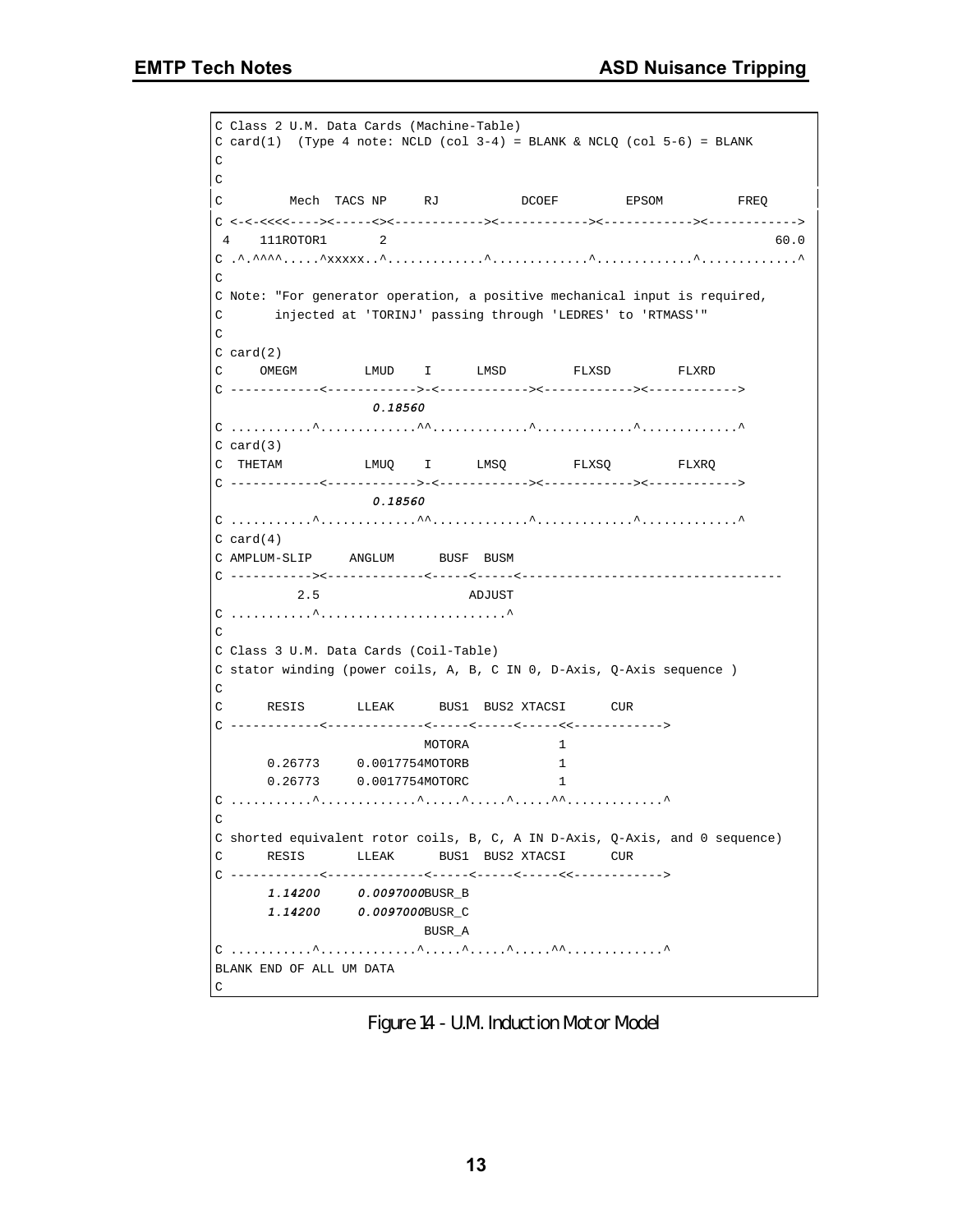#### *Running the Cases*

After the data files have been built, all that remains is to run enough cases, first to find any problems that may exist, and finally to find the solution to those problems. The first case run shows that when the capacitor is switched, when there are no external (except as noted above) or internal inductors, that the voltage level in the DC link exceeded the limit of 810VDC given by the vendor, meaning that the drive would trip. It can be seen in Figure 15 that the value rose to 897VDC. The customer's preferred solution was to install the internal inductor, and, in the process, to gain as much margin of safety as possible without degrading the performance of the ASD. A simple rule of thumb in the industry is that a 3% inductor will cure the majority of problems of this nature. This being the case, that was the first choice for a value to correct the problem. It's results can be seen in Figure 16. This did bring the DC link voltage within the vendor's criteria, but the customer wanted to know the effect of a 10% internal inductor. Those results are shown in Figure 17. There is more improvement, as would be expected, without signs of degradation. This was the final value chosen by the customer, since it will keep the DC link voltage well within tolerance. It will also provide some filtering of drive harmonics, and, with the safety margin, the ASDs will still operate without tripping, even if capacitor banks are added or increased in size. Next, a series of cases was run using external inductors instead of the previously used internal inductor. The results are shown in Figure 18 and their comparison appears in Table 1.

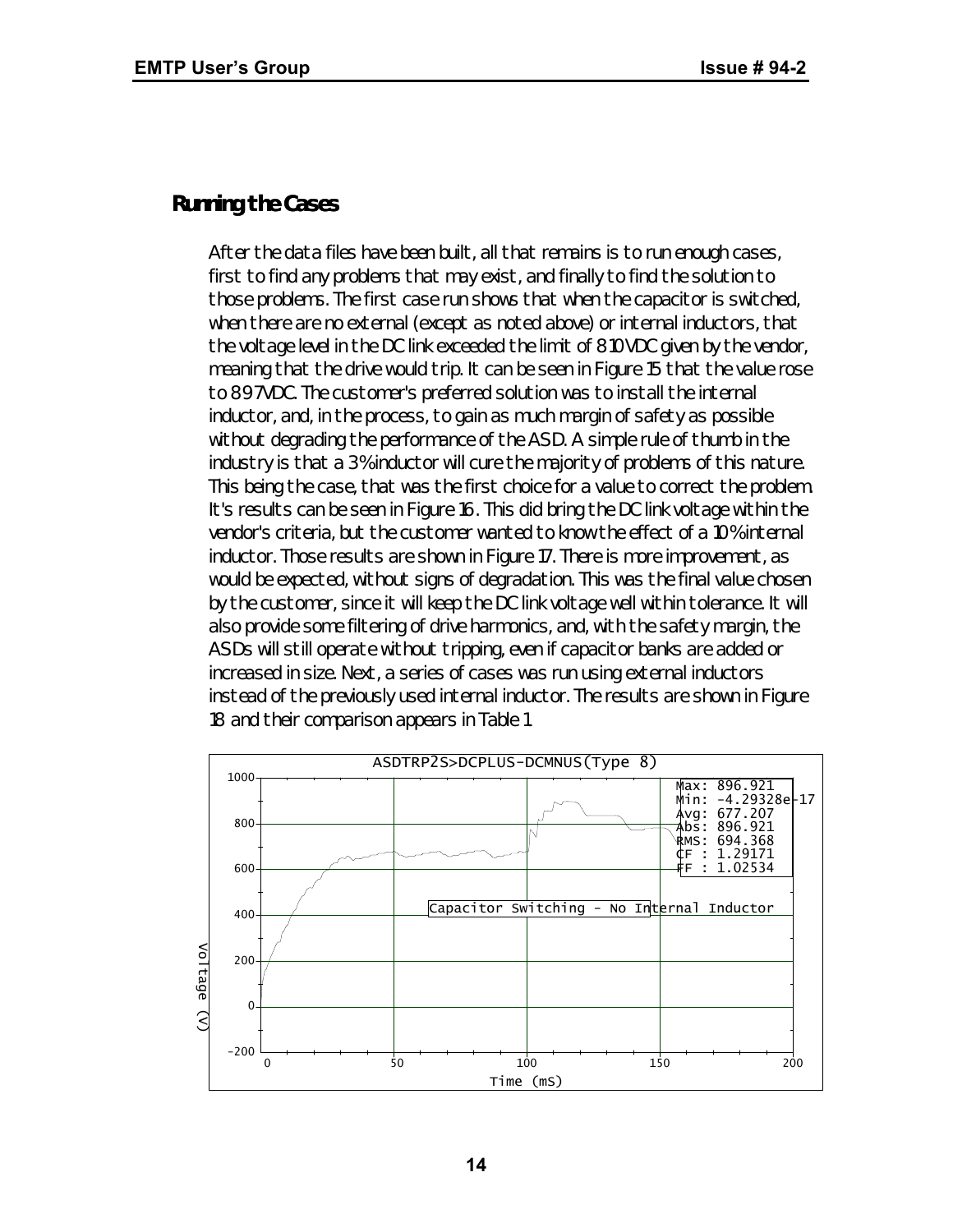

*Figure 15 - Capacitor Switching - No Internal Inductor*





*Figure 17 - Capacitor Switching - 10% Internal Inductor*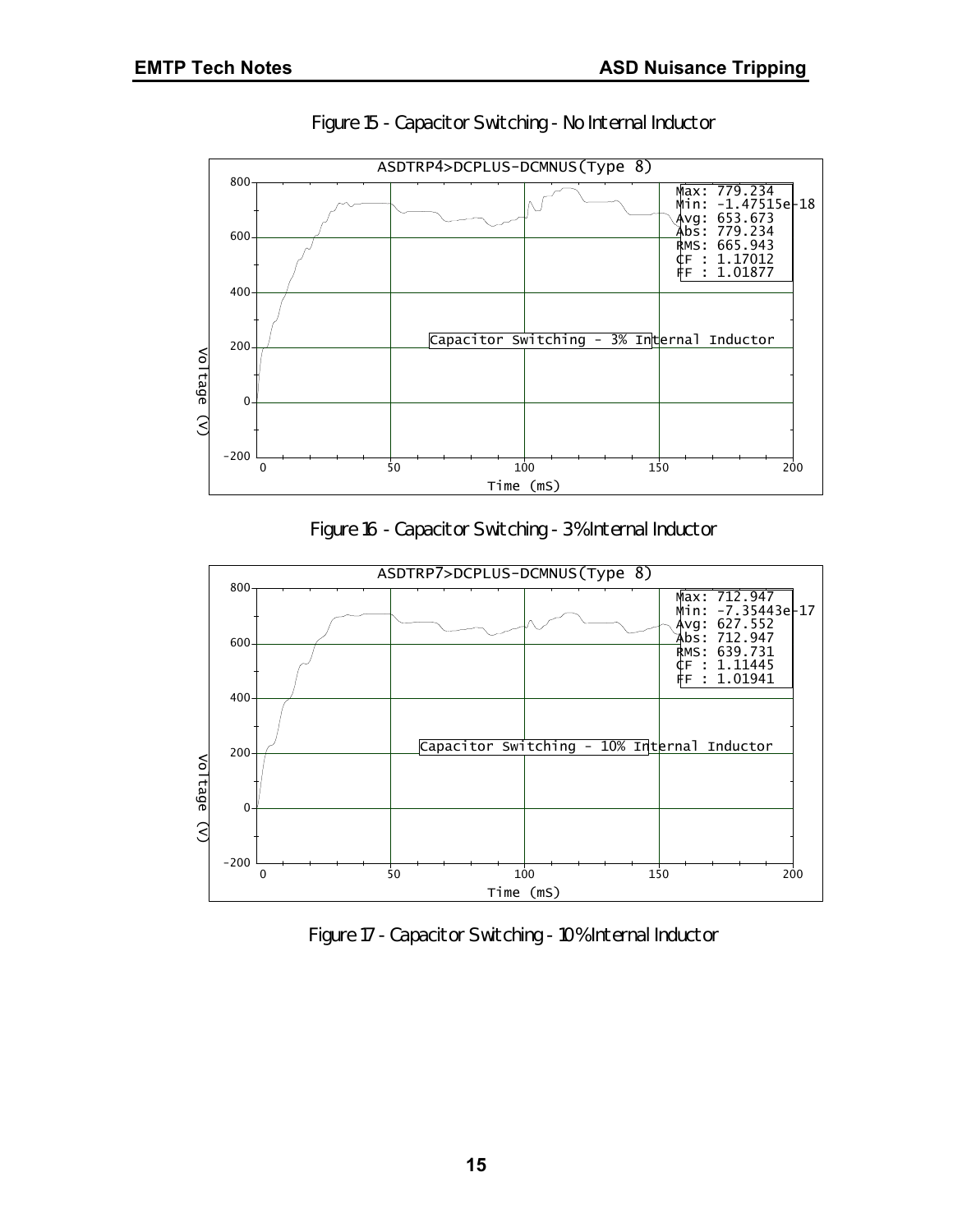

*Figure 18 - Capacitor Switching - External Inductors*

| <b>Inductor</b> |        | dc Link |
|-----------------|--------|---------|
| Location        | Rating | Voltage |
|                 |        |         |
| <b>None</b>     | 0.20%  | 897     |
| Internal        | 3.00%  | 779     |
| Internal        | 10.00% | 713     |
| External        | 3.00%  | 771     |
| External        | 10.00% | 700     |

*Table 1 - Comparison of Internal Vs External Inductors*

As noted in Table 1, using external inductors causes a slight reduction in DC link voltage versus the same value internal inductor. Therefore, placement of the inductor does affect the DC link voltage. The wave form for the 10% external inductors is beginning to show signs of degradation in the DC link and its use may not be desired.

The next exercise was to run a similar series of cases for each of the two new models, the simplified one and the U.M. induction machine. As can be seen in Figures 19 through 21, the simplified model always produced lower voltages on the DC link while the U.M. model produced results very close to the original model, although usually slightly higher.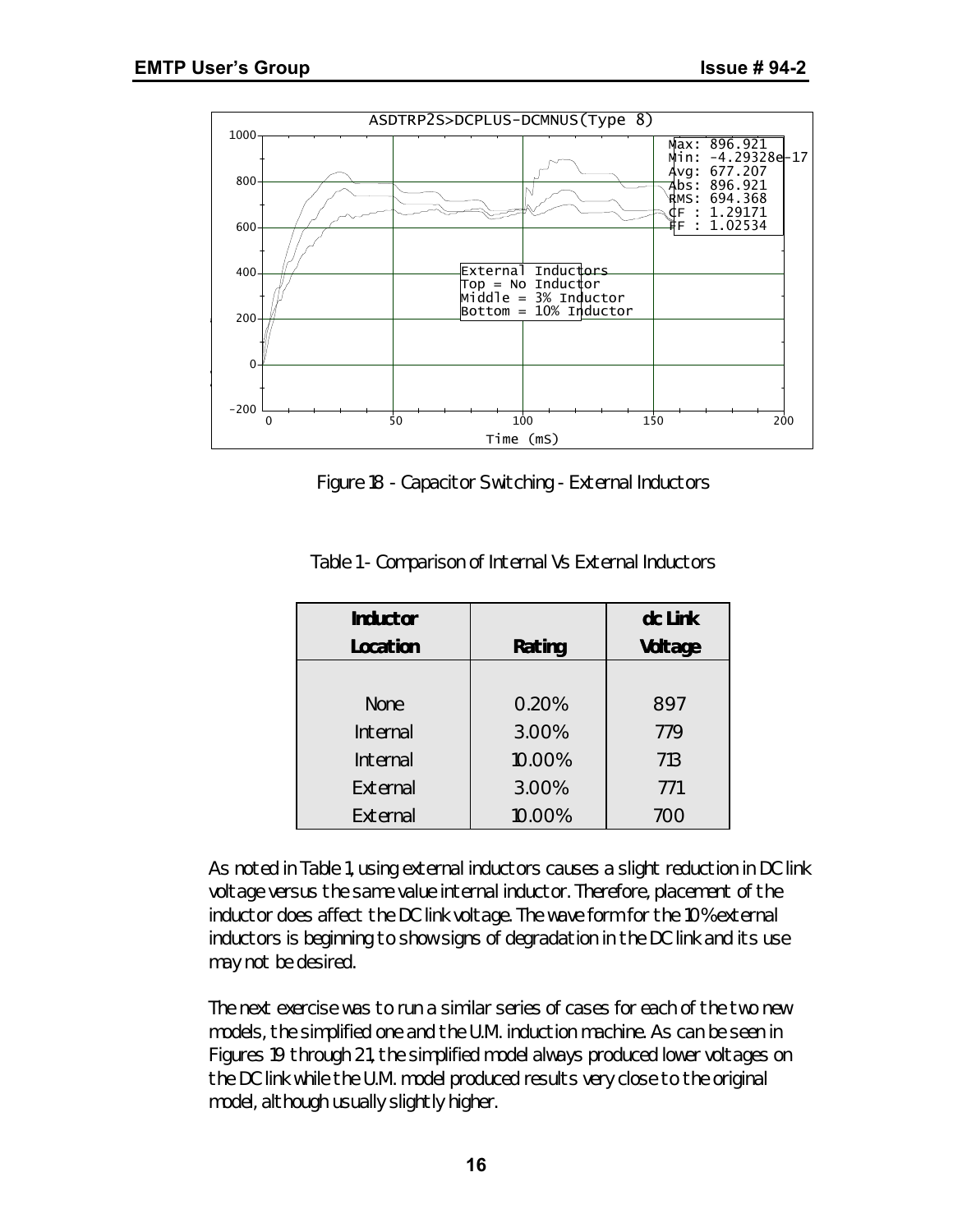

*Figure 19 - Drive Comparison - No Internal Inductor*



*Figure 20 - Drive Comparison - 3% Internal Inductor*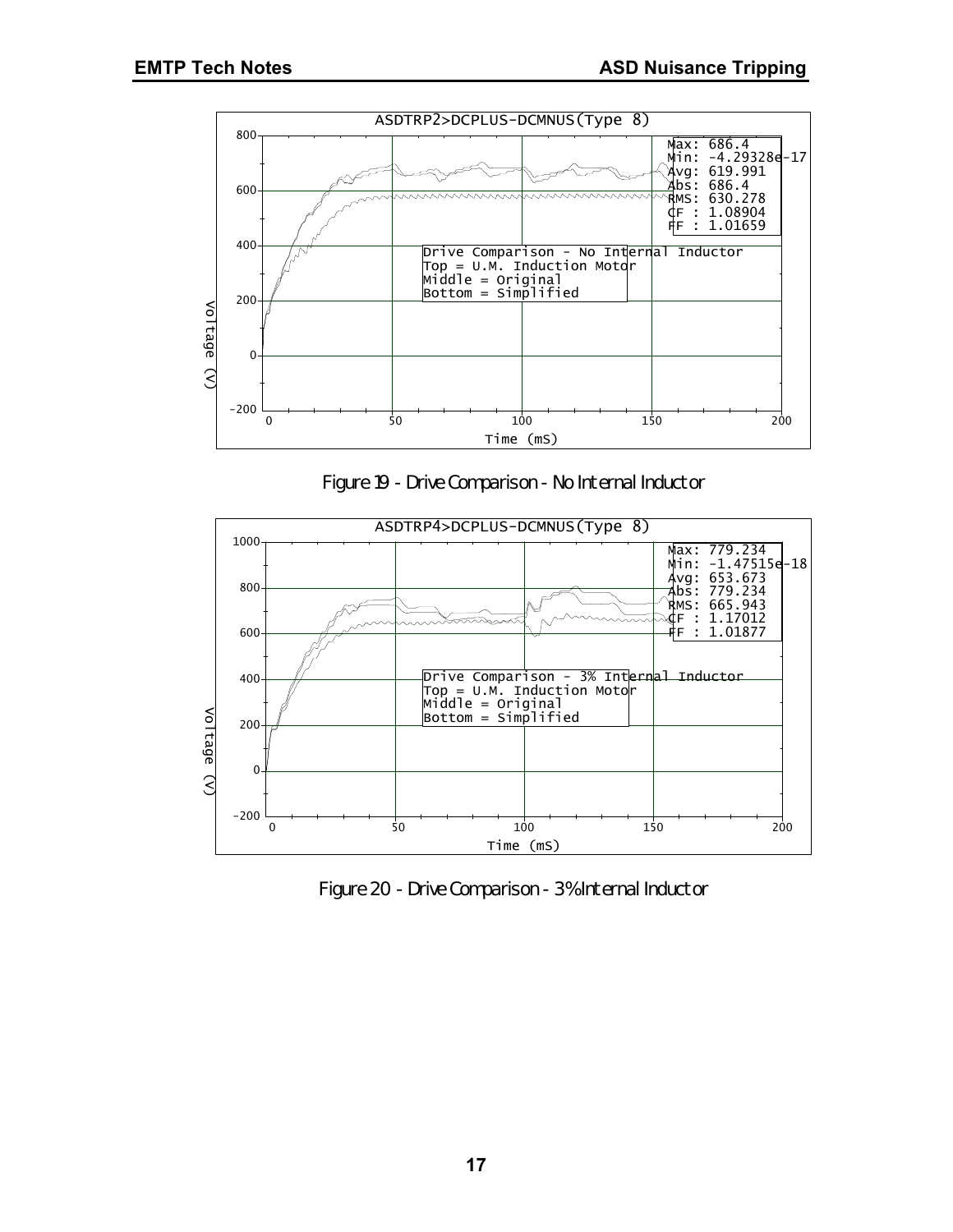

*Figure 21 - Drive Comparison - 10% Internal Inductor*

As a last effort, it was decided to model the ASDs with no inductor and utilize zero-crossing switching on the 115kV capacitor bank. To do this, the capacitor switch data was modified as shown in Figure 22.

| /SWITCH                                                                          |                           |      |  |  |
|----------------------------------------------------------------------------------|---------------------------|------|--|--|
| $\Gamma$                                                                         |                           |      |  |  |
| C_BUS-->BUS--><---TCLOSE<----TOPEN<-------IE<----FLASH<--REOUEST<-----TARGET<--0 |                           |      |  |  |
|                                                                                  | 115TA CAPA104.174E-3 9999 |      |  |  |
|                                                                                  | 115TB CAPB109.724E-3 9999 |      |  |  |
| 115TC CAPC115.284E-3                                                             |                           | 9999 |  |  |
|                                                                                  |                           |      |  |  |
| $\mathsf{C}$                                                                     |                           |      |  |  |

*Figure 22 - Zero-crossing Switching Times*

The TCLOSE values were changed from their previous value of 100.000E-3 to a value that closely approximates the zero-crossing times for each phase. The results, as shown in Figure 23 below, are compared with the original case with no inductor and no capacitor switching. It can be seen that they track very closely, which says that this is a viable solution to the problem. It has it drawbacks, however, such as cost and the fact that if the customer installs no inductors, relying on the zero-crossing switch, that any future capacitor additions must also include a similar switch or the customer will experience problems or face an expense himself if he then has to add inductors.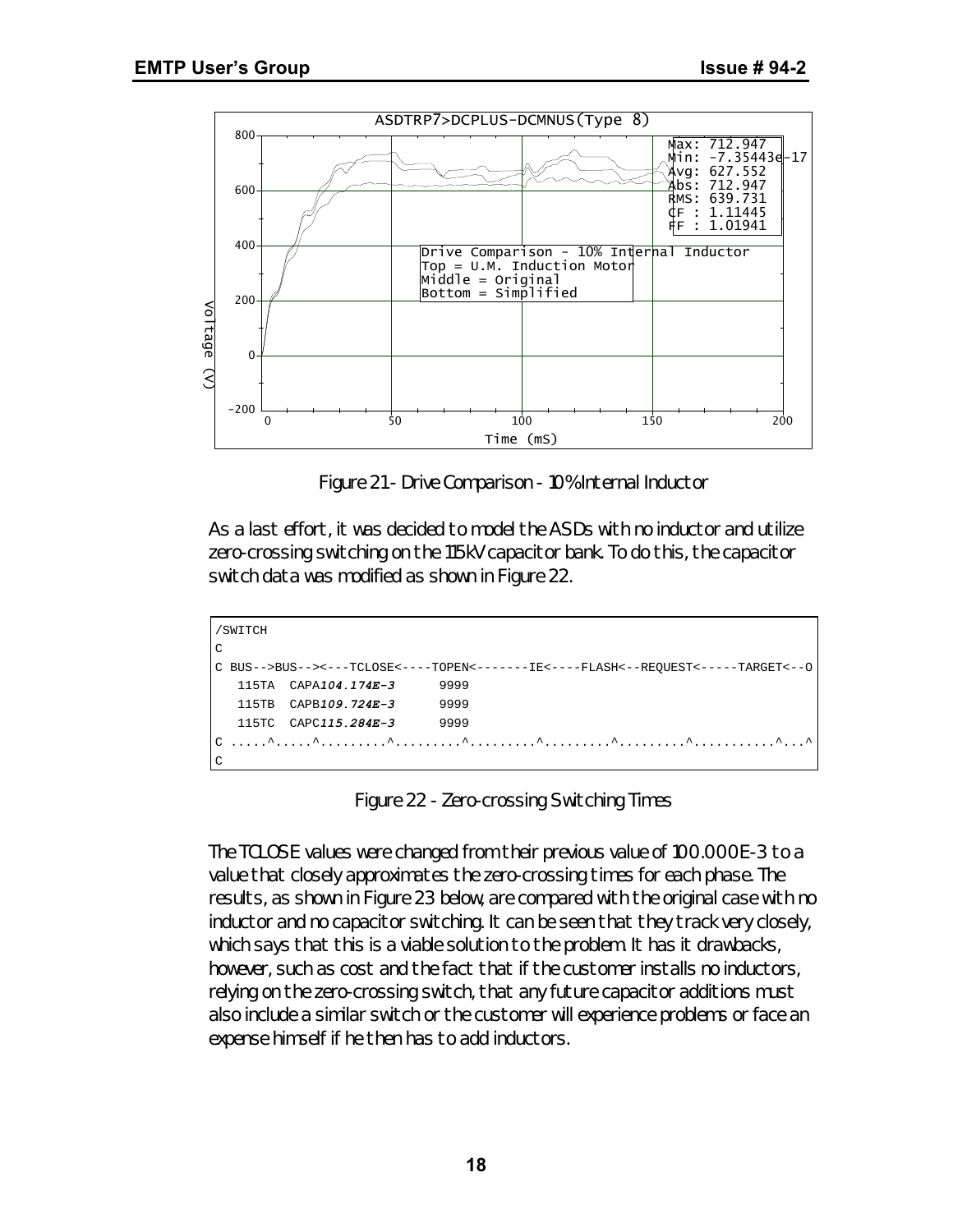

*Figure 23 - Zero-Crossing Switching vs. No Switching*

## *Conclusions*

The advantage of having access to various equipment models should now be obvious. A data file that would have taken most of us untold hours just to begin was easily pieced together and utilized. The results obtained will allow us to respond to our customer in a timely manner. Along the way, we have seen that the problem could have been solved by several means. It indicates that the simplified model produced somewhat conservative results as compared to the other models. The use of the U.M. induction motor model proved to require more input and was not implemented as straight-forward as the original model, yet the results compared favorably. The use of external vs internal inductors is always an issue with customers and should be investigated, as should the use of new technology like zero-crossing switches.

As stated in the beginning, however, the main purpose of this paper was to show how an existing equipment model was utilized by an end-user. It is hoped that there are those that now have a better feel for using existing models and also that it has given model developers an insight into the "mind" of someone using their model so they can build models with the end-user in mind. It should be noted that the availability of existing equipment models made this study possible, and I doubt that this was an isolated case. Most end-users face the same limitations I do and they rely heavily on others for the needed models to perform their daily studies. I must also say that a debt of gratitude must go out to those who spend countless hours developing these models, for without them most of us would go lacking in our efforts to solve many day-to-day problems.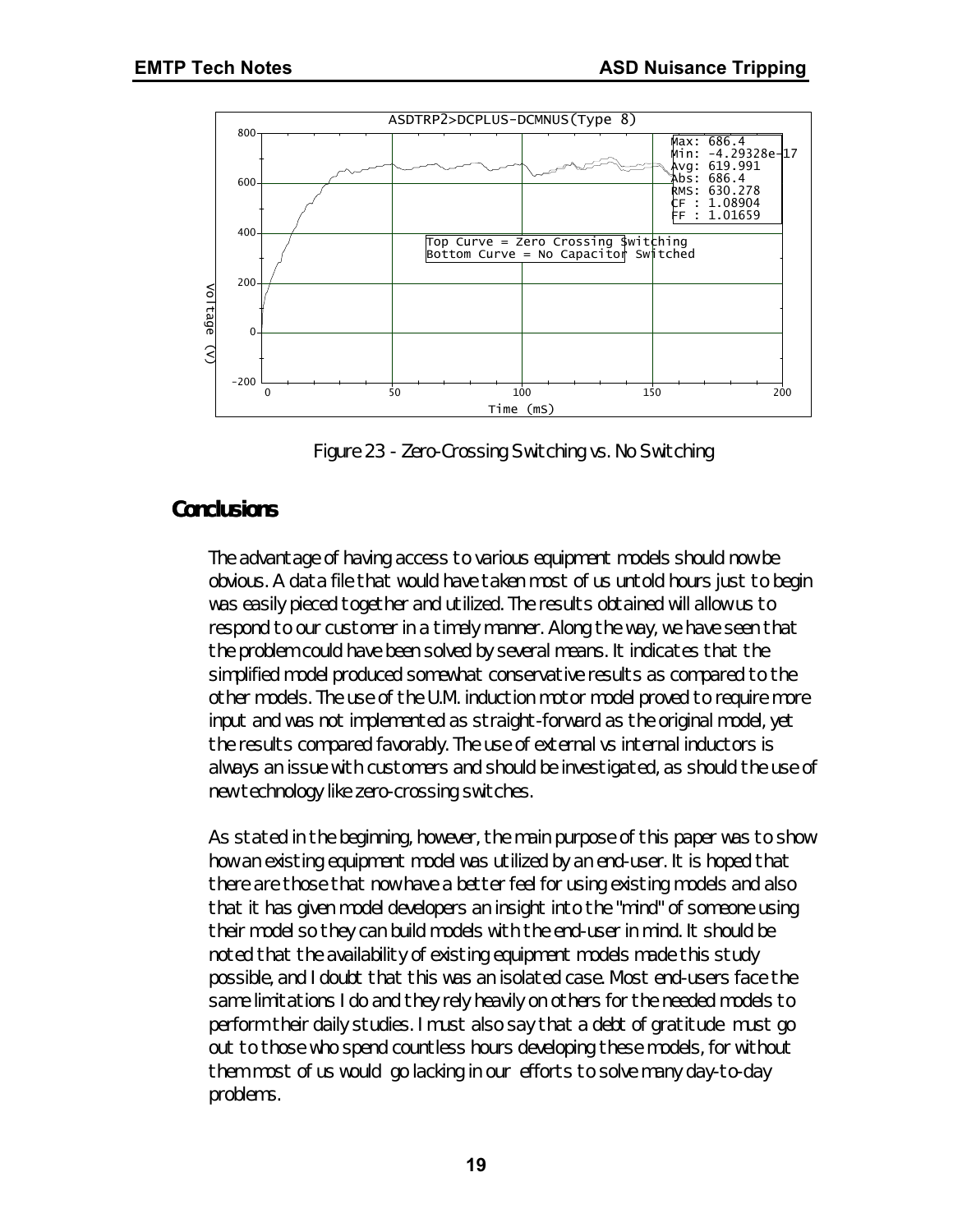#### *References*

- [1] EPRI/DCG EMTP User's Group, EMTP-PC Case Study Workbook, Volume 1, Draft #1, Electrotek Concepts, Inc.,1992
- [2] Capacitor Energizing Transients
- [3] M.F. McGranaghan, R.M. Zavadil, G. Hensley, T. Singh, M. Samotyj, "Impact of Utility Switched Capacitors on Customer Systems - Magnification at Low Voltage Capacitors"
- [4] M.F. McGranaghan, R.M. Zavadil, G. Hensley, T. Singh, M. Samotyj, "Impact of Utility Switched Capacitors on Customer Systems - Part II - Adjustable-Speed Drive Concerns"
- [5] Thomas E. Grebe, Le Tang, "Analysis of Harmonic and Transient Concerns for PWM Adjustable-Speed Drives Using the Electromagnetic Transients Program"
- [6] Electromagnetic Transients Program (EMTP) Revised Rule Book Version 2.0, EPRI EL-6421-L
- [7] Ned Mohan et al., Power Electronics: Converters, Applications, and Design. John Wiley and Sons, Inc. 1989
- [8] EPRI/DCG EMTP User's Group, EMTP Case Study Workbook, Modeling and Analysis of Adjustable-Speed Drives, Electrotek Concepts, Inc., 1993

*Reuben F. Burch IV Alabama Power Company Birmingham, Al.*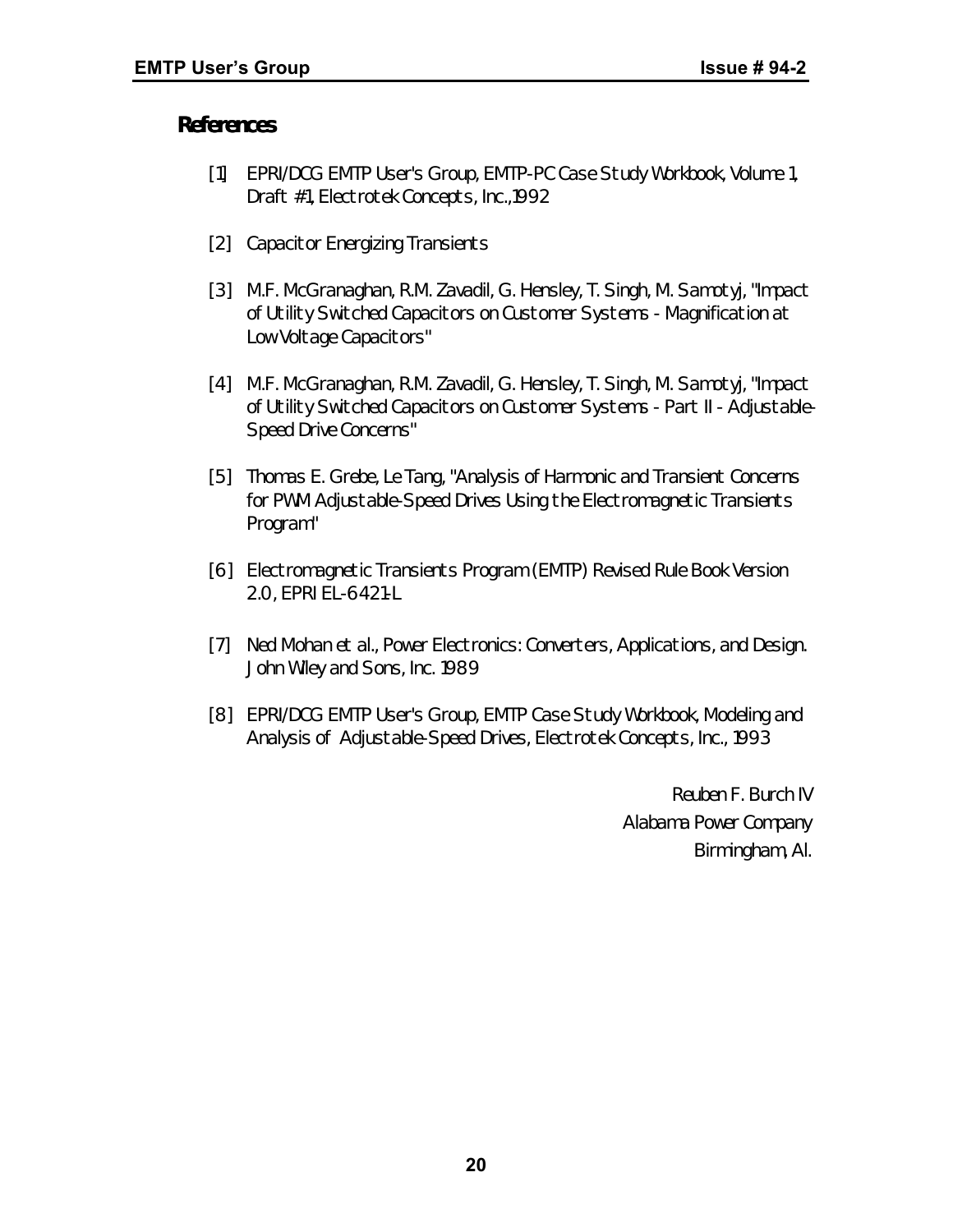# *EMTP Simulation of Lighting and Arrester Operation*

# *Introduction*

Overhead transmission and distribution lines for all system voltages are exposed to lightning. Traditionally, lightning research has been directed toward formulating design and protective practices for transmission lines. However, lightning also represents a major cause of outages and equipment damage on power distribution systems.

EMTP is the only practical tool for lightning overvoltage analysis or lightning surge insulation coordination. The broad range of power system elements that can be simulated with EMTP make it ideally suitable for lightning studies. In this paper, the response of a distribution line to lightning is modeled in the following three ways:

- 1. With no lightning arresters,
- 2. With a lightning arrester on the top phase,
- 3. With lightning arresters on all phases.

A detail modeling guideline of all the relevant circuit elements is presented along with a parametric evaluation of the sensitivity of lightning overvoltage to parameters such as tower footing resistance, rise time, lead length, etc.

#### *Overview*

A lightning stroke is assumed to approach the earth in the vicinity of a distribution line. When the stroke tip contacts the distribution line, negative charge flows from the stroke current onto the line. This is akin to injecting a negative stroke current at the stricken point. The injection of a stroke current into a distribution circuit causes extremely high conductor-to-conductor voltages and conductor-to-ground voltages. These voltages may exceed the insulation strength between conductors and cause insulation breakdown.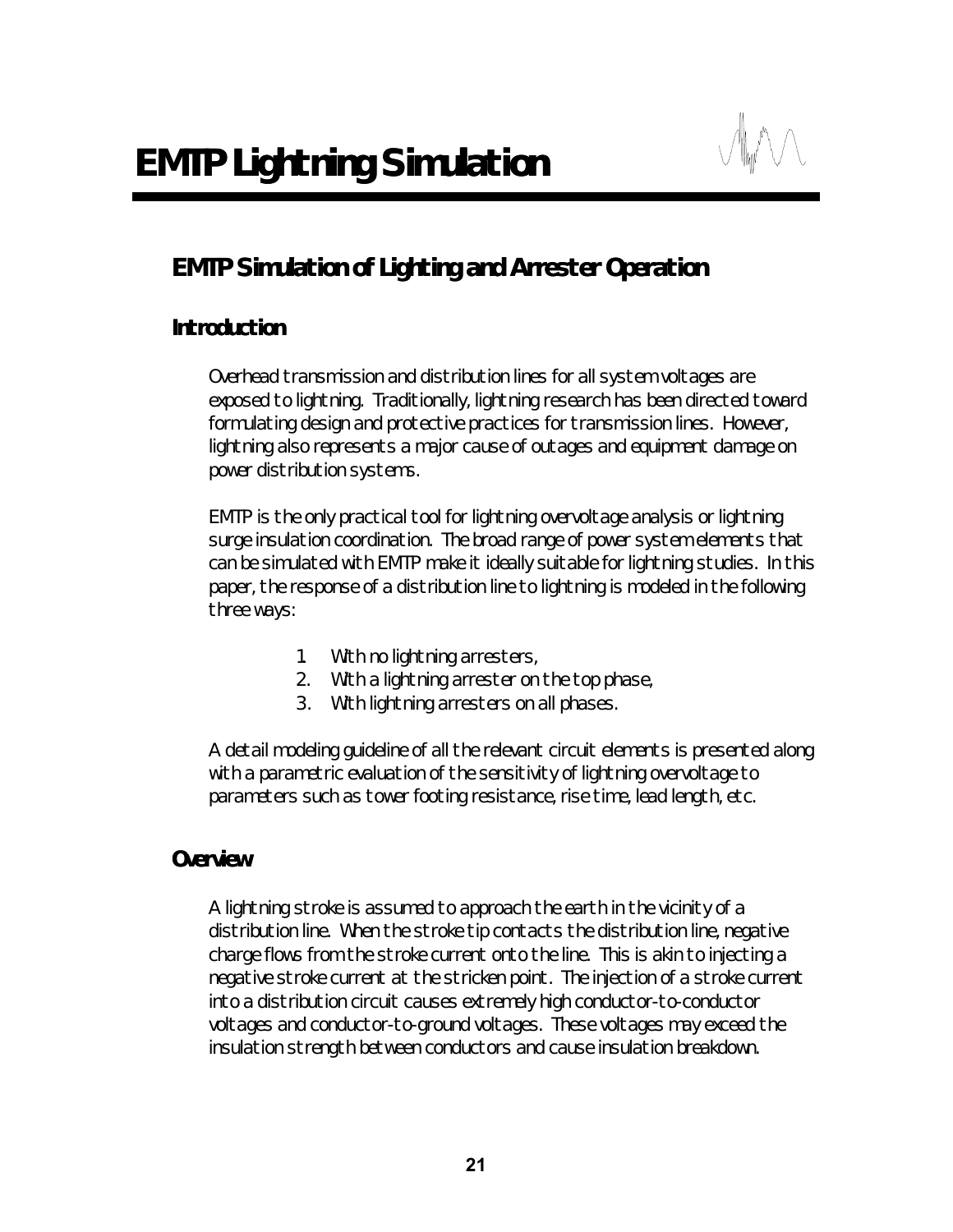Lightning overvoltages in a distribution system depend on many parameters, and a comprehensive and relatively complicated model is necessary to perform reliable calculations. All power system circuit elements must be represented in the correct way to determine the risk of failure for a given system. A realistic evaluation of the problem is primarily affected by the limited precision of the information about the lightning stroke itself. However, the recent completion of EPRI Project RP 2542-1, "Characteristics of Lightning Surge on Distribution Lines [1]," sheds some light on surge arrester discharge voltages and currents caused by lightning.

# *Data Required for EMTP Model*

The following data must be assembled to simulate lightning with EMTP:

- Design parameters of the distribution circuit, i.e. pole configuration, physical conductor data, etc.
- Tower surge impedance, or in case of a wooden pole, ground lead surge impedance.
- Tower footing resistance.
- Grounding interval.
- Arrester rating, along with its discharge characteristics.
- Arrester lead length.
- Characteristics of the lightning stroke, i.e. peak current, front time, and tail time.

The procedure for assembling the data is described in this section.

# *Lightning Stroke*

The stroke current amplitude within a lightning flash is described in terms of probabilities [2]. The waveshape of the stroke current is defined in terms of a peak value, a front time, and a tail time, as shown in Figure 1. The wave front and wave tail can be simulated with straight lines in EMTP by using source type 13 [3]. However, if the discontinuity in slope at the peak and zero values leads to spurious oscillations, then double exponential source type 15 can be used as an alternate. An iterative procedure determines the value of the exponents for source type 15. Since peak current, front time, and tail time are statistical in nature, a Monte Carlo simulation is required to properly study the problem.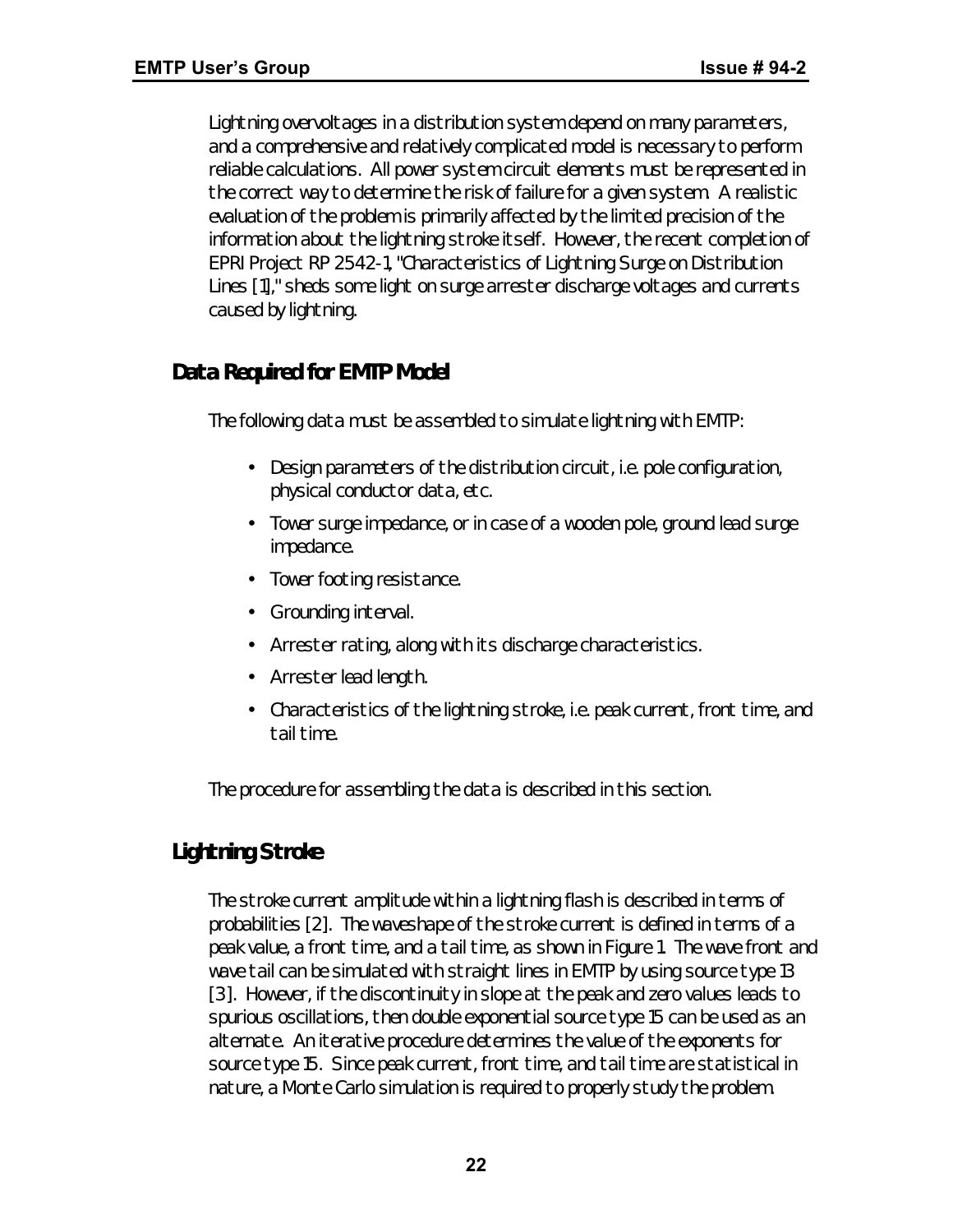

*Figure 1 - Input Lightning Current Surge*

# *Description of the Model Distribution System*

For illustration purposes, a 12.47 kV distribution line with four spans, shown in Figure 2, is modeled during a direct strike to a conductor at pole number 3. Lightning performance of the distribution line is studied, using each of the following protection strategies:

- 1. No lightning protection.
- 2. Line equipped with an MOV arrester on the top phase of pole no. 3.
- 3. Line equipped with MOV arresters on all phases at pole no.3.

For each of these strategies, a lightning stroke at the top phase (i.e. conductor \*2), and a lightning stroke at one of the bottom phases (i.e. conductors \*1 or \*3), are simulated.

The characteristics of the system and event are

- a) Pole configuration and line data as shown in Figure 3.
- b) Travel time between spans =  $0.25$  usecs.
- c) No propagation losses.
- d) Ground lead surge impedance = 390 ohms.
- e) Pole footing resistances of 20, 20, 1.8, 20, and 20 ohms for poles 1-5, respectively.
- f) Lightning stroke current wave shape is standard  $8 \times 20$  usec ramp (i.e.  $8$ μsec front time, 20 μsec tail time),
- q) Peak current magnitude =  $10 \text{ kA}$ .
- h) 10 kV MOV characteristics, based upon standard 8 x 20 data, as shown in Table 1.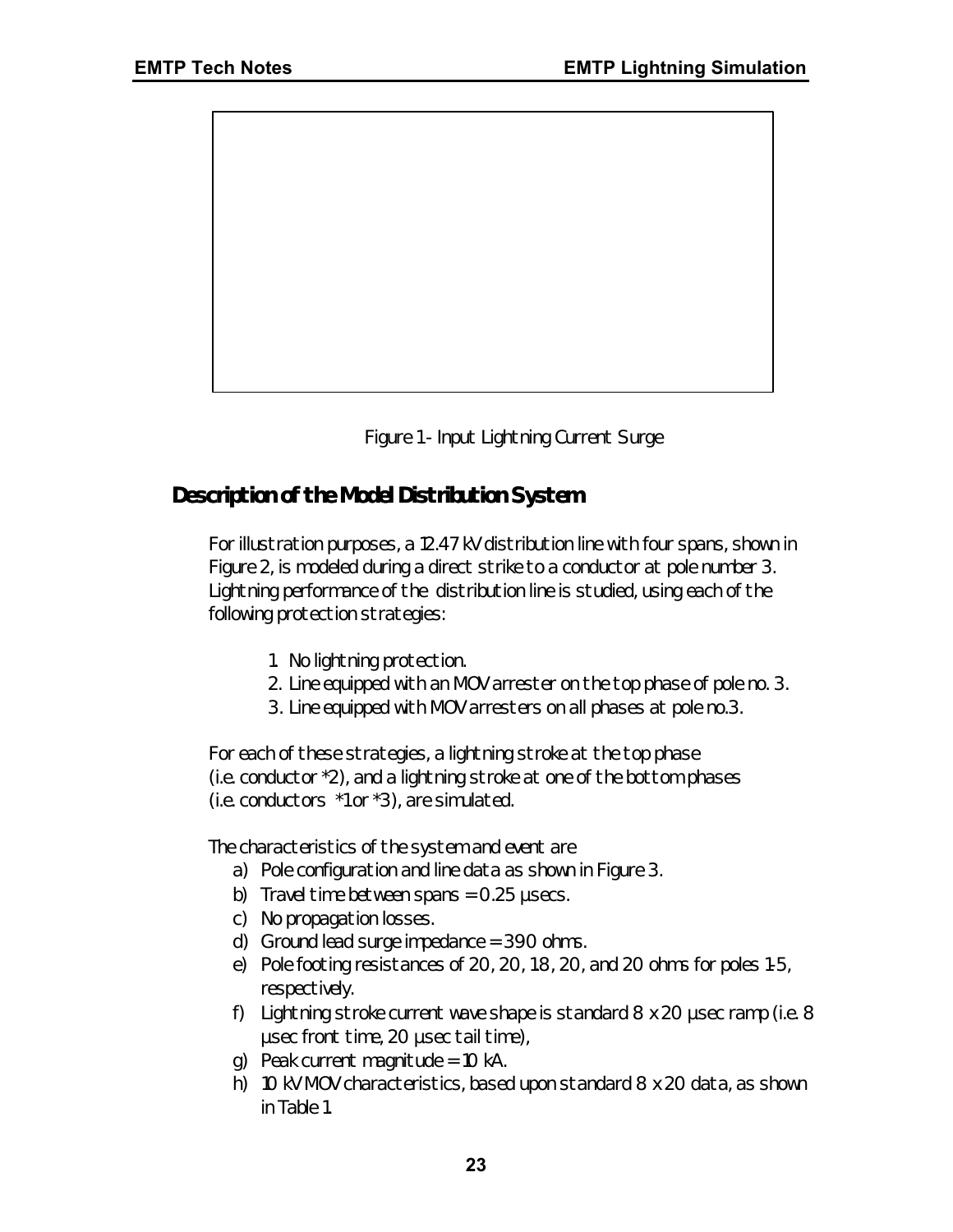

*Figure 2 - Lightning Stroke at Top Phase (i.e. Conductor \*2) of Pole No. 3, with an MOV Arrester*



*Figure 3 - 12.47 kV Line Data and Pole Configuration*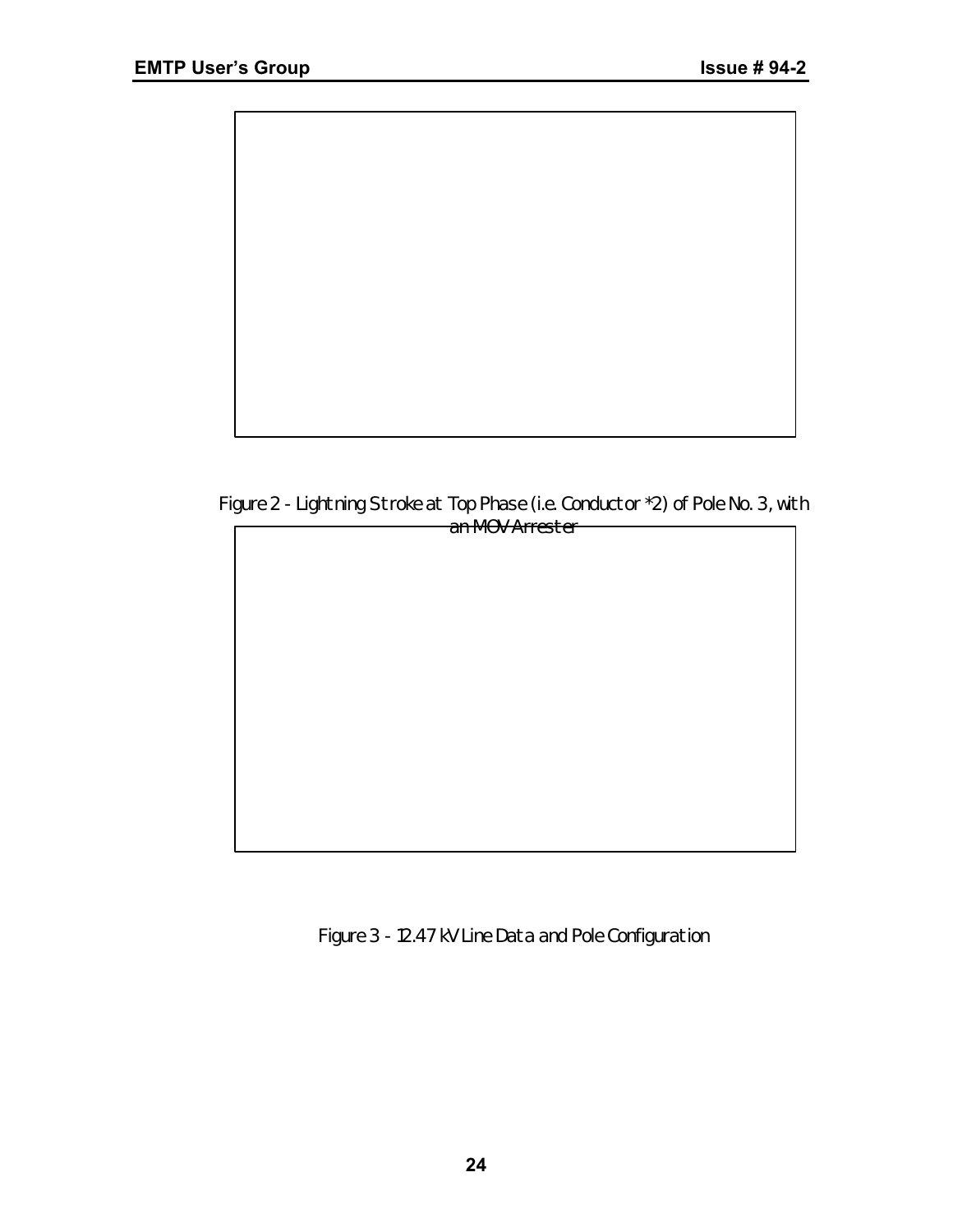*Table 1 - MOV Characteristics at 10 kV*

#### *Line Model*

Figure 3 shows the line configuration along with the physical 12.47 kV line data. The EMTP Line Constants Program is used to generate the required line data according to Lee's line model [3], using the input data file shown in Appendix A. The ground wire is retained in the model. Line parameters are calculated at 500 kHz to be more representative of lightning surges, and the following high frequency lossless approximations, which are relevant to lightning studies, are made:

- Zero penetration depth in the conductor. This is realized by setting GMR/r = 1 for the conductors. In the Line Constants Program, placing a 3 in column 18 of the conductor data card, and setting REACT = 1.0, ensures zero penetration.
- Zero earth return depth. This assumption is implemented by placing a 0 in column 28 of the frequency card, thereby bypassing Carson's equations.
- Zero conductor and earth return losses. Bypassing Carson's equations ensures zero earth return loss and makes the input value of earth resistivity irrelevant. Zero conductor loss is implemented by placing a 2 in column 70 of the frequency card.

A portion of the Line Constants Program output is shown in Appendix A. The output needed for lightning simulation are

- Traveling wave parameters
- Modal transformation matrix.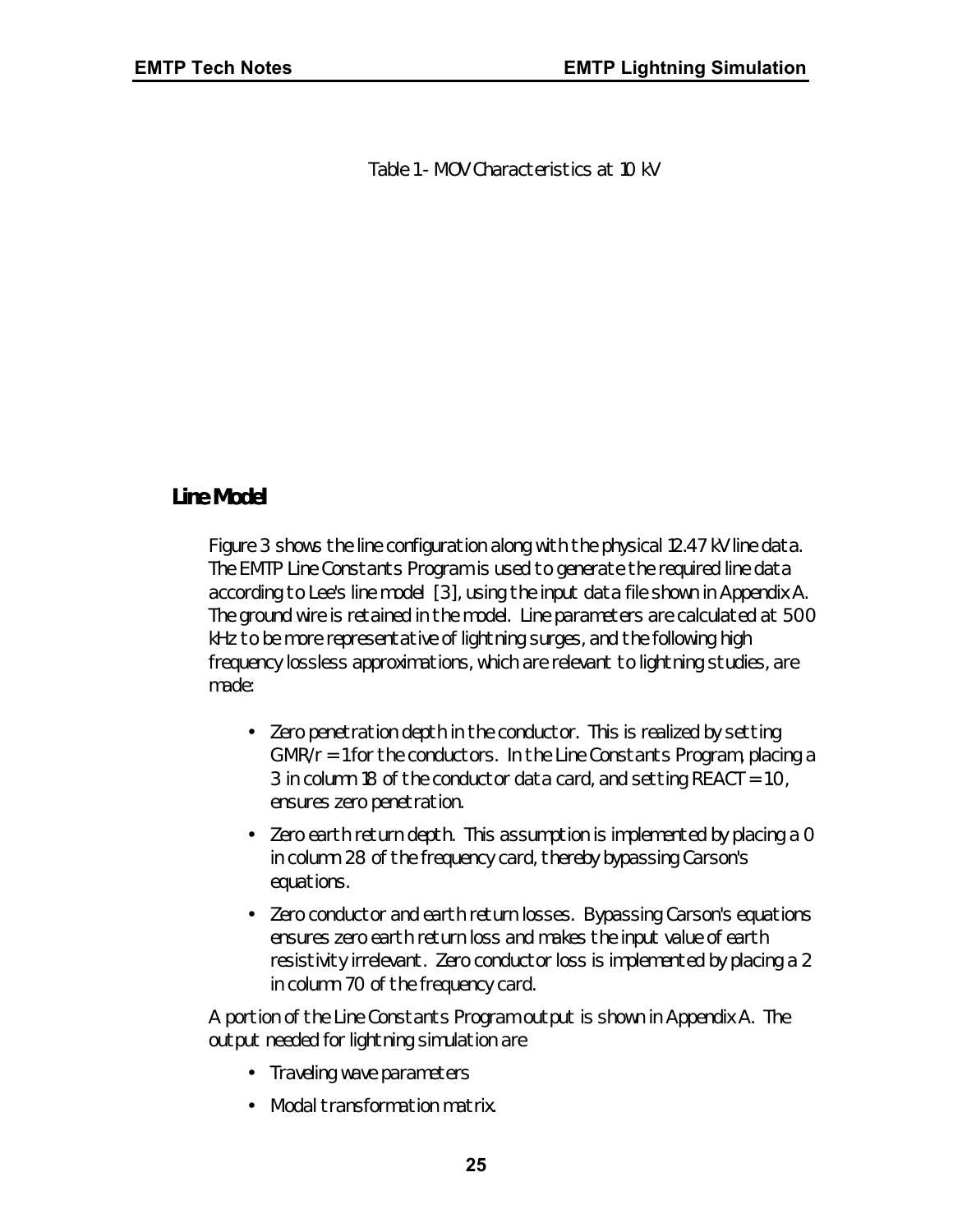• Surge impedance matrix in phase domain.

### *Arrester Model*

There are two fundamental ways to represent lightning arresters with EMTP. These are:

- Use of point-by-point nonlinearities (i.e. piecewise-linear segments).
- Use of built-in ZnO model.

Point-by-point nonlinearities are specified in EMTP input files as type 92 (true nonlinearity), or type 99 (pseudo-nonlinearity). Point-by-point arrester modeling requires the fixed series resistance, flashover voltage, and set of v-i points describing the arrester characteristics. For the example given in this section, the 10 kV MOV is modeled point-by-point using manufacturers 8x20 μsec data from [1].

Another way of representing a lightning arrester is with the built-in model of a ZnO surge arrester (type 92, code 5555) model. ZnO arresters are highly nonlinear resistors whose I-V characteristics are governed by

$$
I = p \left( \frac{V}{V_{ref}} \right)^{q}
$$
 (1)

where I is the arrester current, V is the arrester voltage, and  $p$ ,  $V_{ref}$ , and q are arrester constants.

Data for distribution arrester (3–24 kV, 10 kA rating) lightning discharge currents, measured on the South Africa 11 kV test line project [4], show that several sizes and manufacturer types of arresters can be described by an equation given in [5], which is

$$
\frac{V}{V_{ref}} = 2.5 \cdot I^q
$$
 (2)

where

- q: exponent of nonlinearity (ranging from about 0.1 to 0.25).
- V: residual voltage across the arrester in kV.
- I: discharge current through the arrester in kA.

Vrms: arrester power frequency voltage rating in kV.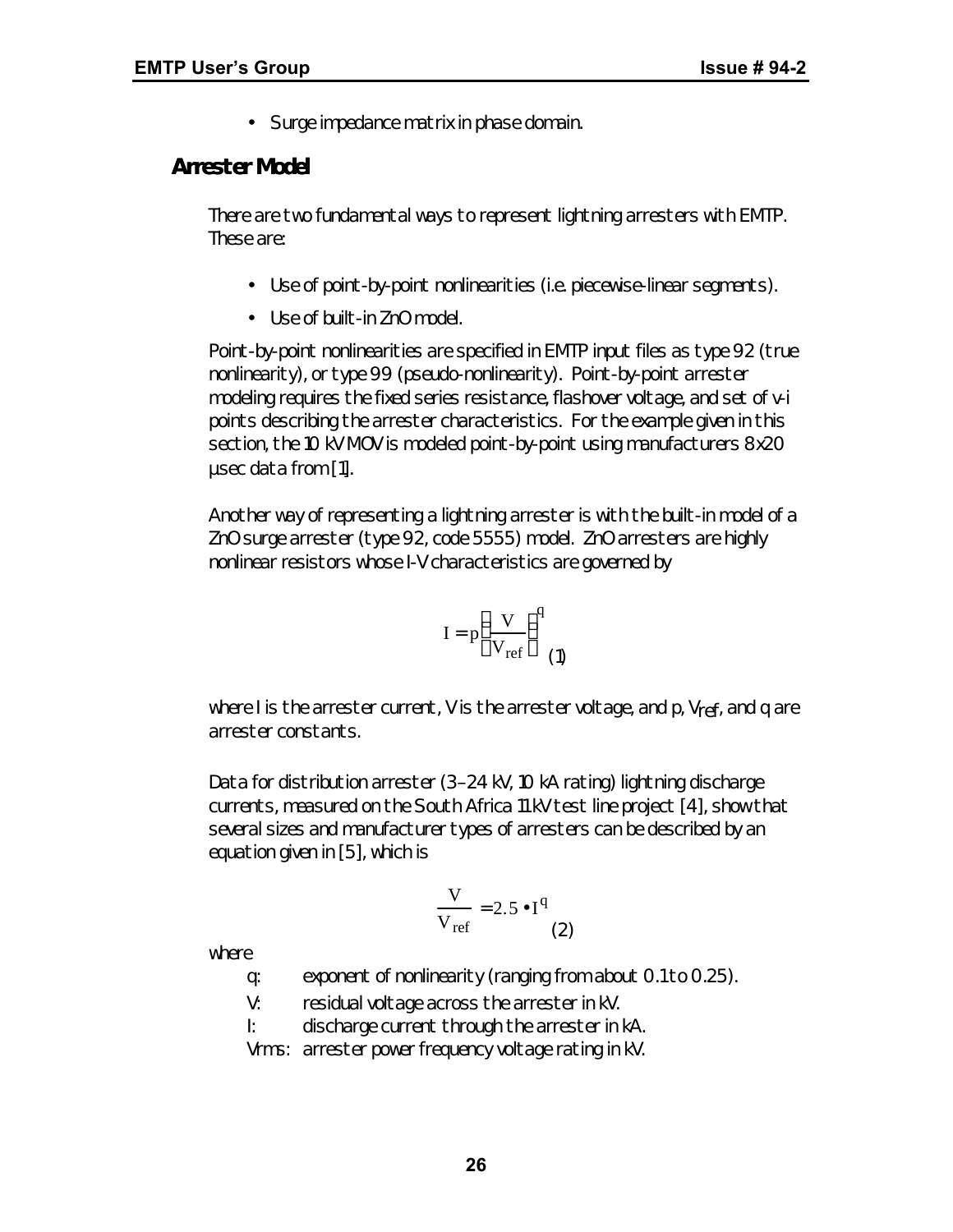By comparing (2) to (1), and by substituting the above values, the coefficients in (1) become  $V_{\text{ref}} = V_{\text{rms}}$ ,  $p = 0.4$ ,  $q = 4$  to 10.

# *System Modeling Rules*

Figure 4 shows the complete EMTP model for simulating a lightning strike at a bottom phase (conductor \*1) of pole 3 with an arrester on the top phase. The corresponding EMTP input data file is presented in Appendix B. The modeling rules are:

- Since the distribution line and poles are symmetric about the struck pole, the lines can be folded at pole 3 so that they are in parallel, with a combined one-half of their individual characteristic surge impedance. This implies that the lightning current divides equally in both directions.
- The line beyond pole 5 is represented by its surge impedance termination matrix obtained from the Line Constants Program output.
- Ground leads are represented by a surge impedance of 390 ohms and a travel time corresponding to the 28 ft. lead length at the speed of light.
- The ground lead of pole 3 has its normal surge impedance and footing resistance, while the phase and ground conductors, as well as the other pole ground leads and footing resistances, are halved in value.
- The ground lead surge impedance is connected in series with an earthing impedance system. The three choices for modeling earthing impedance are:
	- 1. constant resistance.
	- 2. time varying resistance.
	- 3. current dependent resistance.

In our present model, the tower footing impedance is represented by a constant resistance whose value is changed in discrete steps to determine its effect on lightning overvoltages for different type of protection schemes. Reference [6] deals in depth on the proper selection of pole footing resistance. The currentand time-dependent models account for the effect of soil breakdown. These models are based on references [6] and [7].

The time step must be chosen so that it is less than the travel time of the shortest conductor section, which for this example is the ground lead. The overhead span travel time is 0.25 msec for all three modes. The ground lead travel time corresponds to 28 ft. lead length at the speed of light, or 0.0284 msec. Ideally, there should be an integer number of time steps for each of the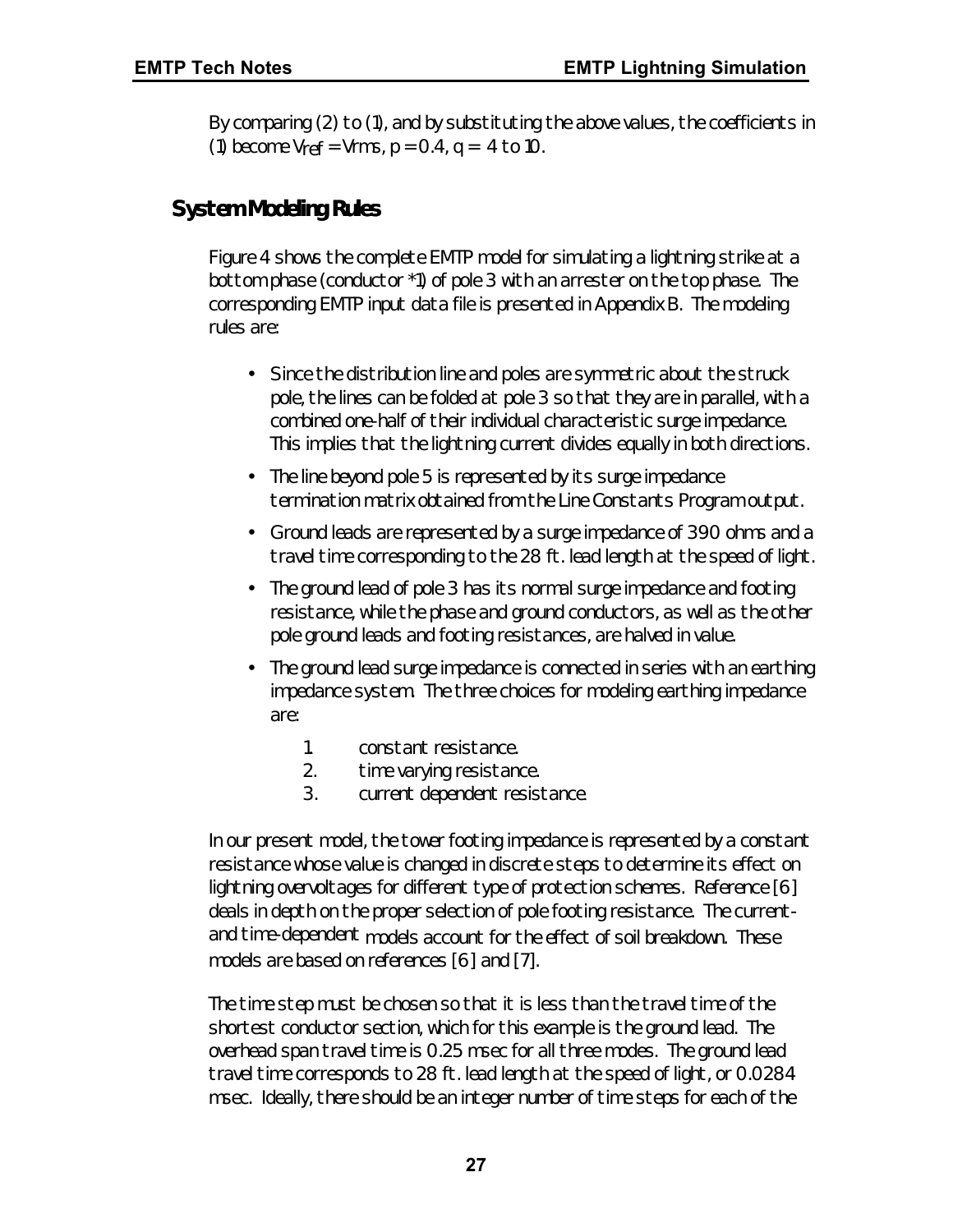travel times in the problem, or else a very large number of time steps. For this example, a time step of 0.012 msec is chosen, which provides twenty-one time steps for the overhead span modes.

> *Figure 4 - EMTP Model for a Lightning Strike to Bottom Phase (i.e. Conductor \*1) at Pole 3*

#### *Simulation and Discussion of the Results*

Now that the data are assembled, EMTP is used to simulate lightning strikes on different phases and for different arrester configurations. First, consider a direct 10 kA, 8x20 μsec strike at the top phase conductor at pole 3. Figures 5 and 6 show the voltage waveshapes at pole 3, without and with an arrester installed on the top phase, respectively. The top phase arrester reduces the overvoltages on all the phase conductors by more than by 95%.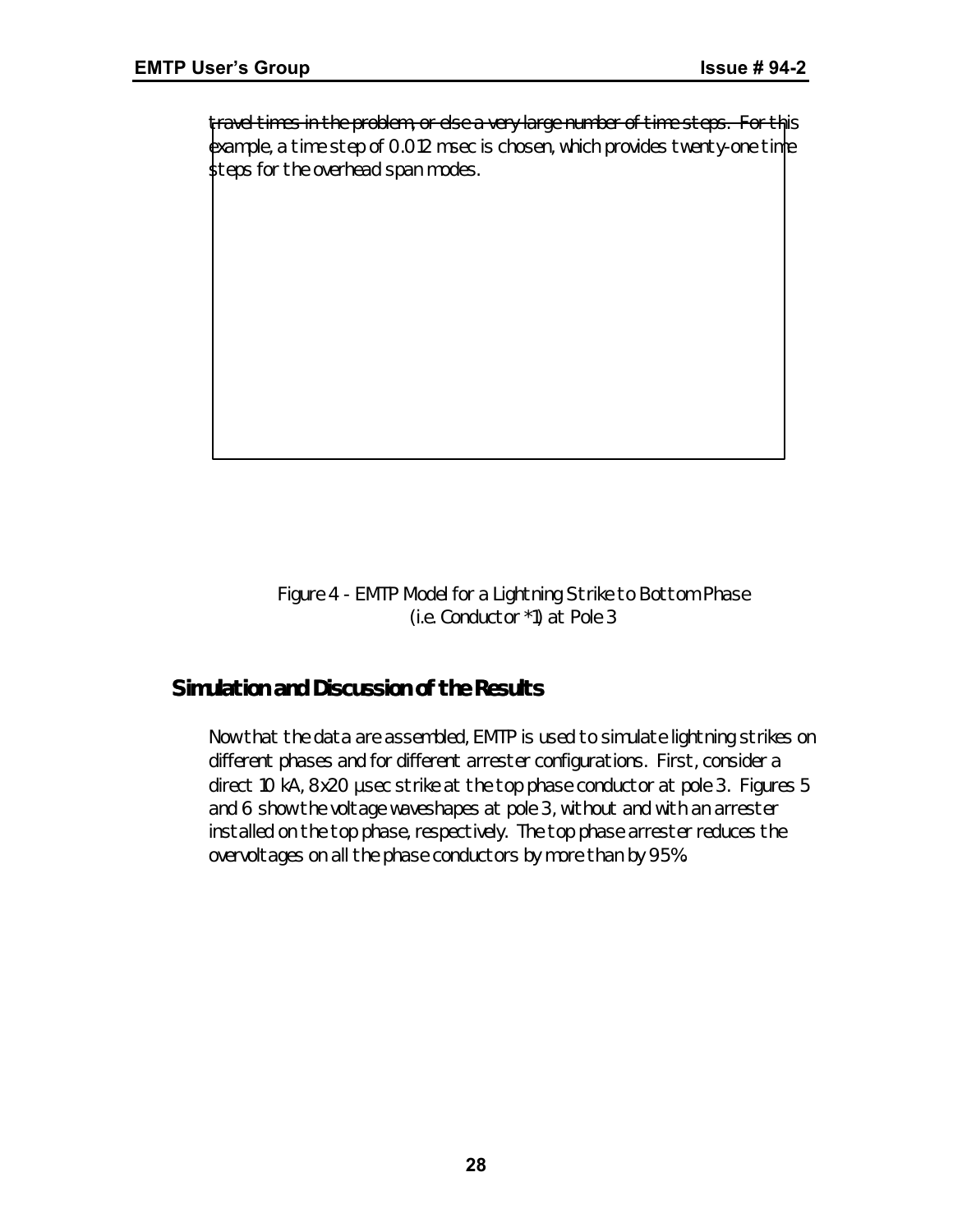*Figure 5 - Voltage Waveshapes at Pole 3 with no Arresters (Strike at Top Phase)*

*Figure 6 - Voltage Waveshapes at Pole 3 with Arrester on Top Phase (Strike at Top Phase)*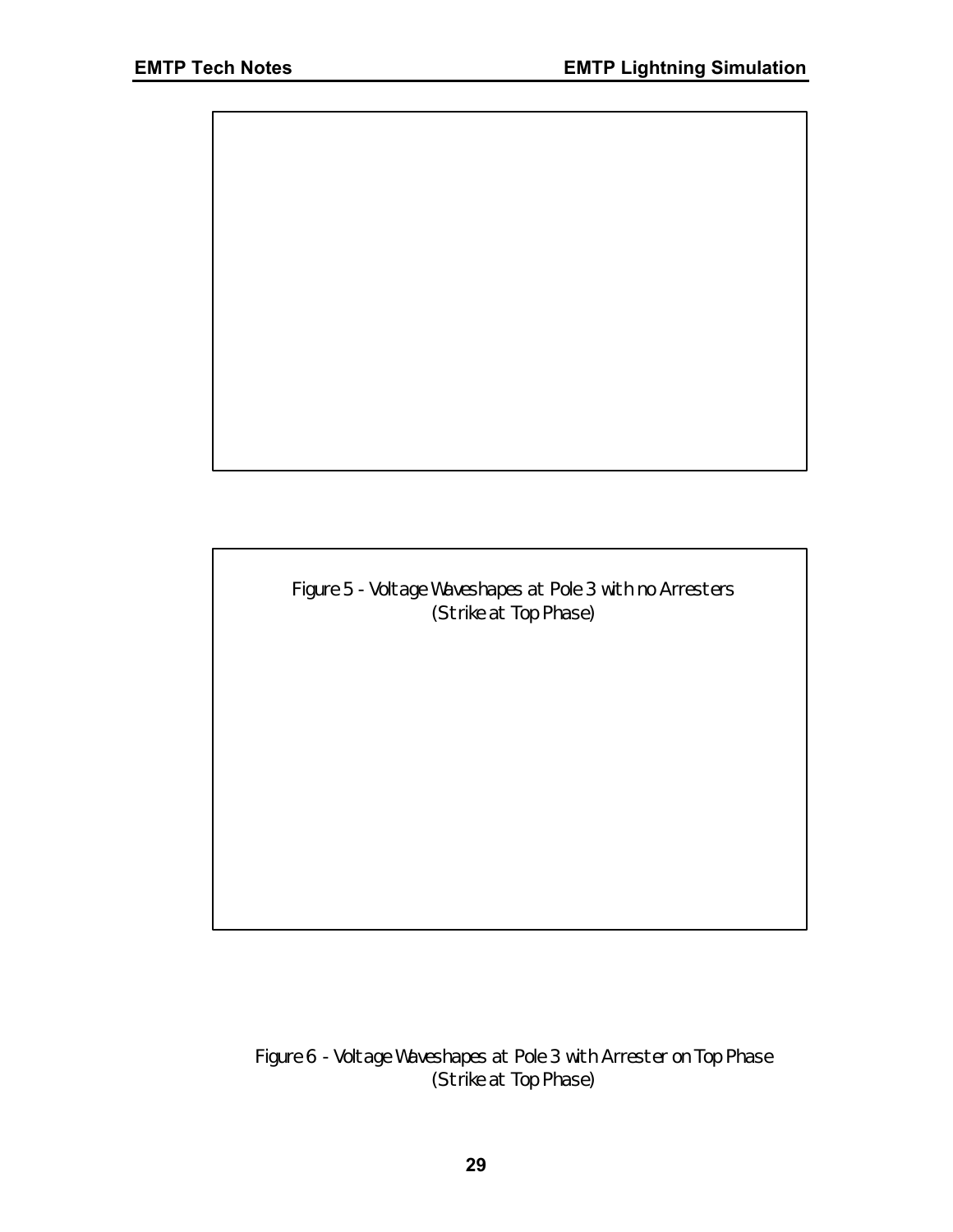Although rare in transmission circuits, the most common lightning event in distribution circuits is an induced strike, where lightning hits the ground nearby, and the return stoke hits the bottom phase conductor (see page 483 in [8]). This is simulated as a positive-polarity direct strike on the bottom phase conductor. Figures 7 and 8 show the resulting overvoltage magnitudes. These figures indicate that the arrester on the top phase is unable to reduce the overvoltage due to an induced strike.

*Figure 7 - Voltage Waveshapes at Pole 3 with Arrester on Top Phase (Strike at Bottom Phase)*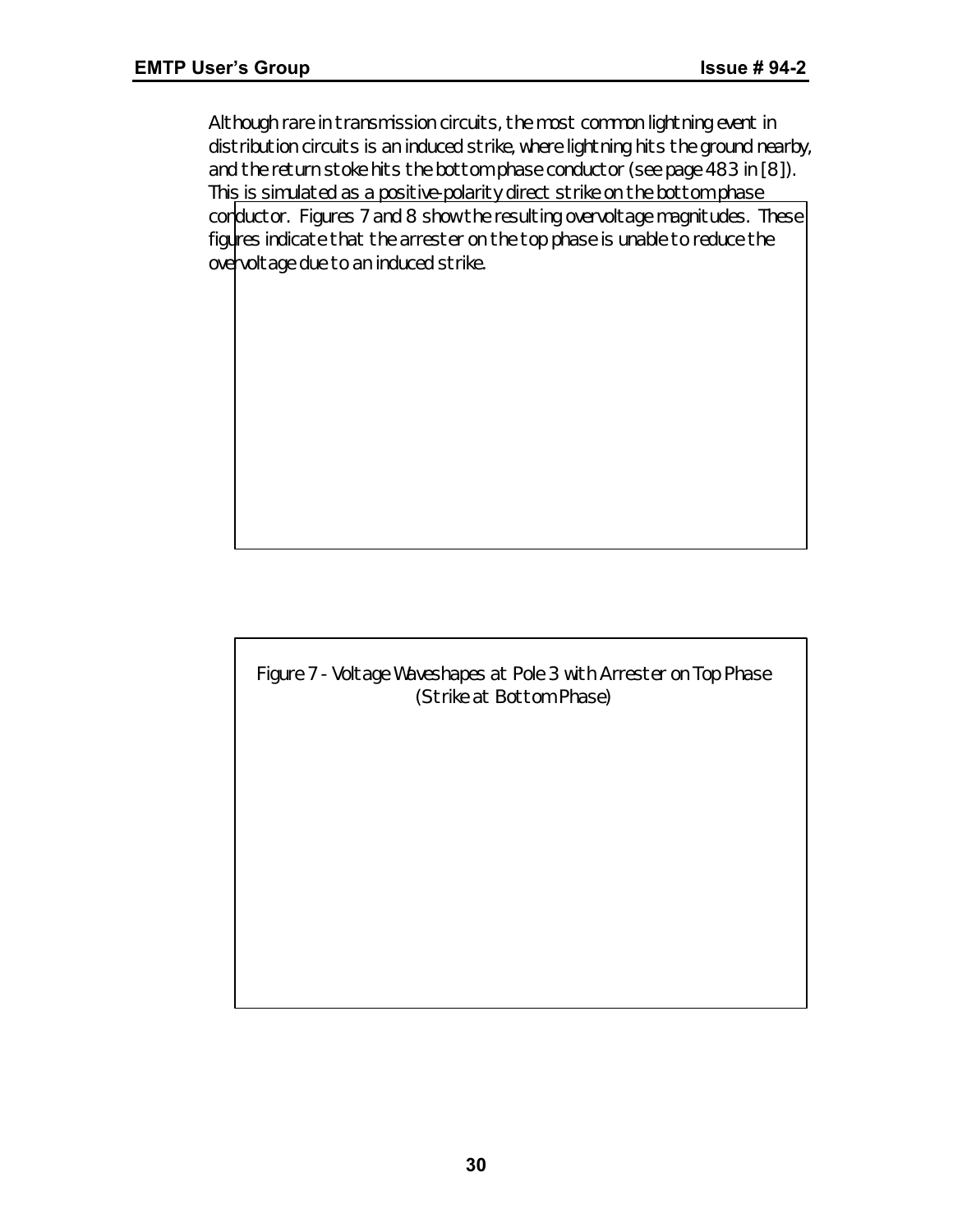*Figure 8 - Voltage Waveshapes at Pole 3 with Arresters on All Phases (Strike at Bottom Phase)*

The peak overvoltages for the simulations described in Figures 5 - 8 are summarized in Table 2.

*Table 2 - Peak Lightning Overvoltages in kV*

#### *Parametric Variations*

Peak lightning overvoltage magnitude depends on parameters such as tower footing resistance, spacing between grounded poles, arrester lead length, stricken location, and the characteristics of the lightning stroke. The effect of some of these parameters for a lightning stroke at pole 3 is illustrated in the following subsections. Cases with and without an arrester on the top phase are considered.

#### *Effect of Pole Footing Resistance*

The effect of pole footing resistance is observed by varying it in discrete steps over a range of 5 - 40 ohms. The results are shown in Figures 9 and 10, where it is observed that the phase conductor voltages for the no-arrester case do not depend on pole footing resistance. This is expected since the stricken phase is not connected to ground in any way. As expected, the voltage on the ground wire increases as the footing resistance increases.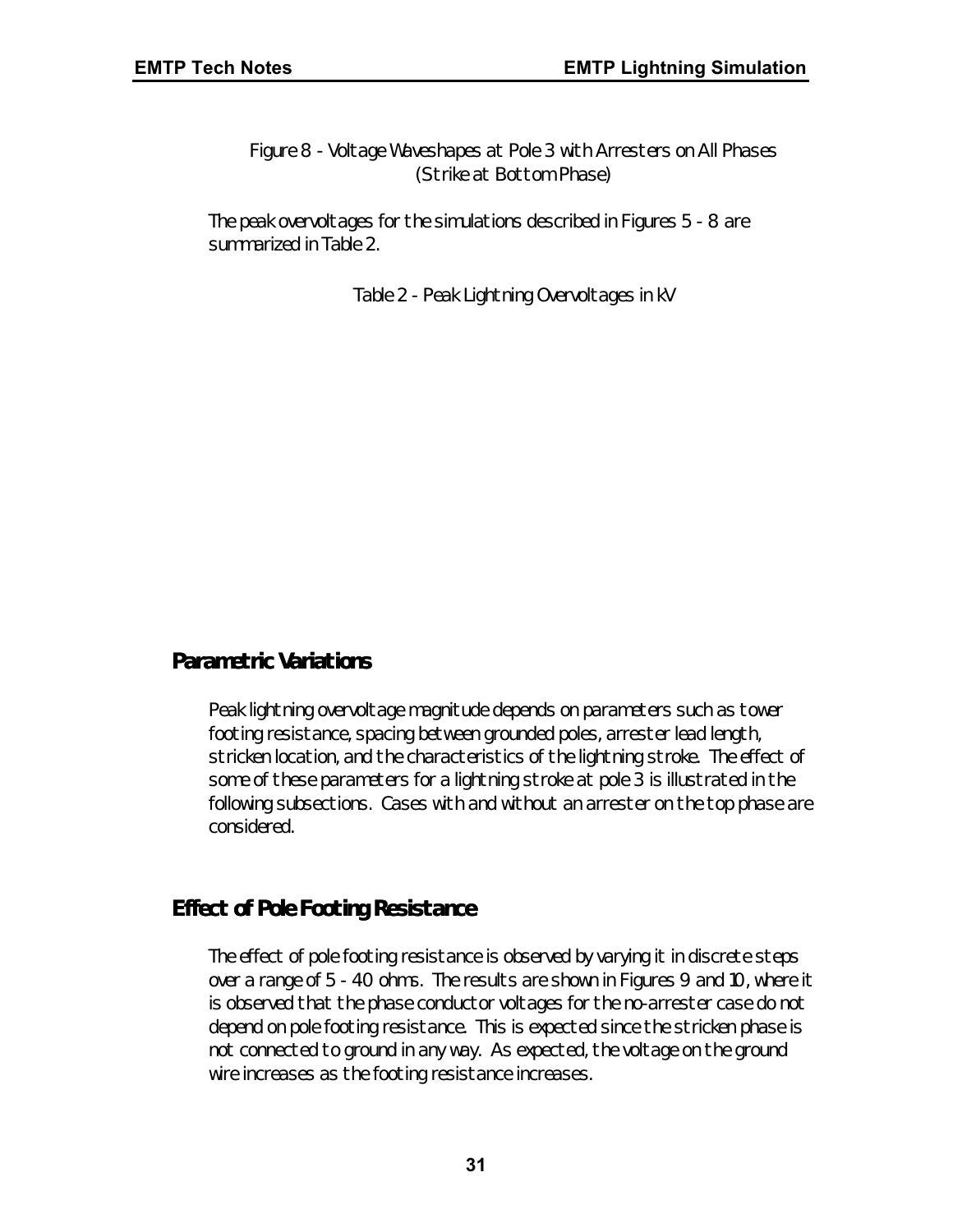

*Figure 9 - Effect of Footing Resistance on Conductor Overvoltages (No Arrester)*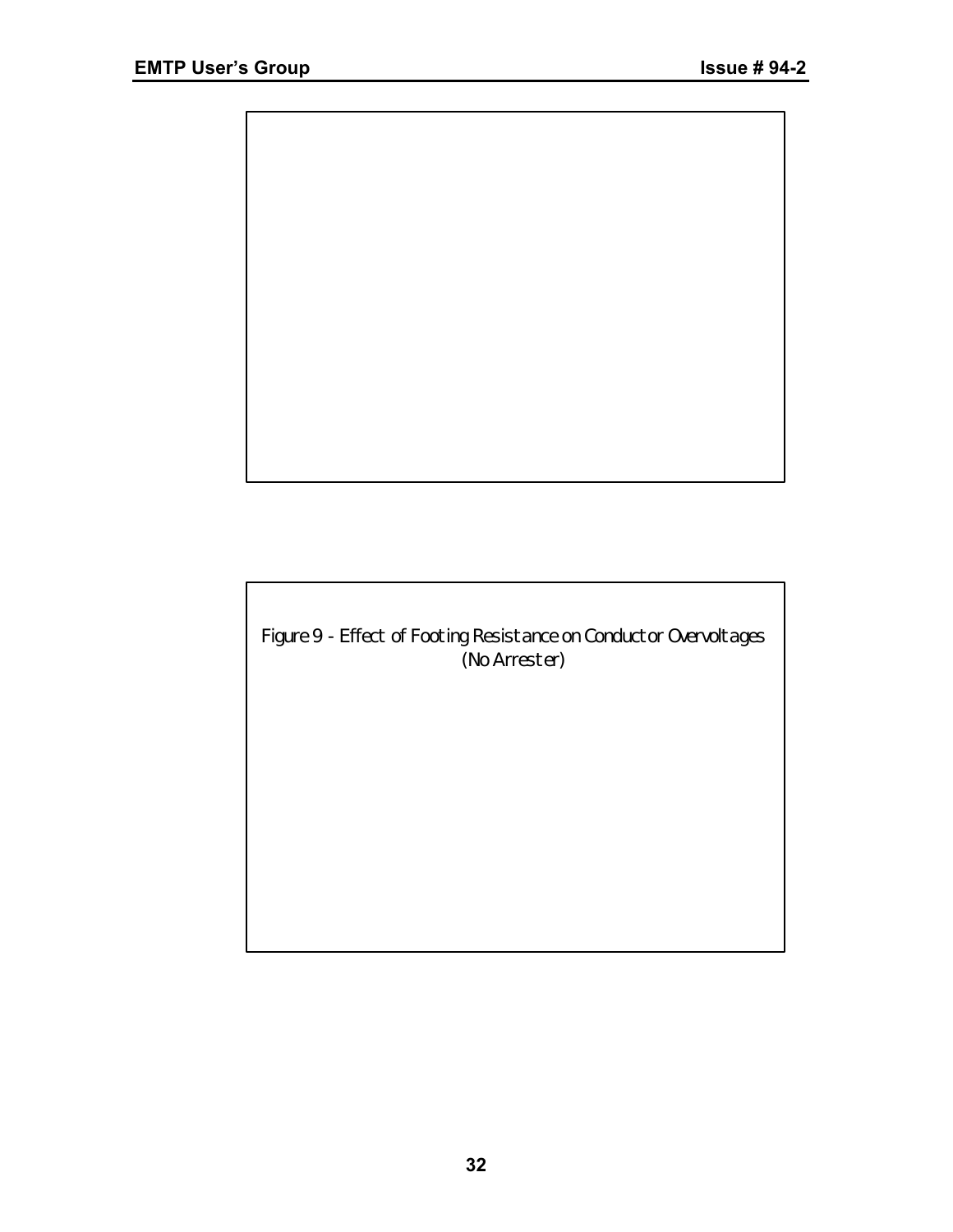*Figure 10 - Effect of Footing Resistance on Conductor Overvoltages (Arrester on TOP Phase)*

However, when the stricken phase is grounded through an arrester, all conductor voltages increase with pole footing resistance increases.

# *Effect of Rise Time*

The rise time of stroke current is varied from 1 μsec to 8 μsec in steps of 1 μsec. The simulation results are shown in Figure 11. When no arrester is present, the maximum overvoltage in the top phase is unaffected by rise time. However, when  $\phi$  an arrester is present on the top phase, the overvoltage increases as rise time decreases. This is due to reflections from the ground footing resistance which is now connected to the stricken phase through the arrester.

*Figure 11 - Effect of Rise Time on Top Phase Overvoltage*

#### *Effect of Arrester Lead Length*

Additional arrester lead length decreases the level of protection. Figure 12 shows the effect of lead length on the top conductor overvoltage when a steepfronted ( 2x20 ) surge is injected into it at pole 3.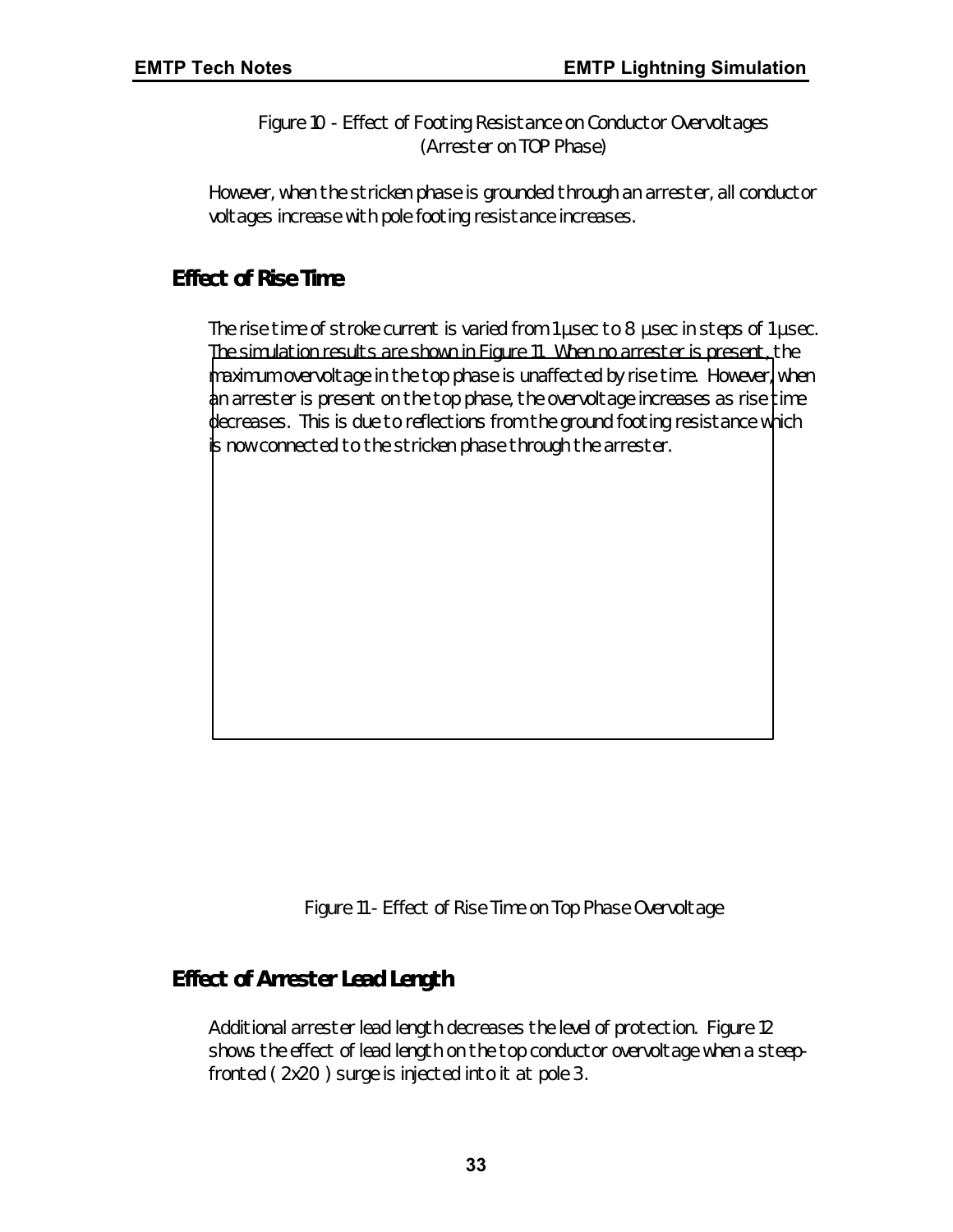

*Figure 12 - Effect of Lead Length on Top Phase Overvoltage*

# *Effect of Tail Time on Arrester Energy Dissipation*

Due to their short duration, lightning phenomenon do not usually pose a problem for arrester energy dissipation capability. Manufacturers often rate their arrester energy dissipation capabilities 2.2 kJ per kV of maximum continuous operating voltage (MCOV). However, a more conservative estimate of the discharge capability of heavy-duty MOV arrester is 1.5 kJ per kV of MCOV [9].

Induced surges in distribution circuits have a long decay time, and this may result in considerably higher energy discharge levels in arresters than normally expected. This effect is studied by varying the tail time of a 10 kA stroke from 20 msec to 80 msec in steps of 10 msec. Figure 13 shows the energy dissipation for a 10 kV arrester, where it is quite evident that this energy can be higher than 1.5 kJ per kV for long tail times.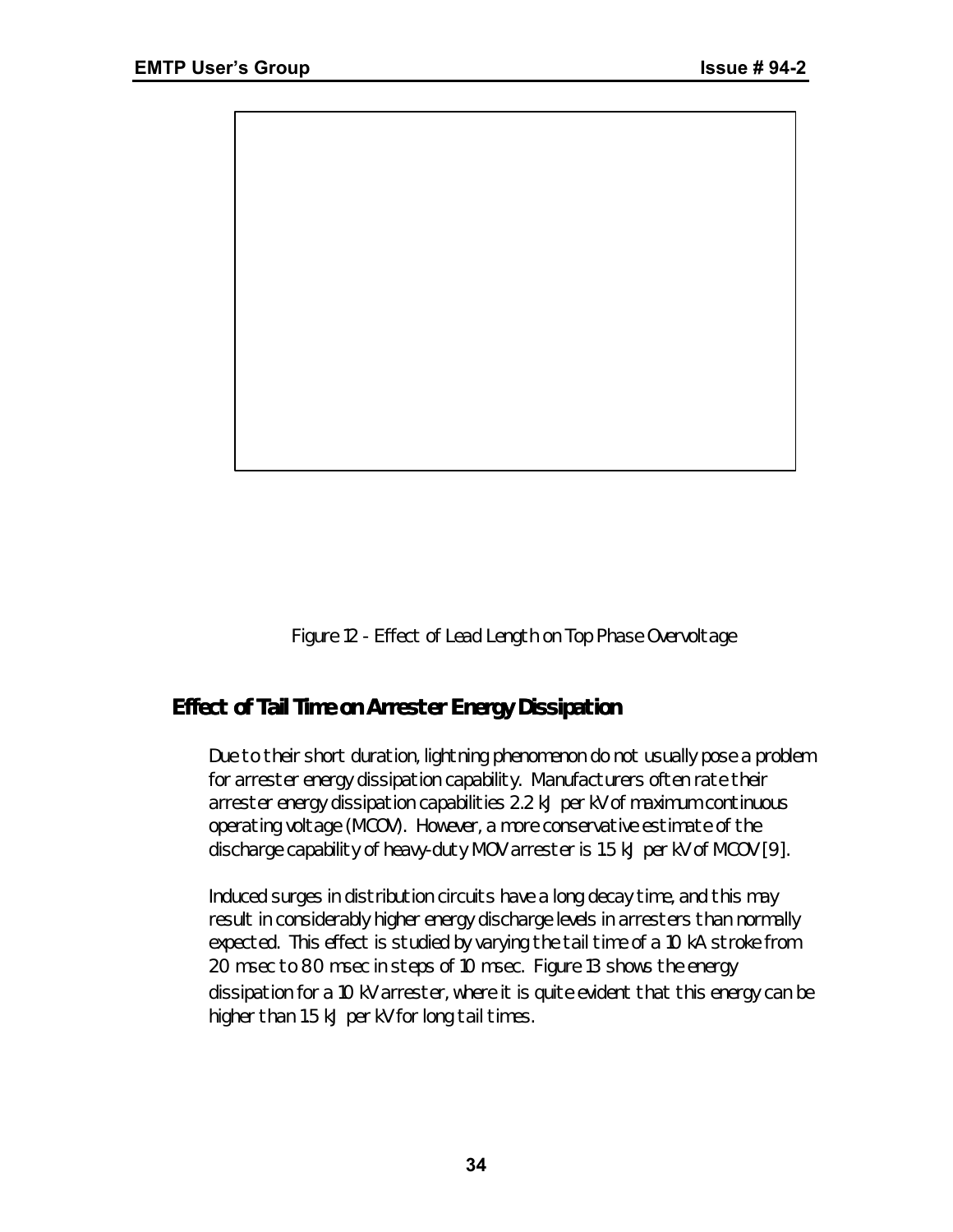

*Figure 13 - Effect of Tail Time on Energy Dissipation in 10 kV MOV Arrester*

#### *References*

- [1] P. P. Barker, T. M. Mancao, D. J. Kvaltine, D. E. Parrish," Characteristics of Lightning Surges Measured at Metal Oxide Distribution Arresters", *IEEE Trans. on Power Delivery,* vol. 8, no. 1, January 1993.
- [2] J. G. Anderson, "Lightning Performance of Transmission Lines," chapter 12 of *Transmission Line Reference Book – 345 kV and Above*, 2nd edn., EPRI, 1982.
- [3] "Electromagnetic Transients Program (EMTP) Revised Rule Book," version 2.0, vol. 1, vol. 2, EPRI EL-6421-L, EPRI/DCG, June 1989.
- [4] A. J. Eriksson, M. F. Stringfellow, D. V. Meal, "Lightning Induced Overvoltages on Overhead Distribution Lines," *Trans. IEEE*, vol. PAS-101 , pp. 960-968, 1982.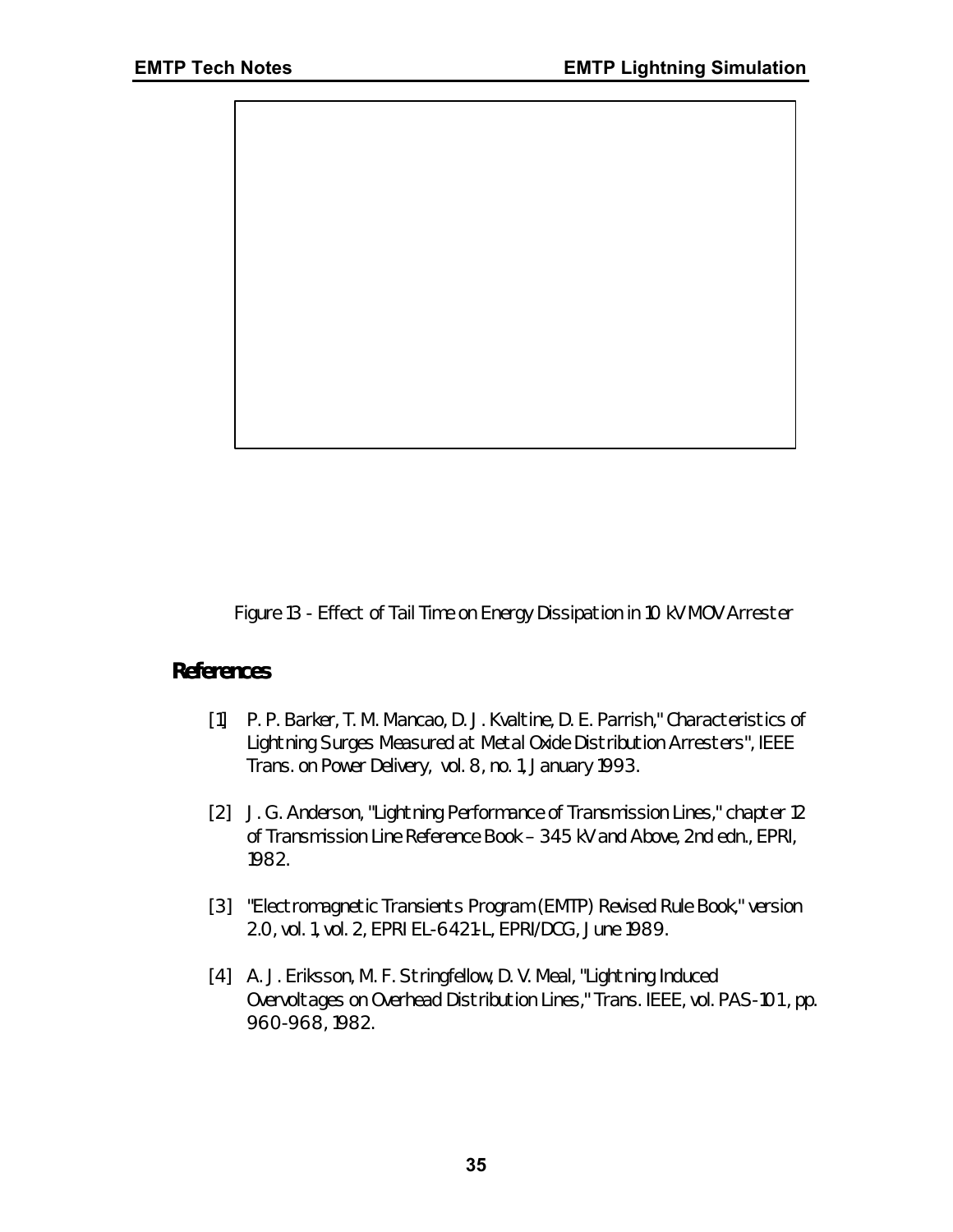- [5] H. J. Geldenhuys, M. F. Stringfellow, D. V. Meal, " Measured Lightning Discharge Duty of Distribution Surge Arresters", *IEE Conference Publication Number 236.*, 1984.
- [6] A. C. Liew, M. Darweniza, " Dynamic Model of Impulse Characteristics of Concentrated Earths", *Proc. IEE*, vol. 121, no. 2, pp. 123-125, 1974.
- [7] E. R. Whitehead, "Circuit Models for the Response of Tower and Grounding Systems in the Estimation of Backflash Lightning Performance", *Report to SC 33 Colloquium 1983*, Edinburgh.
- [8] A. N. Greenwood, *Electrical Transients in Power Systems,* John Wiley & Sons, Inc., New York, 1991.
- [9] E. C. Sakshaug, J. J. Burke, J. S. Kresge, "Metal Oxide Arresters on Distribution Systems - Fundamental Considerations", *IEEE Transaction on Power Delivery*, vol. 4, no. 4, October 1989.

*Mack Grady Arshad Mansoor Department of Electrical and Computer Engineering, University of Texas at Austin*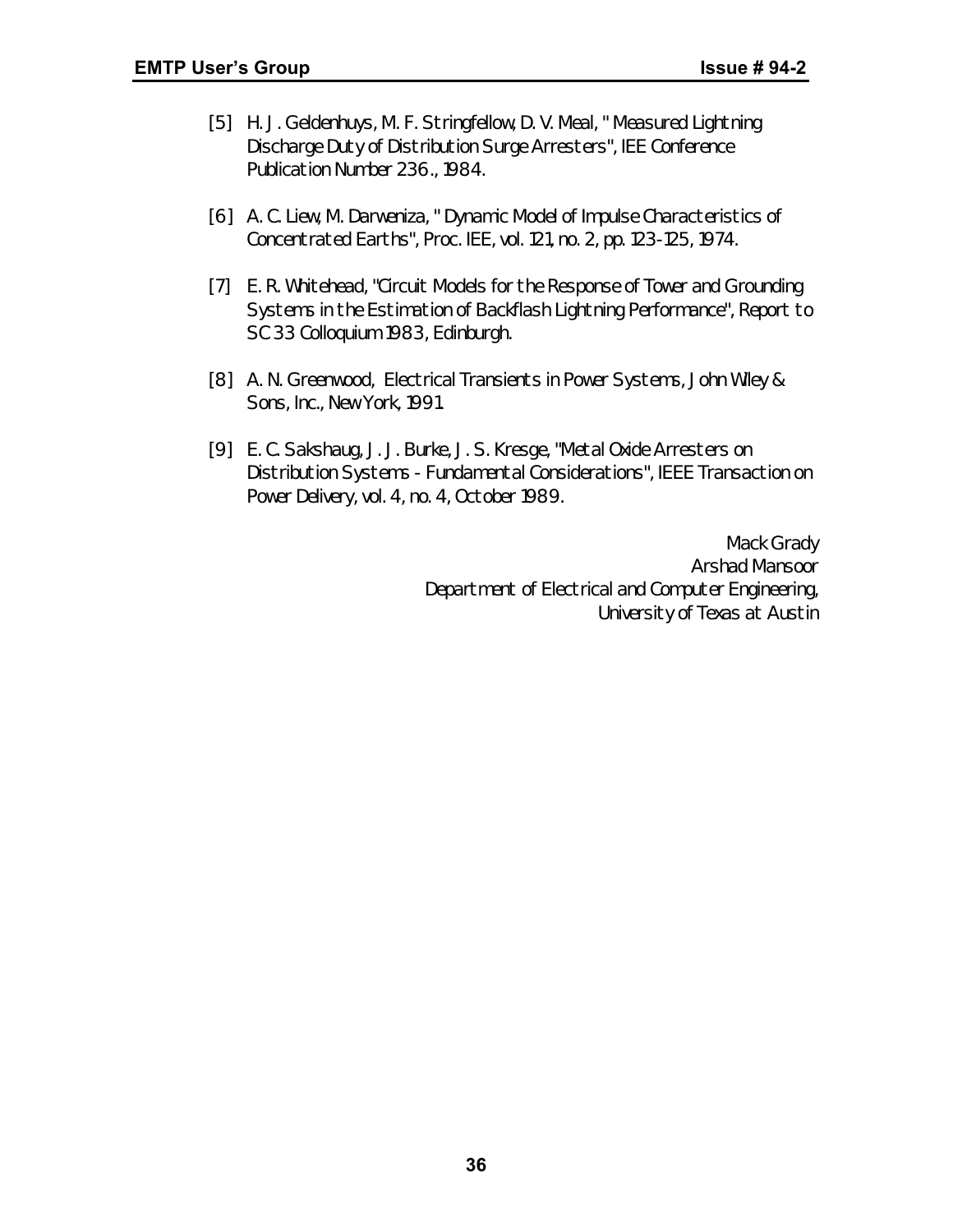#### **APPENDIX A ( EMTP AUXILIARY DATA FILES )**

Line Constants Data File (ARSTR1.DAT)

```
BEGIN NEW DATA CASE
C SECTION 2
C DATA FILE = 'ARSTR1.DAT'
LINE CONSTANTS
LINE-PARAMETERS
ENGLISH
C LINE CONSTANTS FOR THE 12.47 kV DISTRIBUTION LINE
C LINE PARAMETERS AT 500 kHz
C GROUND CONDUCTOR IS RETAINED AS THE 4th CONDUCTOR
   1 0.0 .000 3 1.0 .710 0.0 31.33
   2 0.0 .000 3 1.0 .710 3.667 32.58
   3 0.0 .000 3 1.0 .710 7.334 31.33
   4 0.0 .000 3 1.0 .502 3.667 28.00
BLANK CARD TERMINATING CONDUCTOR CARDS
C FREQUENCY CARD
         1.0 500000. 0 1 1.0
\overline{2}BLANK CARD TERMINATING FREQUENCY CARDS
BLANK CARD TERMINATING LINE CONSTANTS CASES
BLANK CARD TERMINATING THE CASE
```

```
PORTION OF LINE CONSTANTS OUTPUT
MODAL PARAMETERS AT FREQUENCY FREQ = 5.00000000E+05 HZ
                       MODE SURGE IMPEDANCE
                                (OHMS/MILE)
                         1 9.22956E+02
                          2 2.78183E+02
                         3 3.21818E+02
                          4 3.30147E+02
EIGENVECTOR MATRIX [Q] FOR CURRENT TRANSFORMATION: I-PHASE = [Q]*I-MODE.
FIRST THE REAL PART, ROW BY ROW:
       4.865976E-01 4.576900E-01 -2.318244E-01 -7.071067E-01
       5.233174E-01 -7.557604E-01 -3.936559E-01 -3.300542E-15
       4.865976E-01 4.576900E-01 -2.318244E-01 7.071067E-01
       5.025777E-01 -9.932626E-02 8.588072E-01 3.870403E-15
Z-SURGE IN THE PHASE DOMAIN. RESISTANCE AND THE IMAGINARY PART OF•• [Q] ARE
IGNORED.
       4.591782E+02
       1.681704E+02 4.615239E+02
       1.290310E+02 1.681704E+02 4.591782E+02
       1.489941E+02 1.548287E+02 1.489941E+02 4.732260E+02
```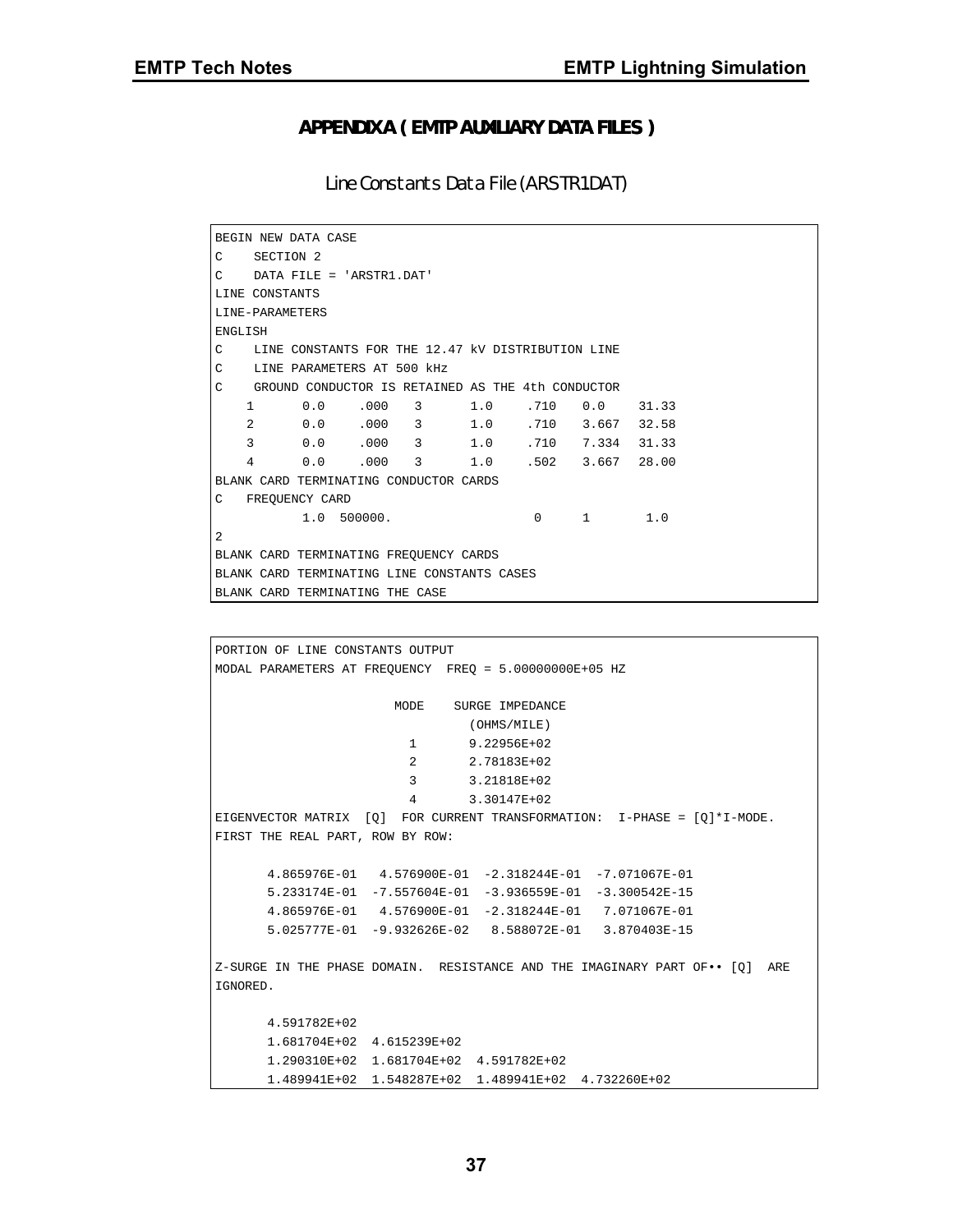#### **APPENDIX B ( EMTP INPUT DATA FILE )**

Data File for Lightning and Arrester Operation (ARSTR2.DAT)

| BEGIN NEW DATA CASE                                        |                           |              |         |          |              |                |  |
|------------------------------------------------------------|---------------------------|--------------|---------|----------|--------------|----------------|--|
| C<br>SECTION 2                                             |                           |              |         |          |              |                |  |
| C<br>DATA FILE = 'ARSTR2.DAT'                              |                           |              |         |          |              |                |  |
| LIGHTNING STRIKE AT COND. 1 OF POLE 3.<br>C                |                           |              |         |          |              |                |  |
| C<br>ARRESTER INSTALLED AT CONDUCTOR 2.                    |                           |              |         |          |              |                |  |
| C<br>LINE TERMINATED WITH SURGE IMP. TERMINATION MATRIX    |                           |              |         |          |              |                |  |
| STANDARD 10 kA, 8 x 20 CURRENT SURGE<br>С                  |                           |              |         |          |              |                |  |
| C<br>START OF TIME DATA                                    |                           |              |         |          |              |                |  |
| $1.20E-8 20.0E-6 60.0$                                     |                           |              |         |          |              |                |  |
| 40000<br>100                                               | $\mathbf{1}$<br>1         | 1            |         | 1        |              |                |  |
| C TERMINATING SURGE IMPEDANCE AT THE END OF THE LINE       |                           |              |         |          |              |                |  |
| $1P5-C1$                                                   | 229.50                    |              |         |          |              |                |  |
| $2P5-C2$                                                   | 84.000                    | 230.75       |         |          |              |                |  |
| $3P5-C3$                                                   | 64.500                    | 84.000       |         | 229.50   |              |                |  |
| $4P5 - GR$                                                 | 74.45                     | 77.4         |         | 74.45    |              |                |  |
|                                                            | 236.5                     |              |         |          |              |                |  |
| C TOWER FOOTING RESISTANCES                                |                           |              |         |          |              |                |  |
| P3GRND                                                     | 01.80                     |              |         |          |              |                |  |
| P4GRND                                                     | 10.00                     |              |         |          |              |                |  |
| P5GRND                                                     | 10.00                     |              |         |          |              |                |  |
| C GROUNDING LEAD MODELED AS CONSTANT DISTRIBUTED PARAMETER |                           |              |         |          |              |                |  |
| $-1P3-GR$ P3GRND                                           | $0.0$ 396.0 9.8E8 28.00 1 |              |         |          |              |                |  |
| $-1P4$ -GR P4GRND                                          | 0.0 198.0 9.8E8 28.00 1   |              |         |          |              |                |  |
| -1P5-GR P5GRND                                             | 0.0 198.0 9.8E8 28.00 1   |              |         |          |              |                |  |
| C ARRESTER CONNECTION TO THE TOP PHASE                     |                           |              |         |          |              |                |  |
| P3-C2 ARRST1                                               | $9.0E-4$                  |              |         |          |              |                |  |
| 92ARRST1P3-GR                                              |                           | 4444         |         |          |              | 4              |  |
| 0.0                                                        | 18.0                      |              | 0.0     |          |              |                |  |
| 1E-3                                                       | 18.060                    |              |         |          |              |                |  |
| $10E-3$                                                    | 18.940                    |              |         |          |              |                |  |
| $100E - 3$                                                 | 20.570                    |              |         |          |              |                |  |
| $1000E - 3$                                                | 23.380                    |              |         |          |              |                |  |
| 1500E-3                                                    | 24.450                    |              |         |          |              |                |  |
| 10000E-3                                                   | 29.600                    |              |         |          |              |                |  |
| $20000E-3$                                                 | 33.150                    |              |         |          |              |                |  |
| $50000E-3$                                                 | 38.550                    |              |         |          |              |                |  |
| 9999                                                       |                           |              |         |          |              |                |  |
| C UNTRANSPOSED LINE MODEL USING THE KC LEE LINE MODEL      |                           |              |         |          |              |                |  |
| \$VINTAGE, 1                                               |                           |              |         |          |              |                |  |
| -1P3-C1 P4-C1                                              | 0.0                       | 461.45       | 186280. | $-.0465$ | 1            | 4              |  |
| -2P3-C2 P4-C2                                              | 0.0                       | 139.10       | 186280. | $-.0465$ | $\mathbf{1}$ | 4              |  |
| -3P3-C3 P4-C3                                              | 0.0                       | 160.90       | 186280. | $-.0465$ | $\mathbf{1}$ | $\overline{4}$ |  |
| $-4P3-GR$ $P4-GR$                                          | 0.0                       | 165.00       | 186280. | $-.0465$ | $\mathbf{1}$ | 4              |  |
| <b>\$VINTAGE, 0</b>                                        |                           |              |         |          |              |                |  |
| 0.48659760<br>.45769007                                    | -.23182443                | $-.70710678$ |         |          |              |                |  |
| 0.0<br>0.0                                                 | 0.0                       | 0.0          |         |          |              |                |  |
| 0.52331740<br>-.75576047                                   | $-.39365594$              | 0.0          |         |          |              |                |  |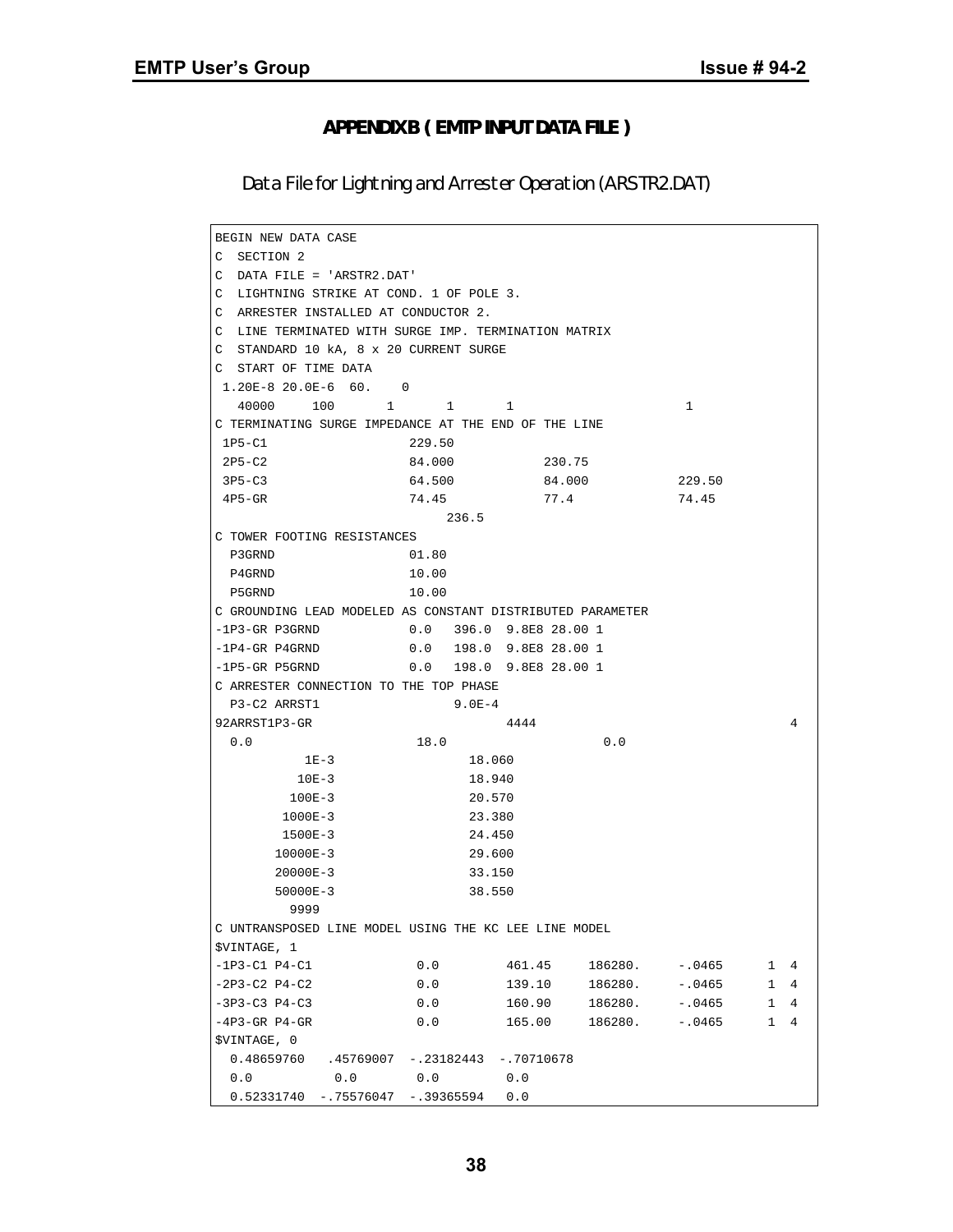```
 0.0 0.0 0.0
  0.48659760 0.45769007 -.23182443 .70710678
  0.0 0.0 0.0
  .502577791 -.09932626 .858807228 0.0
  0.0 0.0 0.0 0.0
$VINTAGE, 1
-1P4-C1 P5-C1 P3-C1 P4-C1
-2P4-C2 P5-C2 P3-C2 P4-C2
-3P4-C3 P5-C3 P3-C3 P4-C3
-4P4-GR P5-GR P3-GR P4-GR
BLANK CARD ENDING BRANCHES
C SWITCH CARDS
C T1-GW T1-PH 1.0 2
BLANK CARD TERMINATING SWITCHES
C SOURCE CARDS
13P3-C1 -1 10. 8.E-6 5.0 20.E-6 0.0
BLANK CARD TERMINATING SOURCE CARDS
C NODE OUTPUT VOLTAGE REQUEST
 P3-C1 P3-C2 P3-GR
BLANK CARD TERMINATING NODE VOLTAGE OUTPUT
BLANK CARD TERMINATING PLOT REQUEST
BLANK CARD TERMINATING THE CASE
BEGIN NEW DATA CASE
```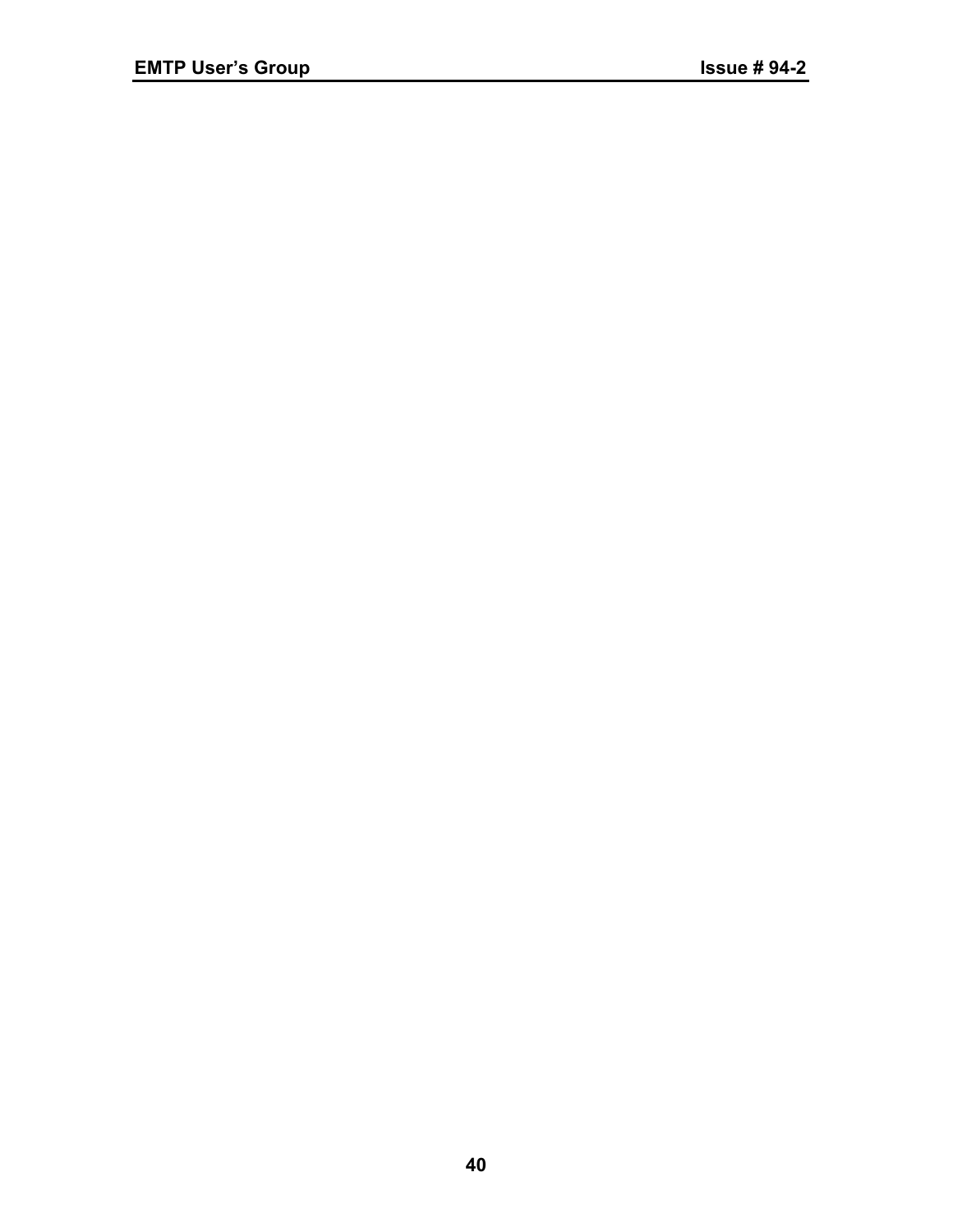# *Innovations for Protection and Control of High Voltage Capacitor Banks on the Virginia Power System*

# *Introduction*

Two new capacitor bank designs were added to the Virginia Power transmission network last year. These capacitor bank applications, one 500kV fused design and one 230kV fuseless, are presented as examples of developments in the design and protection of grounded shunt capacitor bands. The 500kV design is the first on the Virginia Power 500kV network. The fuseless capacitor bank is the first 230kV bank of this type in the country.

The Morrisville 500kV capacitor bank was added to provide MVAr capacity during bulk power transfers across the northern part of the 500kV network. The addition of the capacitor bank prevents the requirement to start an 882 MW oil fired generating unit under non-economic dispatch just to provide voltage support for the bulk power transfer. The reduced fuel costs could repay the cost of the capacitor bank in only a few years.

The Yorktown 230kV fuseless capacitor bank was added to provide MVAr capacity to a peninsula area with limited transmission access near the Atlantic Ocean. Because of the limited transmission access heavy loads required the running of another 882 MW oil fired generating plant for voltage reasons before it was required by economic dispatch. The proximity to the salt water contamination, past problems with fuse failures, and limited space in the substation made this application an ideal site for a fuseless bank.

This paper describes the transient design, relay protection, zero voltage closing control, and operating problems associated with the capacitor bank design and operation.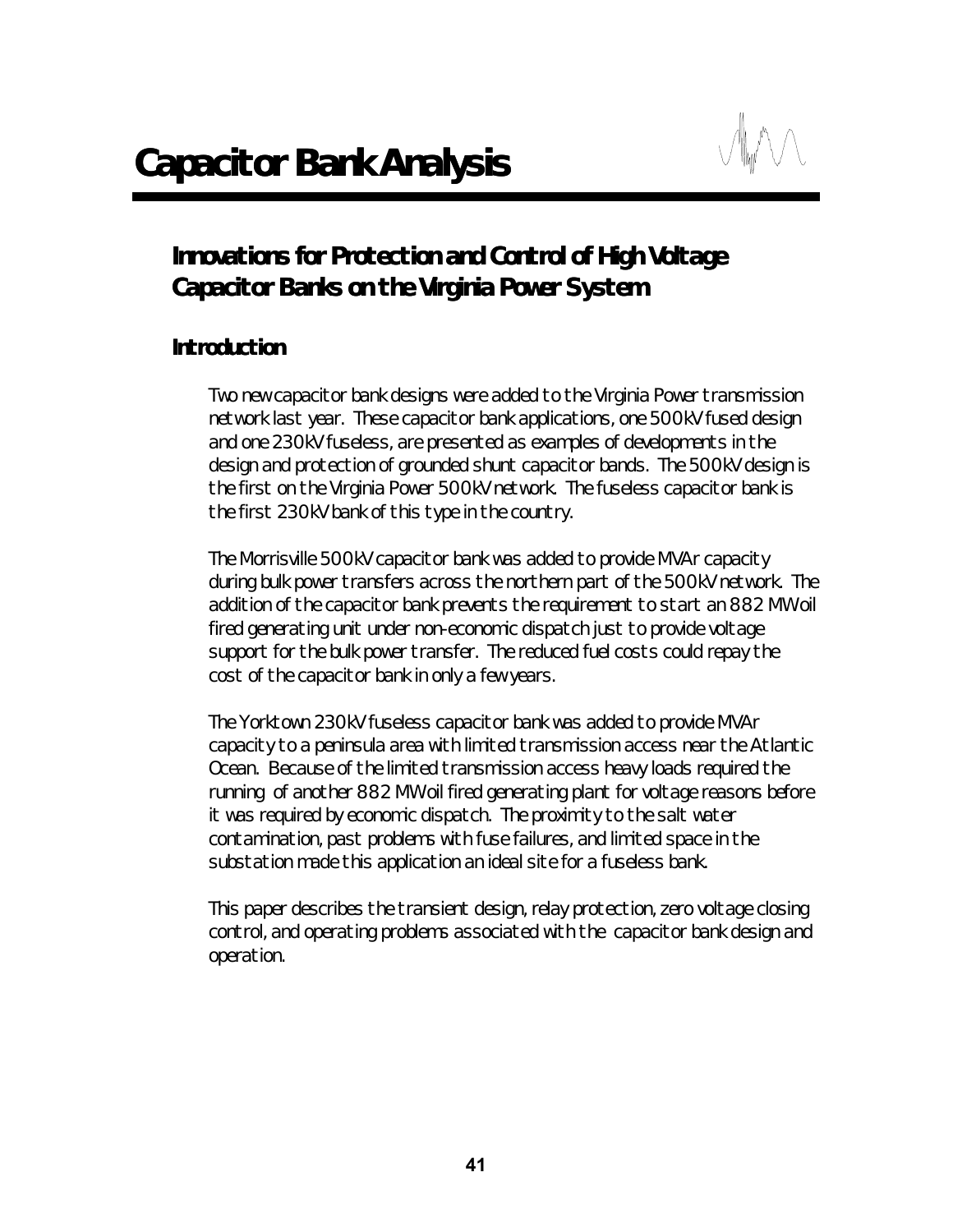## *Morrisville 500kV Capacitor Bank*

#### *Overview*

The Morrisville capacitor bank was sized at 367.5 MVAr @ 552.9kV. There were 1050 - 350 kVAr capacitor units each rated at 22.8kV. These capacitors were arranged in 14 series groups per phase, with 25 cans per group. Each capacitor unit was protected with a current limiting fuse in series with a 25 ampere K-link. The current limiting fuses were required due to the amount of parallel energy discharged during a unit failure.

The capacitor switch was a SF $_{\rm 6}$  live tank breaker, rated at 550kV, with a 3000 ampere continuous rating. The breaker was equipped with 200 ohm closing resistors per phase and a microprocessor based relay for synchronous closing operation. Although the switch was capable of withstanding the outrush current during a nearby fault, reactors were installed. The outrush reactors were required to protect the existing 500kV air blast breakers in the station. Metal oxide arresters (MOVs), sized at 396kV were installed to limit overvoltages caused by a possible restrike of the capacitor breaker.

# *EMTP Simulations and Results*

There are a several important transient related concerns when transmission voltage level capacitor banks are applied. The transmission system concerns include insulation withstand level, switchgear capabilities, energy duties of protective devices, and system harmonic considerations. Often, these considerations need to be extended to include the distribution systems and sensitive customers. Considerations for the Morrisville 500kV application included:

- Overvoltages associated with normal capacitor energizing
- Open line/cable end transient voltages
- Phase-to-phase transients at transformer terminations
- Voltage magnification at lower voltage capacitor banks
- Arrester duty considerations
- Analysis of current limiting reactor requirements
- System frequency response and harmonic injection
- Impacts on sensitive customer loads
- Analysis of ferroresonance possibilities

Transients associated with normal energizing of the Morrisville 500kV capacitor bank were evaluated using an extensive EMTP model. The model consisted of the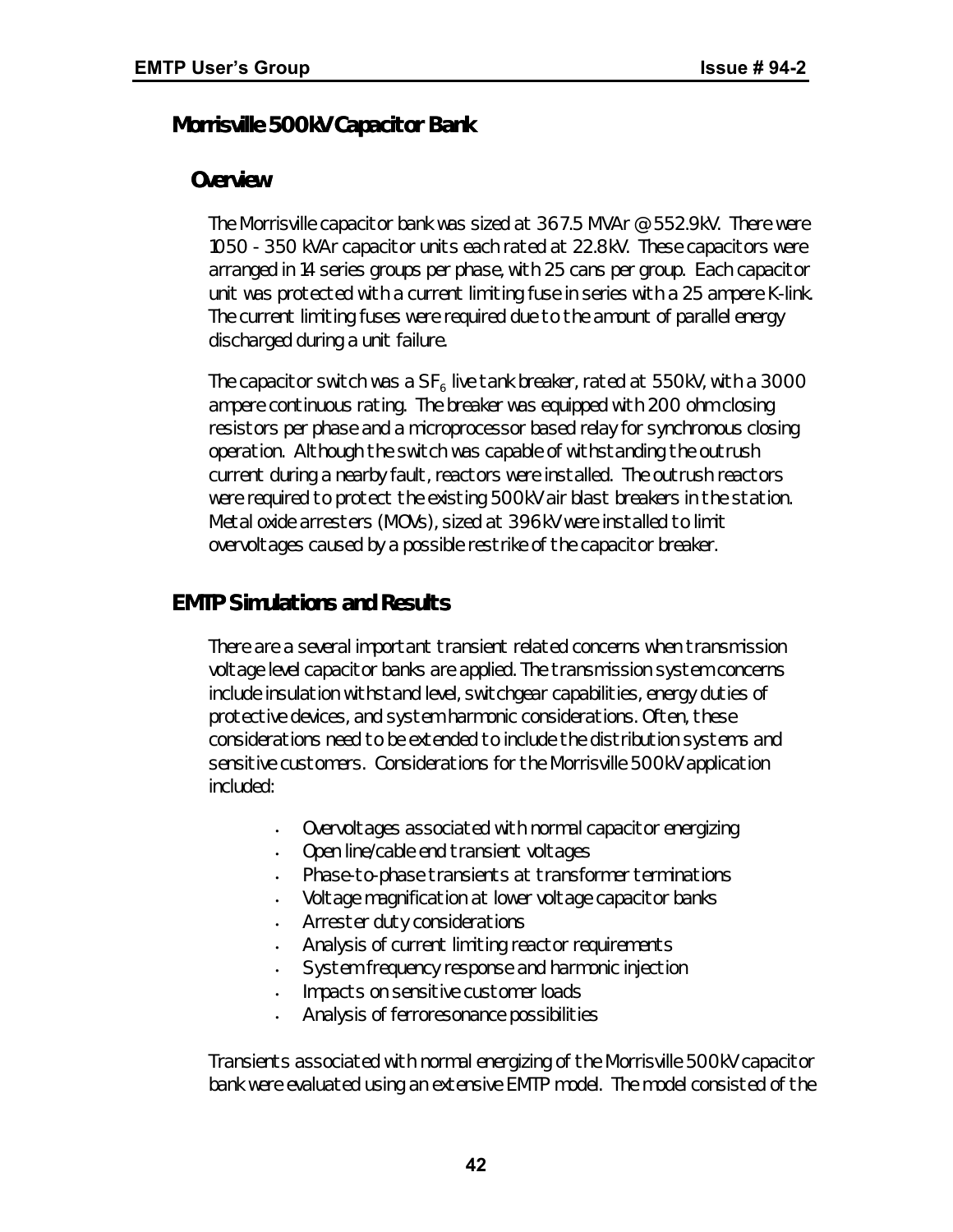entire Virginia Power 500kV system, part of the 230kV system, and several distribution substations and feeders. Figure 1 illustrates the worst case phase transient voltage for normal energization of the 367.5 MVAr bank.



*Figure 1 - Transient Voltage During Normal Energizing*

Simulation results indicated that several factors would affect the severity of the transient overvoltage during normal energizing. These factors include:

*Source strength:* The transient became more severe as the source strength was reduced. Typically, when the source short circuit capacity is relatively low, compared to the size of a capacitor bank, the disturbance caused by the capacitor energizing is the most dramatic.

*Transmission lines:* Transmission lines and their associated capacitance reduced the capacitor bank energizing transient. In general, transmission line capacitance effectively makes the system "stronger" for the energizing operation. The exchange of energy between the line capacitance and the capacitor bank occurs at a wide range of frequencies. Combined, these frequencies tend to damp the overall transient.

*Other transmission system capacitor banks*: Shunt capacitor banks, near the switched capacitor bank, reduced the system surge impedance and made the equivalent short circuit capacity of the source stronger. This reduced the energizing transient somewhat. Typically, capacitor banks spread over the system absorb energy associated with the initial transient and help to reduce overall transient overvoltage on the system.

**Switching device:** Control of the energizing transient was evaluated using preinsertion devices (resistors or reactors) and asynchronous closing. The optimum resistance value, for controlling capacitor energization transients, depends primarily on the capacitor size and the source strength. It should be approximately equal to the surge impedance formed by the bank and source: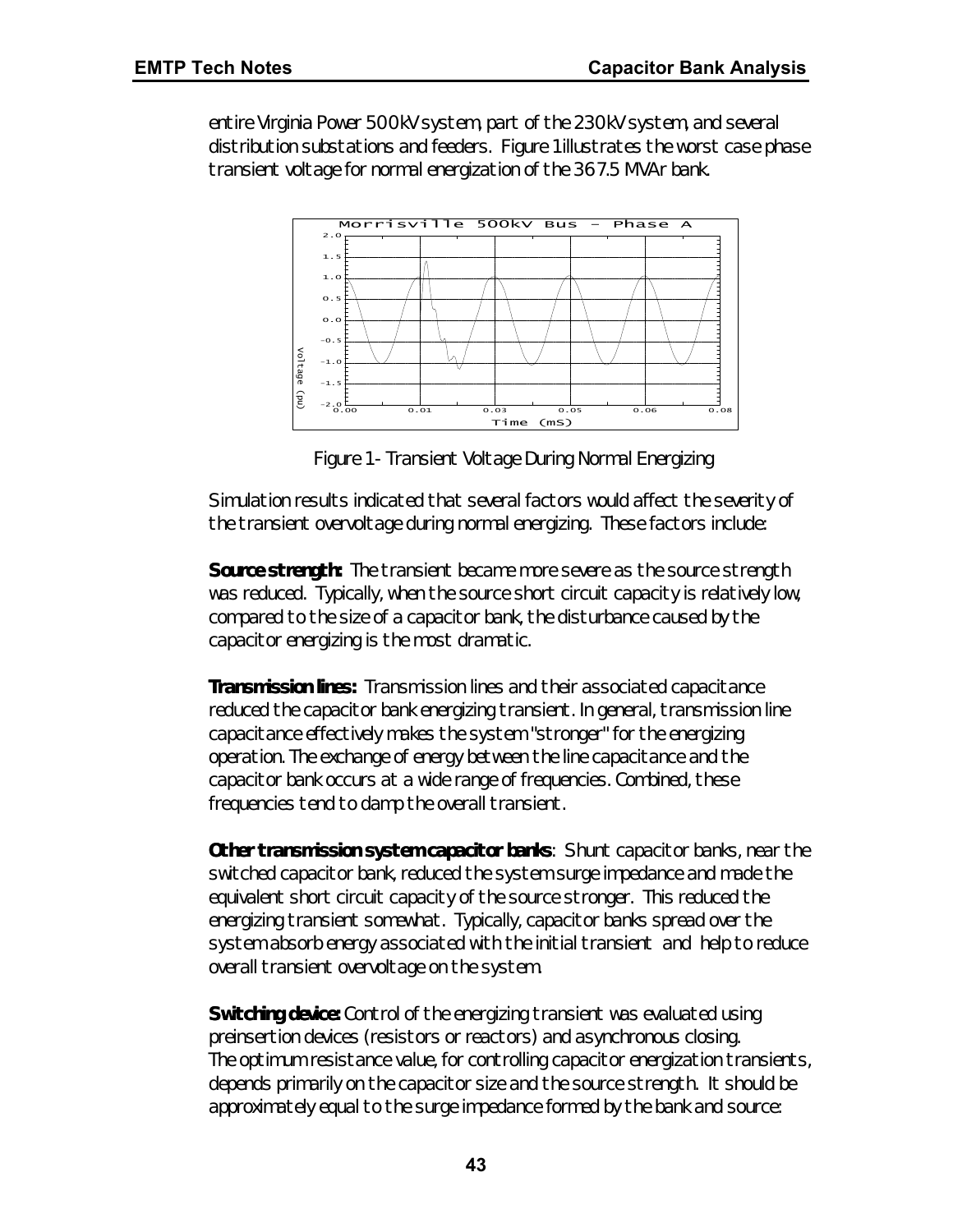$$
R_{\text{optimum}} = \sqrt{\frac{L_{\text{source}}}{C_{\text{bank}}}} = \sqrt{\frac{41.1 \text{mH}}{3.2 \mu\text{F}}} \approx 110 \Omega \quad (1)
$$

Due to breaker limitations, a preinsertion resistance value of  $200Ω$  was chosen. The addition of the preinsertion resistor reduced the transient voltage from 1.41pu to 1.06pu (note 1pu = peal phase-to-ground voltage).

Another option evaluated was synchronous closing control. Synchronous closing is independent contact closing of each phase near a voltage zero. To accomplish synchronous closing at or near a voltage zero (avoiding high prestrike voltages) it is necessary to apply a switching device that maintains a dielectric strength sufficient to withstand system voltages until its contacts touch. Although this level of precision is difficult to achieve, closing consistency between  $\pm$  0.5 msec should be possible. Simulation results showed an overvoltage range of 1.07 - 1.34pu for a synchronous closing error of 0 - 2 msec.

The scheme selected for optimum control of energizing transients consisted of a hybrid combination of synchronous closing and preinsertion resistor. Optimum performance, evaluated by simulation, was achieved by energizing the preinsertion contact at a system voltage zero and delaying the



Figure 2 - Capacitor Breaker Closing Sequence

shorting contact ¼ cycle (4.1667msec). This condition energizes the capacitor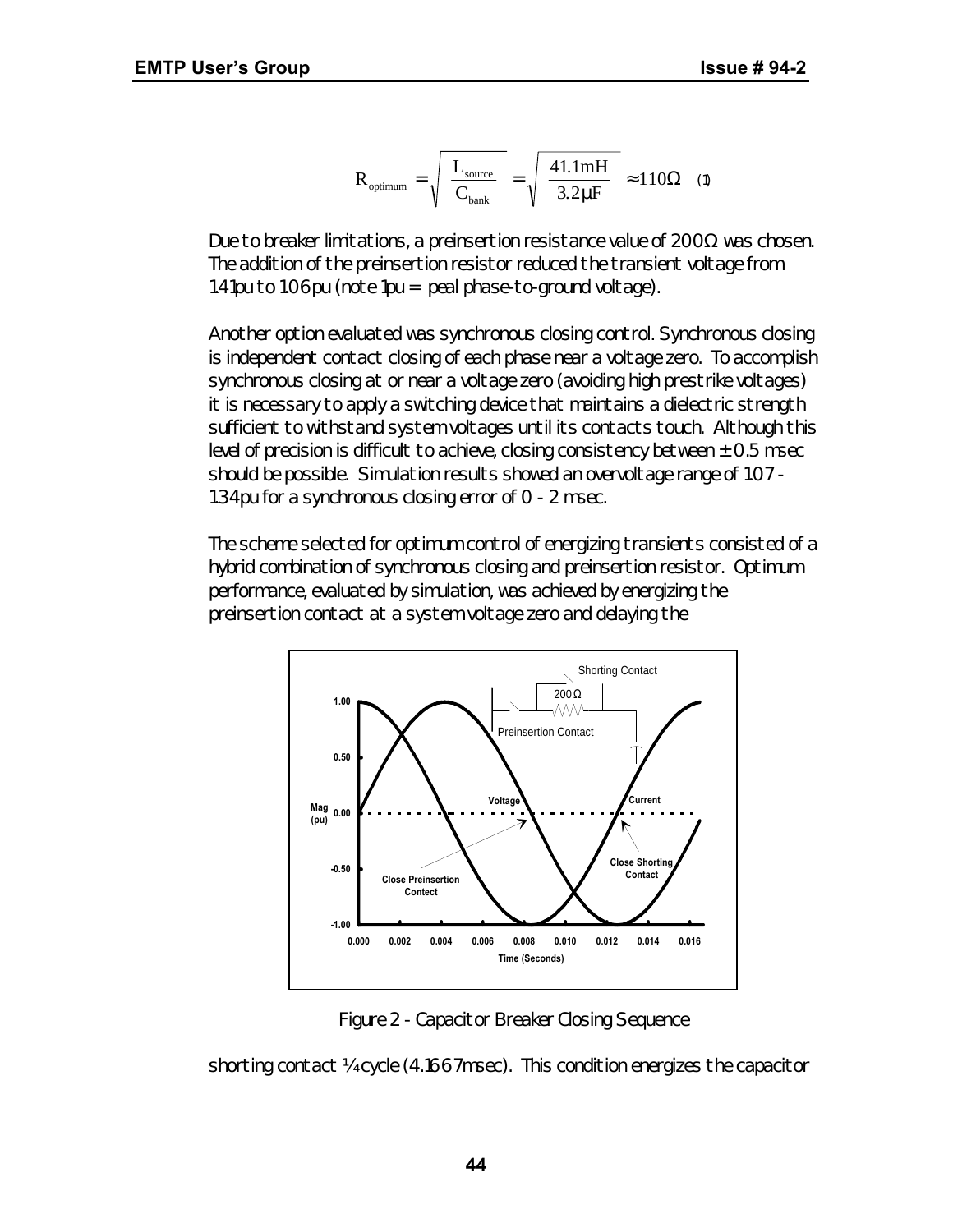at a voltage zero and shorts the resistor at a current zero (voltage zero across resistor). This sequence is illustrated in Figure 2.

#### *Morrisville Relay Protection Scheme*

A voltage differential monitoring scheme was used as the primary protection for the capacitor bank. The voltage differential scheme consists of two meter accuracy capacitor coupled voltage transformers (CCVTs) per phase connected to a microprocessor based voltage differential relay. The microprocessor relay monitors the secondary voltage from the 500kV bus CCVT and the 230kV tapped CCVT on a per phase basis. A differential voltage will occur when a capacitor unit fails causing the 230kV tapped CCVT voltage to change when compared to the 500kV CCVT voltage. Three separate voltage magnitude differential units per phase are used to detect capacitor can failures. In addition to the differential units, the relay also has three single phase overvoltage units, three single phase undervoltage units, and a maximum phase overvoltage unit. Mask programmable output logic is used to control the output contacts for tripping and event reporting. The relay also generates an eleven cycle event report when the tripping units pickup, and has RS-232 ports available for communications.

The voltage differential scheme was preferred for the Morrisville bank because it is immune to inherent system unbalances. It was estimated that a 1% system unbalance exists due to the untransposed 500kV transmission network. The scheme also filters out harmonics when it differentially compares the CCVT voltages. This makes the scheme less sensitive to solar magnetic disturbances, which were a problem recently.

Normally, transmission level capacitor banks on the Virginia Power system are designed so that two capacitor units per series group can fail before exceeding the nameplate capacitor unit voltage rating by 10%. For maximum availability, the Morrisville capacitor bank was designed to allow four units per series group to fail before 110% overvoltage was reached. At 500kV, the individual capacitor unit overvoltage is 90% of the nameplate rating of 22.8kV. A single capacitor unit failure causes the group overvoltage to rise 4%, while producing only a 0.3% voltage differential change. The differential alarm unit was set to detect a single can failure and activate a station annunciator alarm after a three minute delay. Tripping of the capacitor bank would require that the series group overvoltage exceed 110%. Four capacitors per series group would have to fail before 110% overvoltage was reached. A 1.3% voltage differential change results from the failure of the fourth capacitor unit. The differential trip unit was set to pickup when the fourth capacitor unit failed.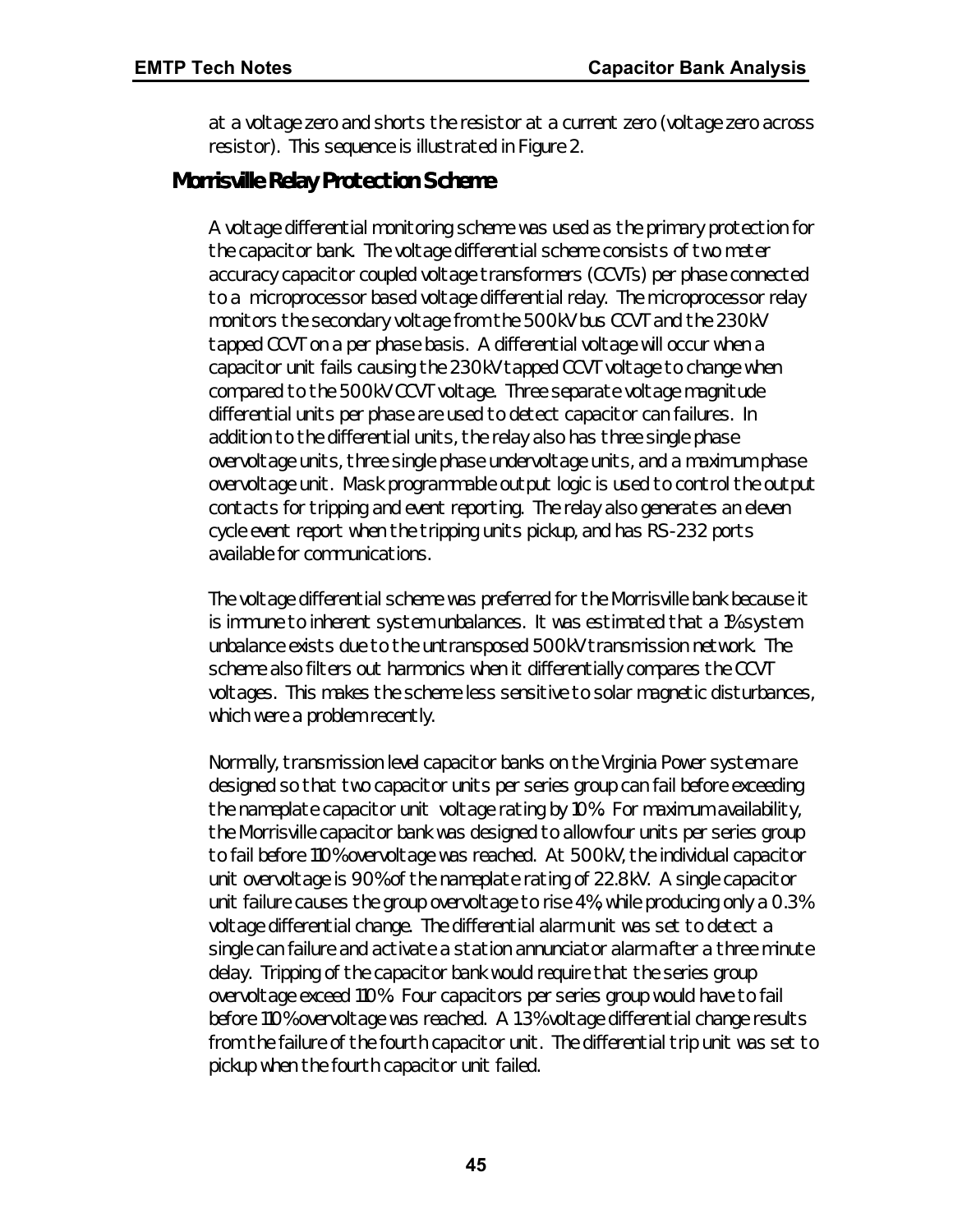To detect high magnitude voltage unbalances, the high set differential unit was set to pickup for one-half of the differential voltage equivalent to a short of one of the series groups. The differential trip unit and high set unit are "masked" to trip the capacitor bank lockout relay and remove the bank from service.

The phase overvoltage and phase undervoltage units monitored the steady state voltage on the 500kV system that would be in excess of the capacitor unit voltage rating of the bank. Instantaneous tripping would occur if the steady state voltage on the 500kV system exceeded 120% of the capacitor unit voltage rating of the bank. The definite time overvoltage unit would provide timed delay tripping for steady state overvoltages in excess of 110% of the capacitor unit voltage rating of the bank.

The phase undervoltage units were set to detect a steady state undervoltage condition on the 500kV system, The undervoltage unit settings were time coordinated with the existing 500kV line protection to allow the line protection to initially clear any close-in faults. Should the primary line protection be slow to clear the fault, the undervoltage unit would time out and directly trip the breaker without operating the lockout relay. Directly tripping the capacitor bank breaker without operating the lockout allows the capacitor bank to be remotely closed back in if it is needed.

The capacitor bank has been monitored closely since its release in the Summer of 1992. Field data and operating experience has indicated that relay accuracy CCVTs could be used instead of meter accuracy CCVTs for future applications.

#### *Field Testing of the Zero Voltage Closing Control*

One of the major innovations of the Morrisville 500kV capacitor bank control is the combination of a preinsertion resistor with a zero voltage closing control to minimize the closing transients. The 500kV circuit breaker used to switch the capacitor bank has independent pole closing controls which are initiated by a zero voltage closing relay. Due to the critical application of the capacitor bank, it was decided to provide a backup to the zero voltage closing by using a preinsertion resistor.

After extensive transient simulations it was decided to recommend that the zero voltage closing control be used to close the preinsertion resistor contact then short the main contacts one-fourth cycle later. This sequence would minimize the preinsertion resistor switching transient and close the shorting contacts on a zero current crossing one-fourth cycle later. This provides excellent transient protection and if the zero voltage closing off of it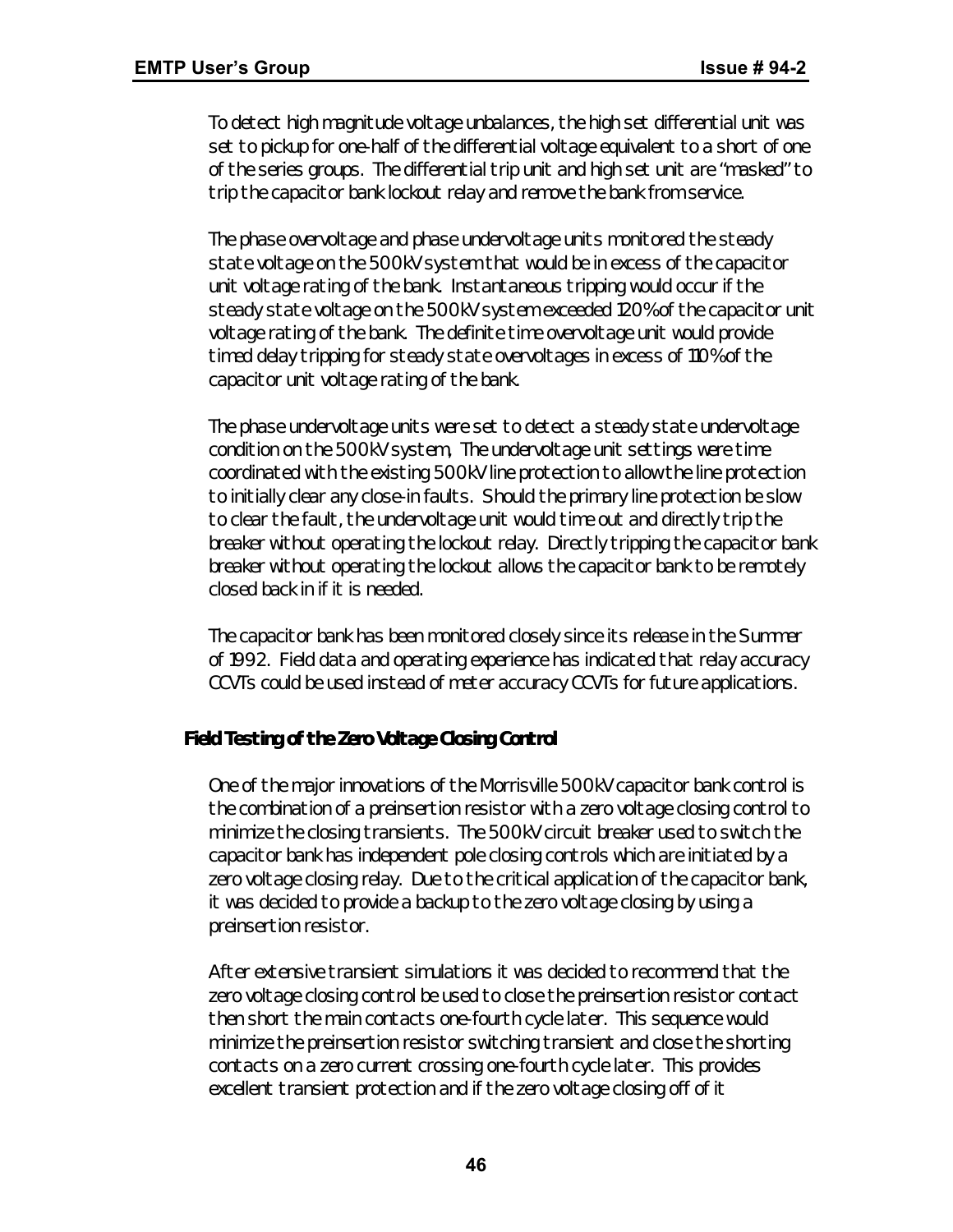automatically inserts the preinsertion resistor to minimize the closing transient.

The basic principal of the zero voltage closing control, illustrated in Figure 3, is to measure the zero voltage point, predict the total closing time of the contacts from the close initiation, calculate the time to initiate closing, and initiate close for a targeted zero voltage. In order for this scheme to work the independent pole breaker closing time must be relatively insensitive to ambient temperature, operating voltage, and aging. Since breaker mechanisms are affected by these variables to some extent, the zero voltage closing control was made to adapt to the slow change of these closing times. The tolerance target for this control device was to keep the closing time within 1msec of the actual zero voltage closing point.



*Figure 3 - Zero Voltage Closing Control*

The zero voltage closing relay uses the voltage measurement from phase A to determine the zero voltage crossover. It projects the time of contact closing using the contact closing time, auxiliary relay time, and the pre-arcing time. The closing time is used to initiate close of the master phase so it will close at a voltage zero. The relay uses the current through the breaker to determine when the contacts actually close and corrects the prediction time for the next closure. This allows the relay to track any slow changes in the breaker closing times. The main contacts shorting the resistor are closed in 8-10 msec after the resistor contact closes. This is not as good as the optimum one-fourth cycle but as can be seen from Figure 3, this does not create any transient problems for the closing. The two slave relays use the initiation of the A phase closure to initiate the remaining contact closes at a zero voltage intervals onesixth of a cycle apart.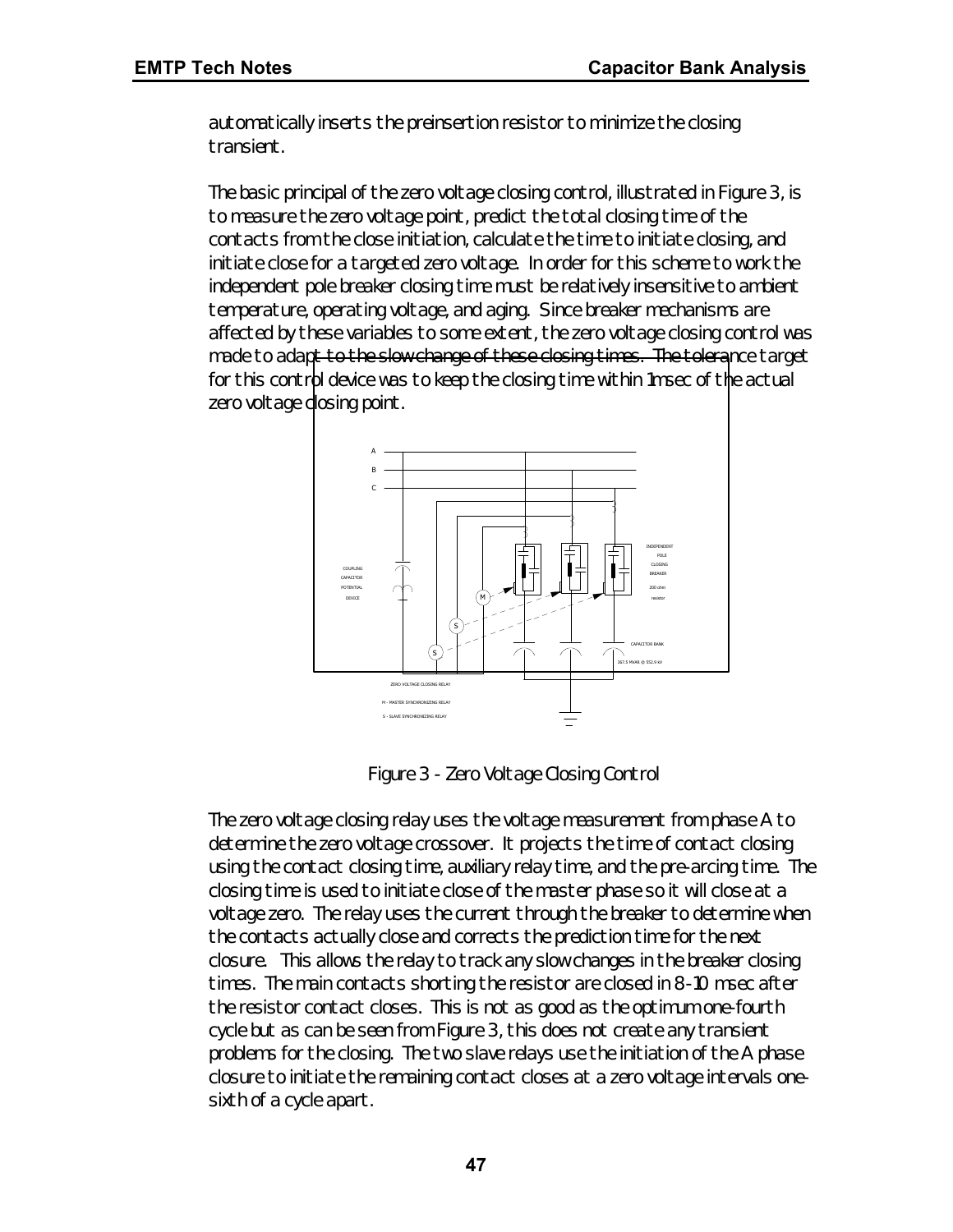Figure 4 illustrates the current and voltage waveforms during a closing operation. The current initiation occurs within the 1msec tolerance of the relay but without much margin for error. The closing of the main contacts can be seen around 10 msec after the current initiation.



*Figure 4 - Field Recording Illustrating Zero Voltage Closing Control*

There was one main change made to the scheme as a result of the field testing. A remote alarm reset was added to allow the System Operator to remotely reset the alarm for an out of tolerance close. It was found that the alarms would routinely occur for large transitions in temperature but the self correcting feature of the relay would automatically adjust. If an alarm was only received once, the relay was reset and allowed to correct the problem. If no further alarms were received then the problem was considered corrected. If further alarms were received personnel were sent to correct the problem.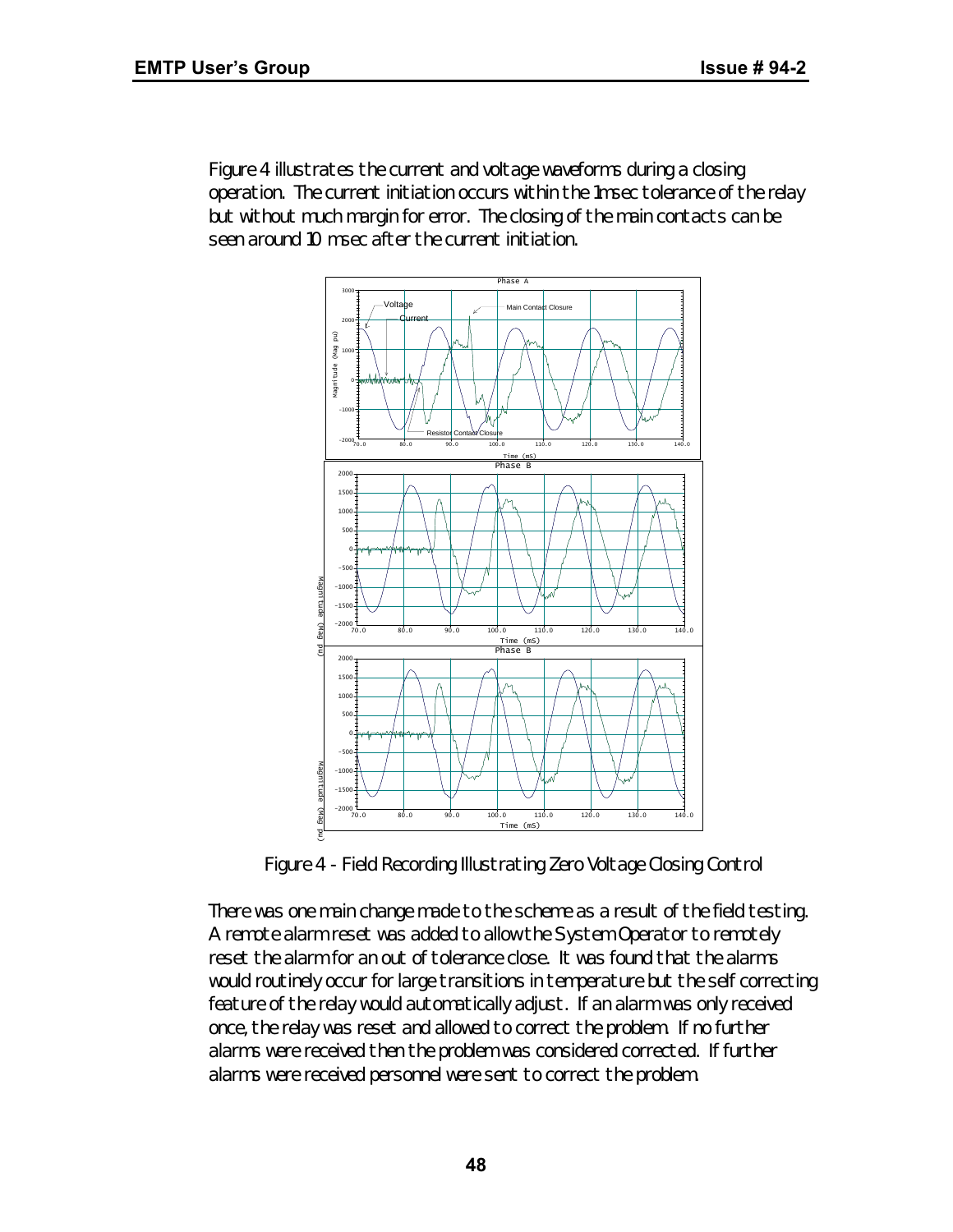During the initial commissioning of the breaker it was found that the 1 msec tolerance could not be met. Problems in the breaker had resulted in excessive pre-arcing of the contacts to the resistor. This caused the contact closure to be unstable. The zero voltage relay alarm tolerance was found to be a good indicator of proper operation of the breaker. Breaker problems seemed to result in unstable closing times of the contacts.

## *Restrikes and Arrester Failures*

During the first year of operation two 500kV arrester failures were experienced in the 500kV substation during opening of the capacitor bank. The first failure occurred during the initial testing of the capacitor bank breaker after modifications had been made to the closing resistor contacts. The second failure occurred during a normal opening operation of the capacitor bank.

During the first failure of the arrester, personnel in the substation observed the slow thermal failure of the arrester after the opening of the capacitor breaker. Figure 5 illustrates the fault recording record of the voltage and current waveforms on the phase where the failure occurred.



*Figure 5 - Oscillograph Recording During Initial Arrester Failure*

The top trace is the residual current in the neutral of the capacitor bank. The bottom three traces are the phase voltages. As can be seen from the trace the residual current was nearly zero until the 316 amp current begins which represents the opening of the first phase of the capacitor bank breaker. After a short delay the restrike inrush of 2895 amps is seen for one capacitor cycle and the event clears.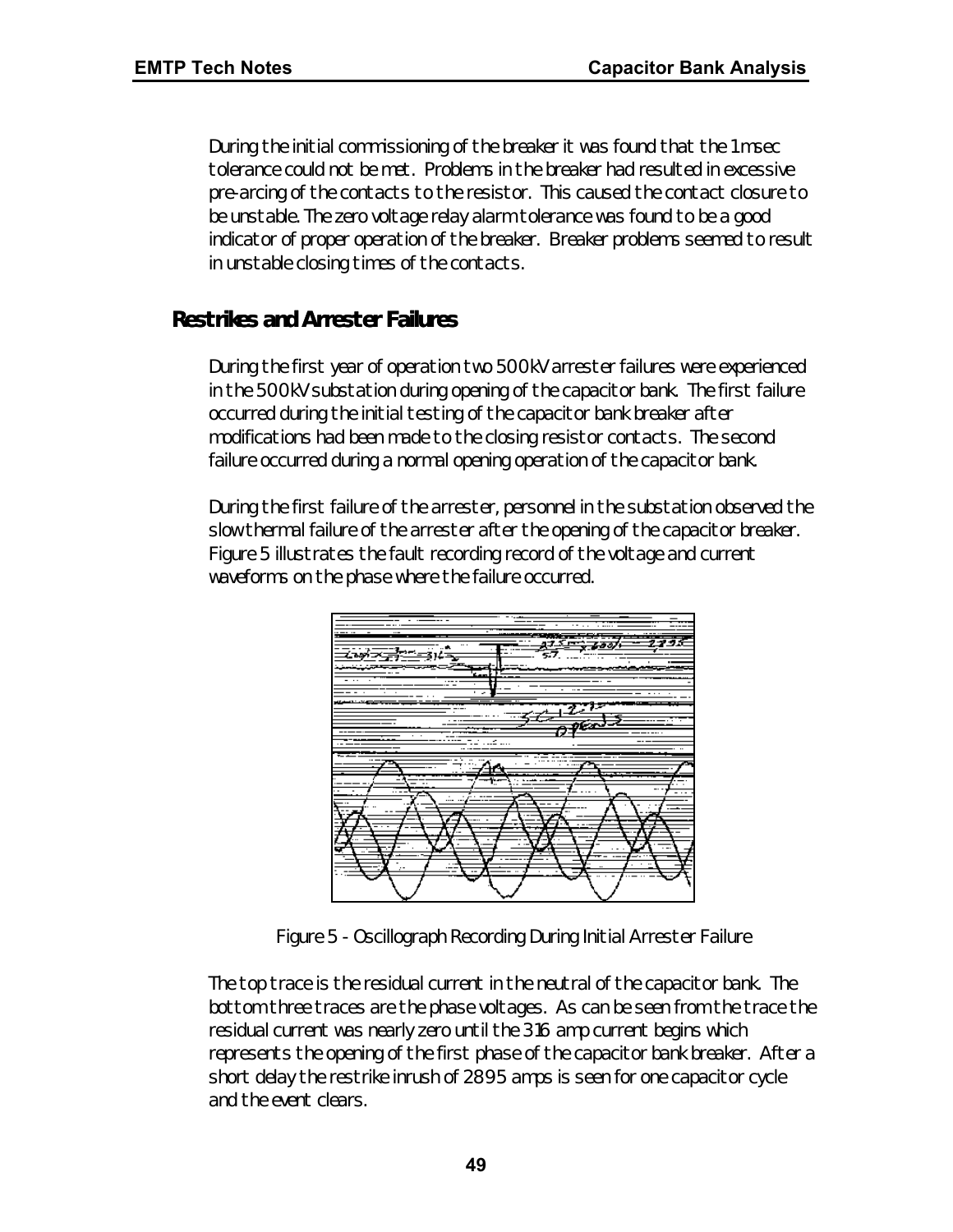To help diagnose the problem, EMTP simulations were completed to evaluate opening the capacitor bank contacts in preset sequences until a close match of the measured and simulated neutral currents were obtained. The simulation result is illustrated in Figure 6.



*Figure 6 - EMTP Simulation of Arrester Restrike*

A close correlation was found when phase A was interrupted first, phase C interrupted second, and phase B interrupted third. From the analysis it was decided that a restrike had occurred during contact opening near the voltage peak.

The original design used the philosophy that the MOV arresters at the capacitor bank would be able to protect the older silicon carbide arresters located on a transformer in the substation. The protective level of the MOVs were well below the protective level of the silicon carbide arresters. The manufacturer was contacted and agreed with the analysis that the MOV should protect the silicon carbide arresters. After the second restrike failure the remaining arresters were sent back to the factory for testing. It was found that the minimum breakdown voltage of the silicon carbide arresters were well below the protective level of the MOV arresters. This was thought to be a problem with the aging of the silicon carbide arrester. Since the minimum breakdown of the arrester is not a tested quantity, this was the only data on which to base the conclusions. It was decided that the aging of the silicon carbide arresters could produce lower levels of operation that would prevent the MOV arresters from protecting them during a capacitor breaker restrike. Because of this philosophy, using MOV arresters to protect silicon carbide arresters was stopped and the local substation arresters were changed to MOV arresters.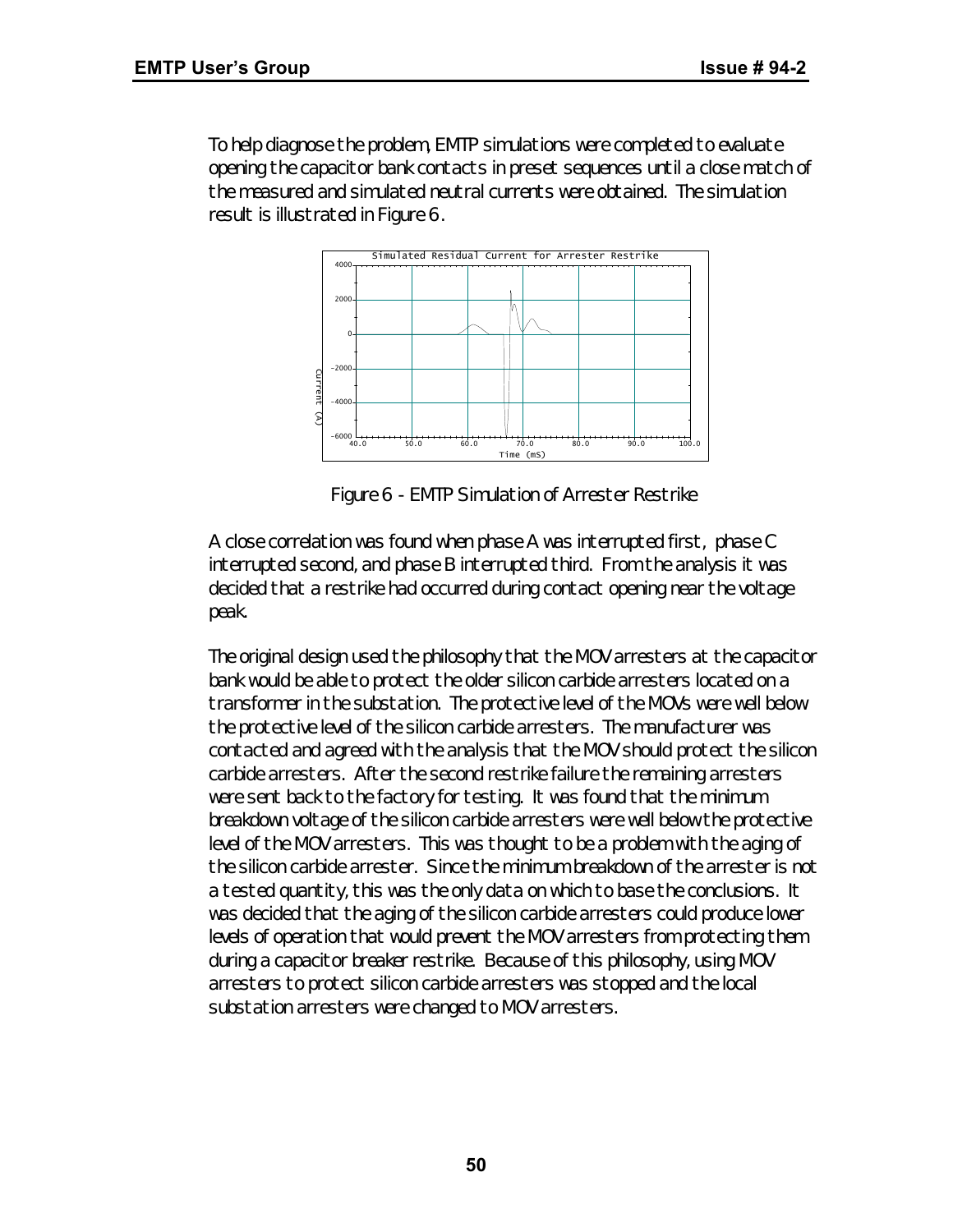# *Yorktown 230kV Fuseless Capacitor Bank*

#### *Overview*

Traditionally, the standard 230kV capacitor bank on the Virginia/North Carolina Power system is a fused 162 MVAr bank rated for operation up to 239kV. These banks consist of 540 - 300 kVAr units, each rated at 11.5kV. The banks are designed with 12 series groups per phase and 15 units per series group. Each capacitor can is individually fused with a 25 ampere T-link. Two separate frame structures per phase are required to house the 12 series groups.

The Yorktown fuseless capacitor bank was designed for 192 MVAr @ 249.4kV. The bank uses 480 - 400 kVAr units each rated at 7.2kV. There are eight parallel strings of capacitors per phase with 20 capacitor units per each string. The 20 units are connected in series with each other so that the sum of the individual unit voltages in the string will exceed the applied phase-to-ground voltage. The eight parallel strings per phase are needed to obtain the desired MVAr output. By not using fuses and flippers, and eliminating the space requirement between units for fuse operation, the 160 capacitor units per phase were mounted in a single frame structure per phase. It was estimated that the Yorktown bank used approximately one-third the volume of the traditional fused 230kV capacitor bank. Another advantage of the fuseless bank design is that no live parts are exposed. This reduces the banks vulnerability to animal damage and contamination.

# *Relay Protection Considerations*

Considerations for capacitor unit overvoltage protection for a fuseless bank are essentially the same as those for a conventional fused bank. For the Yorktown fuseless capacitor bank, a voltage differential monitoring scheme was chosen. The voltage differential scheme consisted of a single meter accuracy CCVT per phase, connected to the 230kV bus, and a specially designed unbalance protection module connected between the capacitor bank rack and the neutral on each phase. The CCVT and protection module were connected to a microprocessor based voltage differential relay. The unbalance protection module used low-voltage capacitor units that were connected to an isolating potential transformer. Normal phase current from the capacitor bank develops a voltage across the low voltage capacitors which is then compared with the 230kV CCVT bus voltage. A capacitor unit failure will cause the phase current to increase, thus producing a differential voltage when compared with the 230kV bus CCVT voltage. Figure 7 illustrates the schematic diagram of the voltage differential scheme.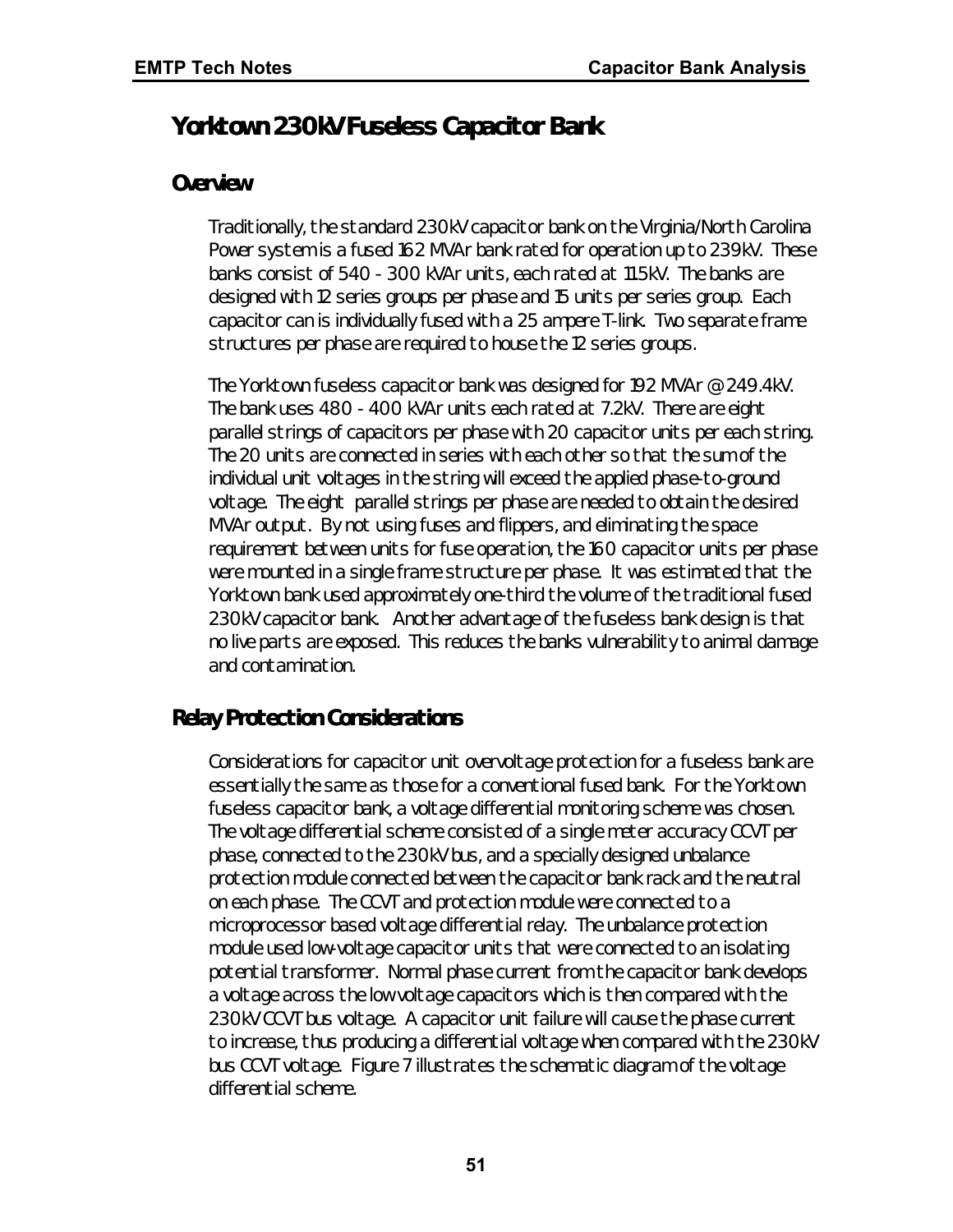

*Figure 7 - Voltage Differential Protection Scheme*

The unbalance protection module was designed because it was not economically feasible to install CCVTs at the midpoint of each of the eight capacitor strings. The protection module used five 167 kVAr capacitors per phase. The low-voltage capacitors were rated at 825 volts, 4 ohms, and were not fused. Five lowvoltage capacitors per phase were chosen so that the voltage developed across each of the capacitors would not exceed 400 volts during normal bank operation. A 800/250 volt isolating potential transformer rated at 95kV BIL, was connected across the low-voltage capacitors. Any unbalance differential voltage that exists between the CCVT and the protection module during normal operation can be nulled out using the Ratio Adjustment feature in the voltage differential relay.

Failure of a single capacitor unit will cause the string overvoltage to increase by 5.3% while producing a 0.7% increase in the phase current. The voltage differential relay alarm unit was set to pickup for a single can failure and initiate the station annunciator alarm. The differential trip unit was set to detect failure of two capacitor units in a series string. The high set differential trip unit was set at twice the differential trip unit setting. Both the differential trip unit and the high-set unit are "masked" to trip the capacitor bank lockout relay and remove the bank from service.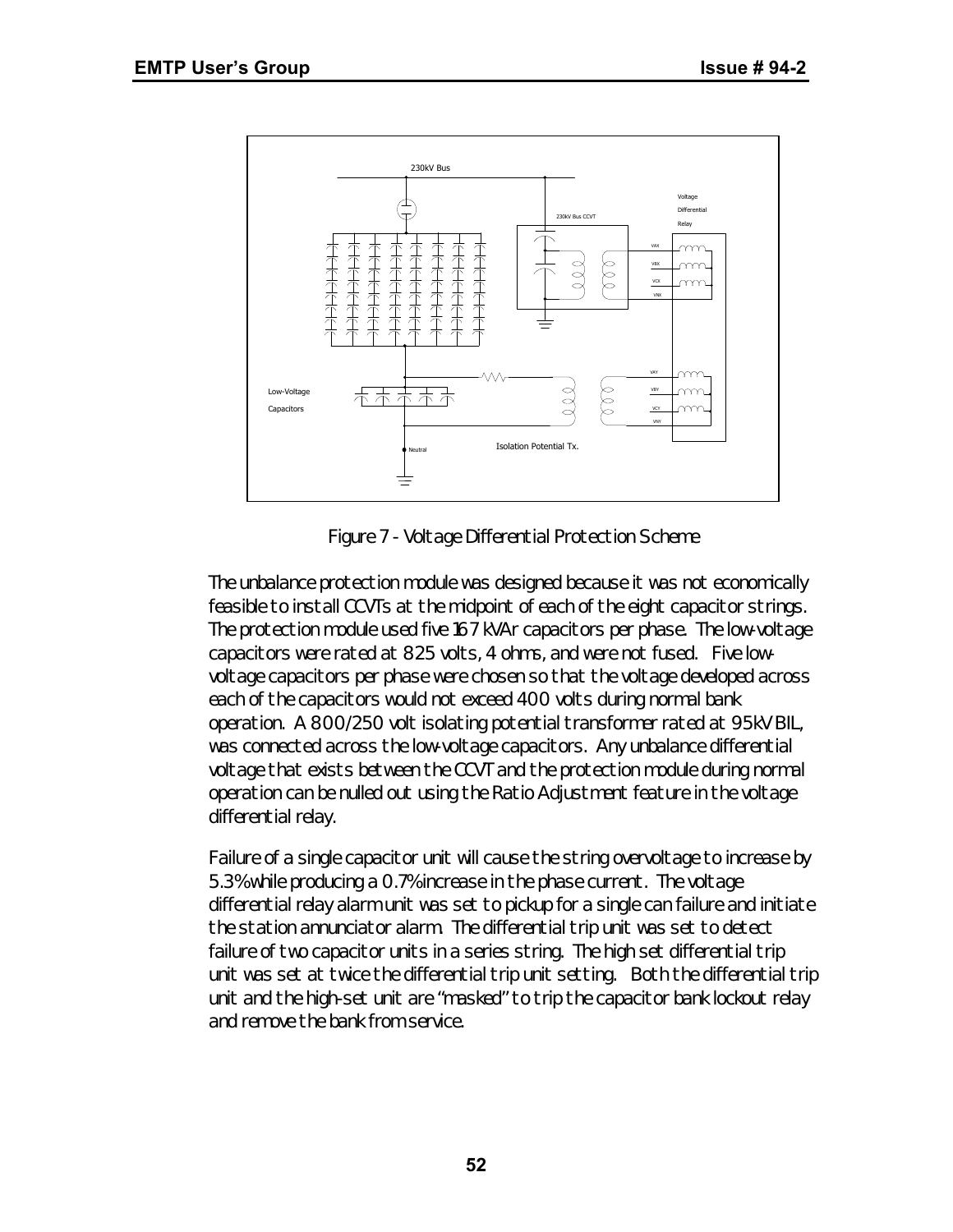### *Field Testing*

A visual inspection of bank was done to check the installation for proper connections. Once this was completed, individual readings for each capacitor unit were performed. The capacitor test set used for fused capacitor banks was also used to perform the test for the fuseless capacitor bank. The test set consists of a variable 60 Hz voltage source with probes mounted to hotsticks for measurements from the ground level. The 60 Hz test voltage was applied to the de-energized bank through the phase leads. This applied the test voltage across an entire phase, causing current to flow through each of the capacitor units. The voltage drop across each capacitor unit was then measured and recorded along with the current in each string. These measurements were performed so that a defective unit could be quickly identified. Should a failure occur, the microprocessor relay would indicate which phase had the failure. The current in each string would then be measured to find which of the eight strings had the bad capacitor unit. The voltage across each unit in the string would then be measured until the defective unit was found.

Prior to installing the microprocessor based voltage differential relay on the panel, the relay response was tested using computer generated transient simulations. Twenty-four specially designed transient and/or steady state simulations were prepared. The simulations were specially prepared to present unusual conditions that the relay might be subjected to. Many of the simulated cases were conditions that caused the present neutral unbalance scheme to false operate.

A complete operational test of the entire voltage differential scheme was performed at the substation prior to the initial energizing of the bank. A laptop computer with two RS-232 serial ports was used to test the communications link and then download the new relay settings to the microprocessor relay. The computer was then used to simultaneously control the test sets and the relay for the operational test. Script files were prepared in advance to control the test sets which would apply the proper voltage inputs to the relay and simultaneously issue commands to the relay. Each individual element in the relay was tested for proper pickup via target lamp illumination and contact closure.

Following the initial energization, tests were made to check the voltage differential relay by externally shorting capacitor units. With the bank deenergized, an external short was connected across the bushings of one capacitor unit in one string on phase A. The bank was then energized to test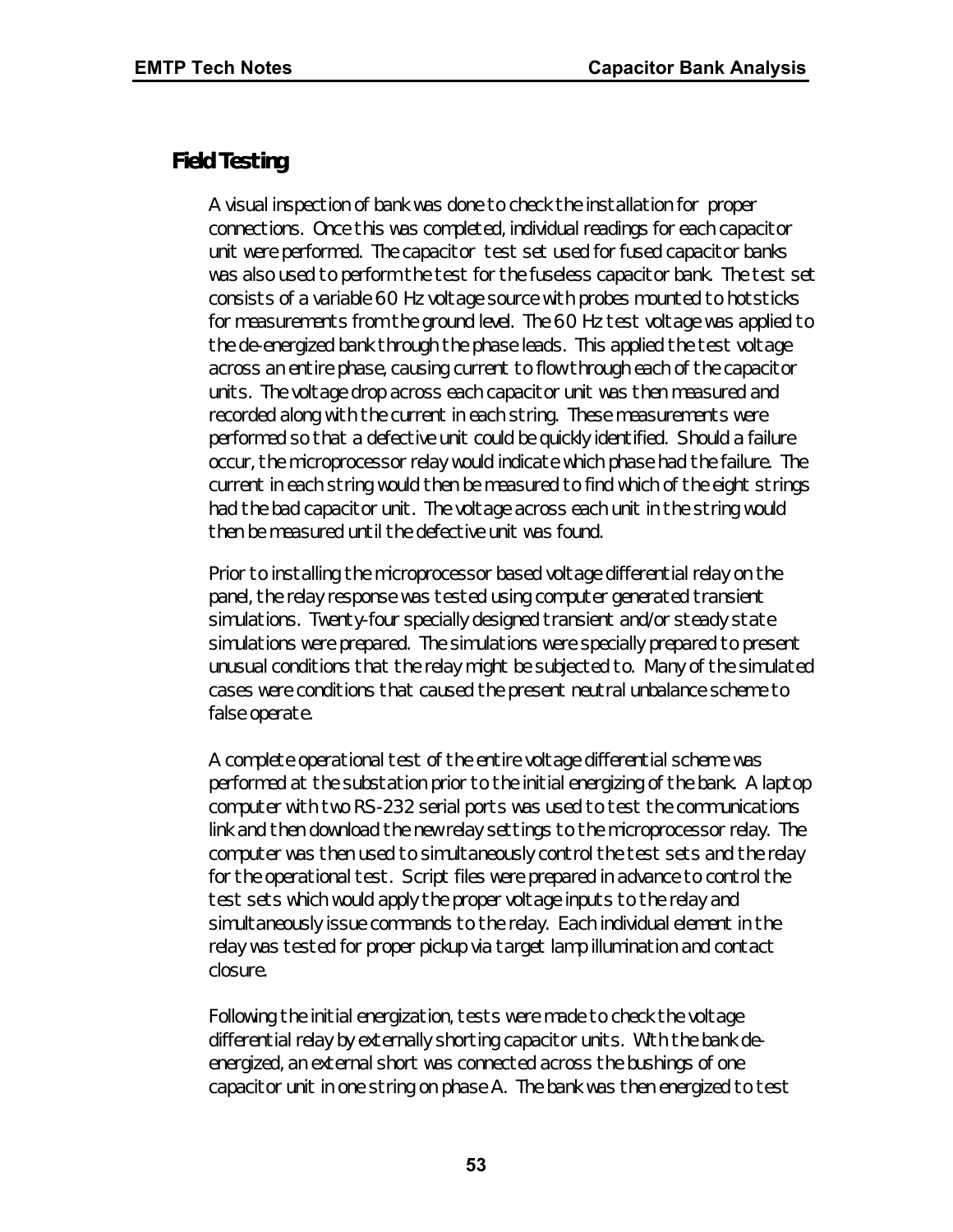the relay for a one unit out condition. The relay picked up, and after a three minute delay, the station annunciator alarm operated. The bank was then removed from service and the short was placed on the B and C phases, respectively. A second short, two units out, was also placed on each phase to test the differential tripping unit. In each case the relay picked up, operated the lockout relay, and correctly tripped the circuit switcher removing the bank from service. After completing these tests the bank was released for operation.

# *Operational History*

Since the correction of the restrike problem on the 500kV capacitor bank at Morrisville the performance of the bank has been excellent. Both the zero voltage closing control and the opening performance has been perfect. The bank has been inservice daily for the summer heavy load period with no operational problems.

Since releasing the Yorktown fuseless bank in May 1992, the performance has been excellent. It has also been operated during heavy loads during the summer and winter without any problems. There have been no unit failures reported to date, which is a major improvement over the fused banks.

#### *Conclusions*

- The application of zero voltage closing control, in conjunction with a preinsertion resistor, has proven to be an effective method for controlling overvoltages associated with energizing the Morrisville 500kV capacitor bank.
- The use of the EMTP program as a tool to determine the mode of failure of the circuit breaker and arrester was extremely beneficial.
- The voltage differential relay protection scheme using a microprocessor based relay can be used to provide overvoltage protection where low sensitivity settings are needed. Meter accuracy or relay accuracy CCVTs can be used to provide voltage input to the differential scheme.
- The application of a fuseless capacitor bank, in a hostile environment for fuses, has been proven at 230kV with the additional benefit of reduced space.
- Low-voltage capacitors can be used as part of voltage differential scheme to provide accurate relay protection of a fuseless capacitor bank.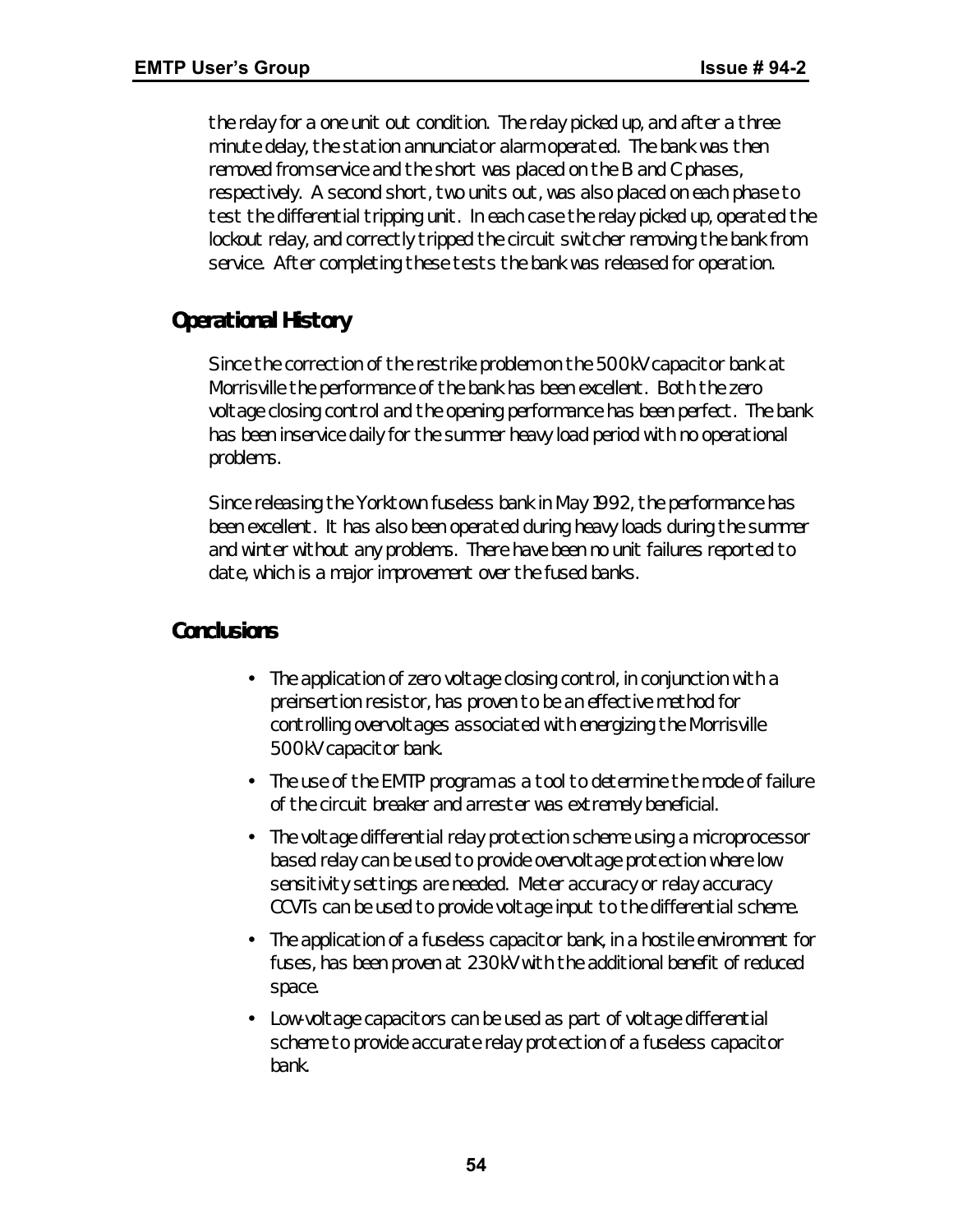• Fuseless capacitor bank design and operation can be accomplished without any change to the existing relay protection and operating philosophies.

#### *References*

- [1] P.W. Powell, J.F. Peggs, "230kV Capacitor Bank Protection," *Georgia Tech Protective Relay Conference, 1991.*
- [2] J.E. Harder, "Fuseless Substation Capacitor Banks," *Pennsylvania Electric Association Conference, 1990.*
- [3] R. W. Flugum and J. W. Kalb, "Operation of Surge Arresters on Low Surge Impedance Circuits," Presented at the *IEEE PES Winter Meeting* January 27-February 1, 1974, New York.
- [4] S. S. Mikhail and M. F. McGranaghan, "Evaluation of Switching Concerns Associated with 345kV Shunt Capacitor Applications," *IEEE Transactions on Power Systems*, Vol. PWRD-1, No. 2, April 1986.

*Jeff Peggs and Phillip Powell, Virginia Power Thomas Grebe, Electrotek Concepts, Inc.*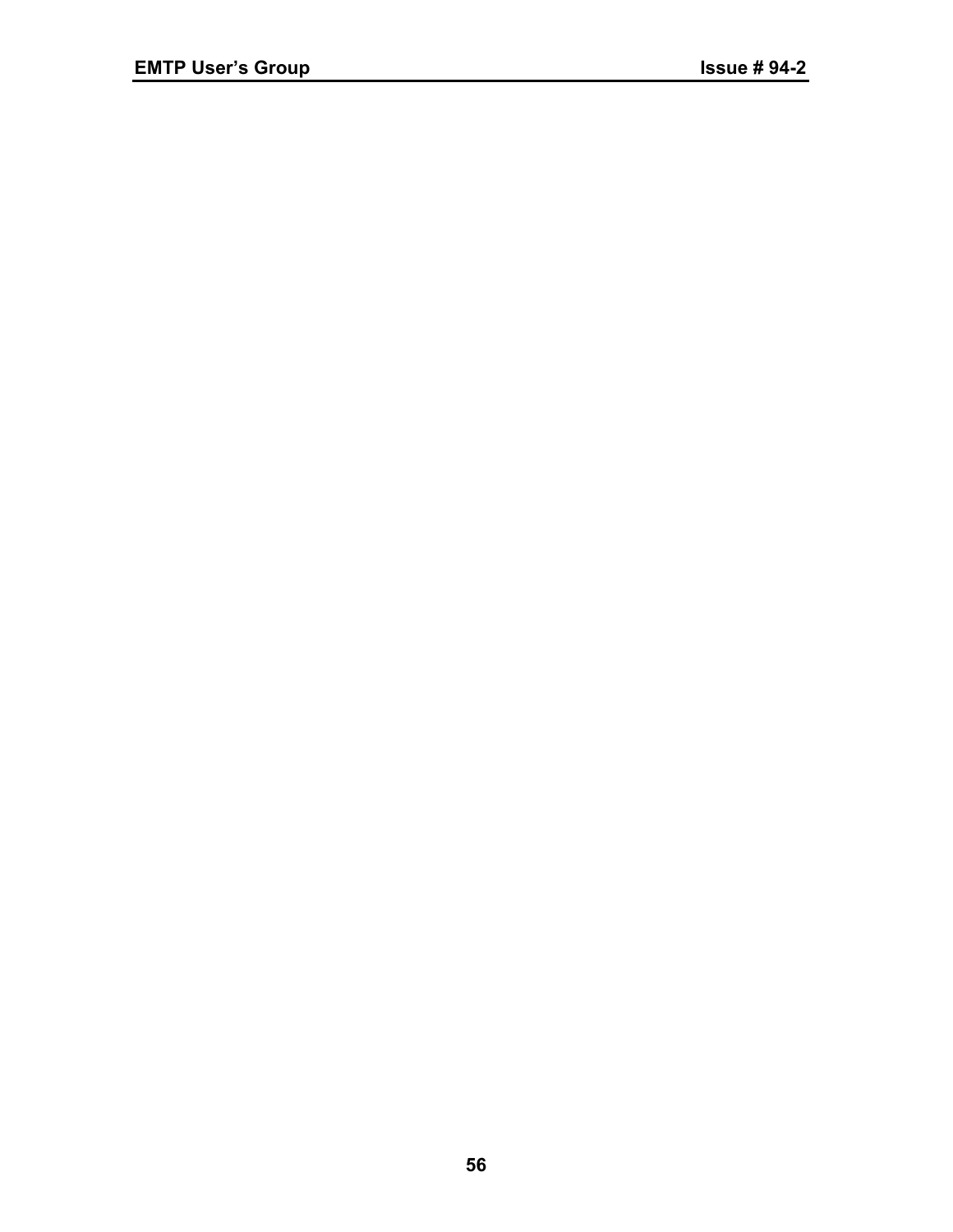

# *Transient Analysis of a Three-Phase Ungrounded Primary Distribution System*

# *Introduction*

Ungrounded primary distribution systems (delta connected) are used to provide a higher degree of reliability than do grounded systems. This is because the ungrounded system can, in principle, tolerate a single-line-toground (SLG) fault without loss of load. However, a SLG fault on an ungrounded system may initiate transient overvoltages on the unfaulted phases. These overvoltages have been known to result in a ground fault on an unfaulted phase. This results in breaker operation, removing the feeder from service due to the line-line-to-ground fault. Consequently the assumed higher degree of reliability of the ungrounded system may not be realized.

The project discussed in this article involved the transient analyses of a threephase, delta connected, ungrounded distribution system, with a line-to-line voltage of 4,160 volts. System load is approximately 1 mVA. The principal concerns of the analyses were transient voltage on the unfaulted phases resulting from a SLG fault. The analysis was carried out using a three-phase EMTP simulation. The simulation utilized EMTP models of cable, transformers, load and switches. The EMTP simulation of ungrounded systems is of particular interest. While straightforward, it is somewhat unusual. The simulation provided the phase voltage responses due to SLG faults. These were used in subsequent studies.

# *Description of the Problem*

Three-phase primary distribution systems are often operated ungrounded as a means of avoiding outages at critical times. The ungrounded system can tolerate a line to ground fault without an interruption. However it is always necessary to detect such a fault and to clear it in an appropriate time. It should be pointed out that the ungrounded system is in fact capacitively coupled to ground. When we speak of an ungrounded system we actually mean a system which is not intentionally grounded as shown in Figure 1.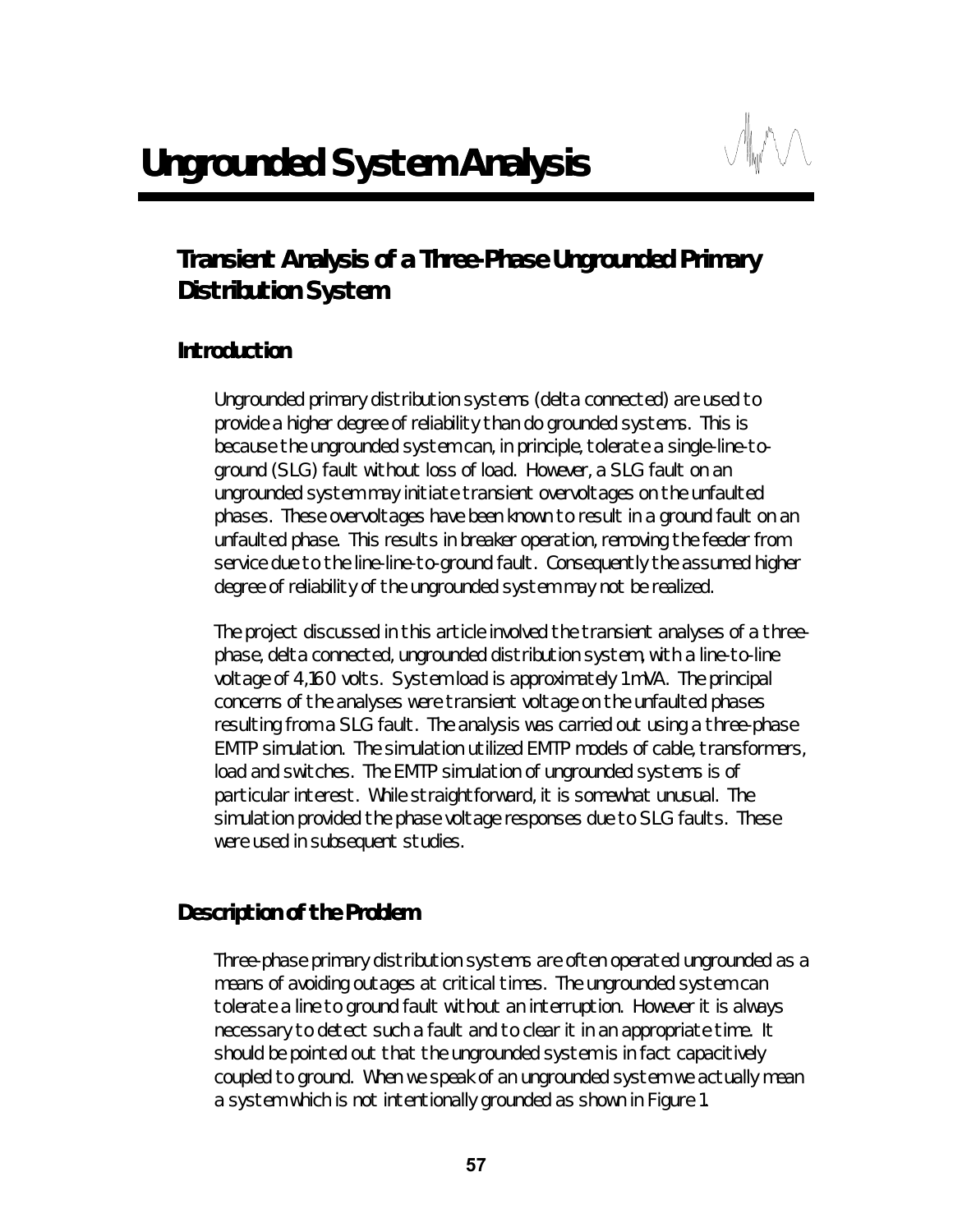

*Figure 1 - Ungrounded Primary Distribution System Showing Source and Cable Capacitance to Ground*

A single line diagram from the substation bank is shown in Figure 2.



*Figure 2 - Single Line Diagram*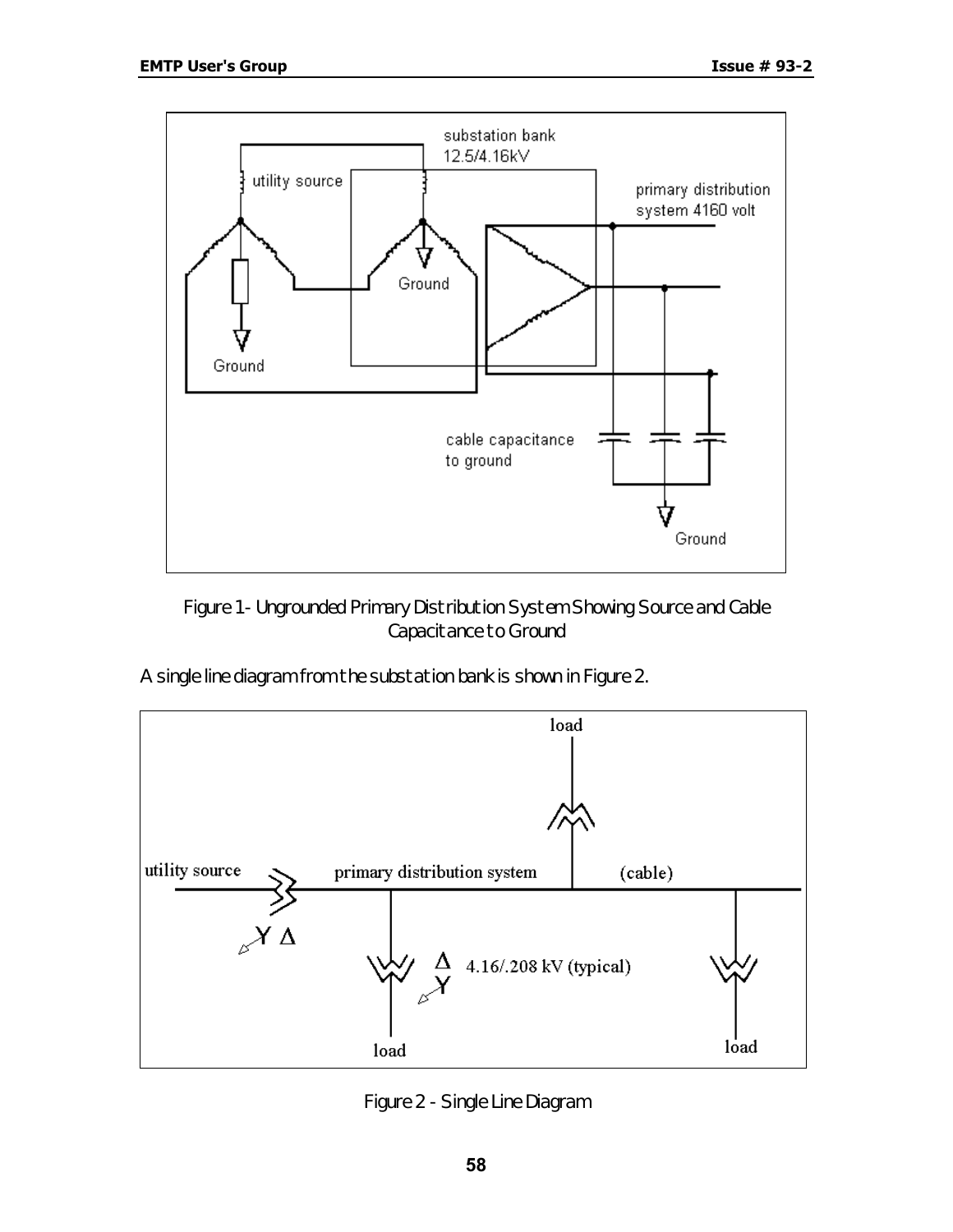Note that the loads are connected to the primary distribution system by  $\Delta$  Y transformers, leaving the primary system ungrounded. Because of their cable capacitive coupling, the normal line to ground in the primary system is

$$
\frac{4160}{\sqrt{3}}
$$
 volts rms.

In the event of a line-to-ground fault, the steady-state voltage on the ungrounded phases is 4160 volts rms. Cable and transformer insulation must tolerate this increase in steady-state line-to-ground voltage. However, the transient line-to-ground voltages initiated by a line-to-ground fault may substantially exceed the steady-state voltages.

Transient overvoltages, initiated by a fault, are due to excitation resonances involving the inductances and capacitances of the primary distribution system. To study these overvoltages an EMTP simulation of the system was developed. The simulation included the utility source, substation bank, distribution cable, load transformers and loads in a three phase representation. An additional component which was simulated was a three-phase grounding bank, as shown in Figure 3.



*Figure 3 - Grounding Bank*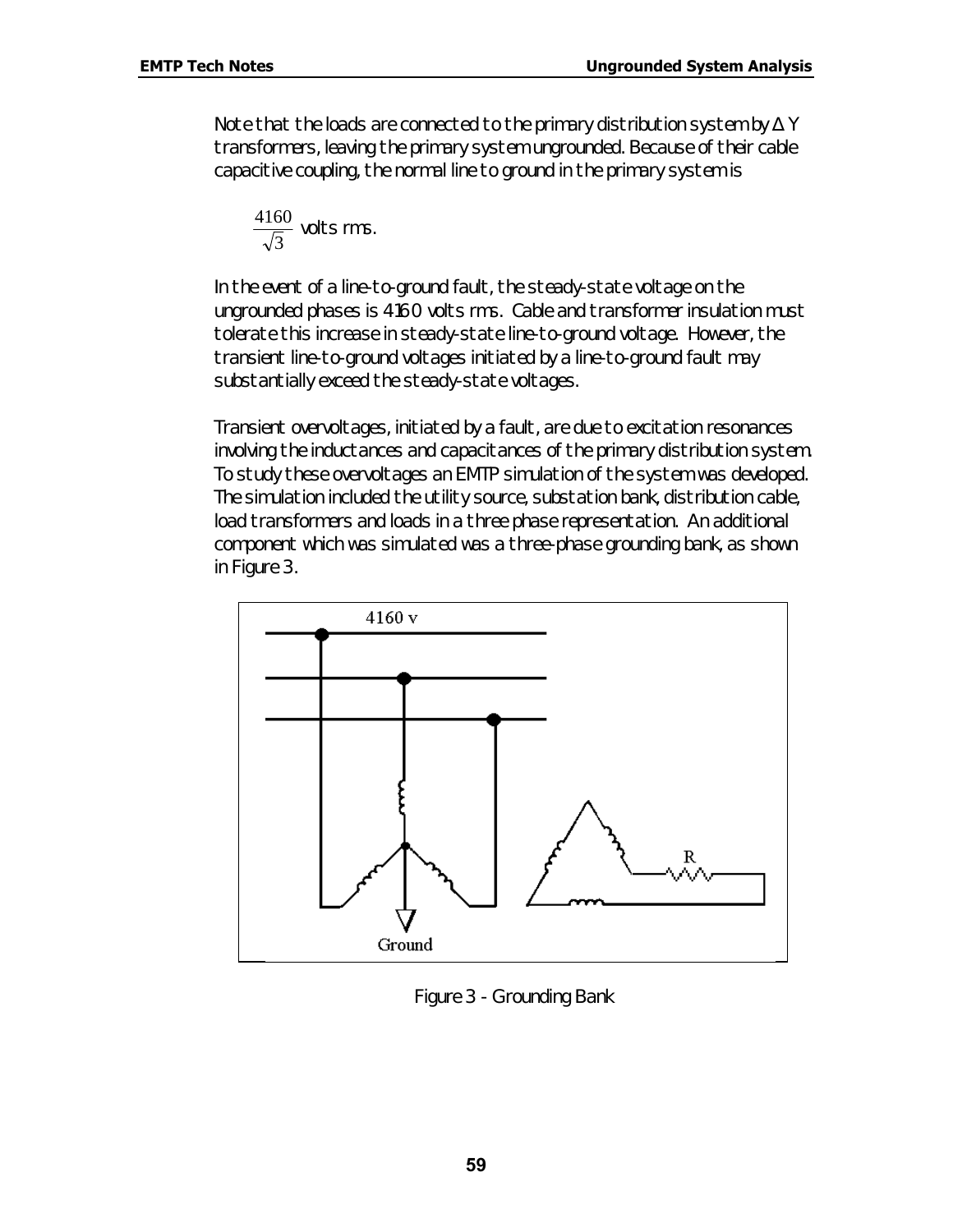#### *Analysis of EMTP Simulation Results*

The grounding bank is a grounded Y primary/open  $\Delta$  secondary, with the secondary closed through a resistor R  $\Omega$ . The grounding bank carries only excitation current under unfaulted conditions. Current through R is an indication of a line-to-ground fault on the primary distribution system. The EMTP simulation was used to study transient voltages on the unfaulted phases, fault current and current through R for cases of solid (25  $\Omega$ ) line-toground faults as well as arcing line-to-ground faults.

Some typical simulation results are shown in Figures 4 through 7. We see that the transient voltage to ground on an unfaulted phase rises to about 7000 volts, about 2.06 per unit of the normal phase to ground voltage. Some high frequency ringing occurs as seen in Figure 5, showing the primary fault current. The secondary current in the grounding bank (through R) rises to its steadystate value almost immediately as seen in Figure 6. Figure 7 shows phase voltages for the case of an arcing fault on phase A, the arc being initiated as a phase to ground voltage of 2000 volts.



*SLG Fault on Phase A*

*Figure 4 - Phase Voltages to Ground*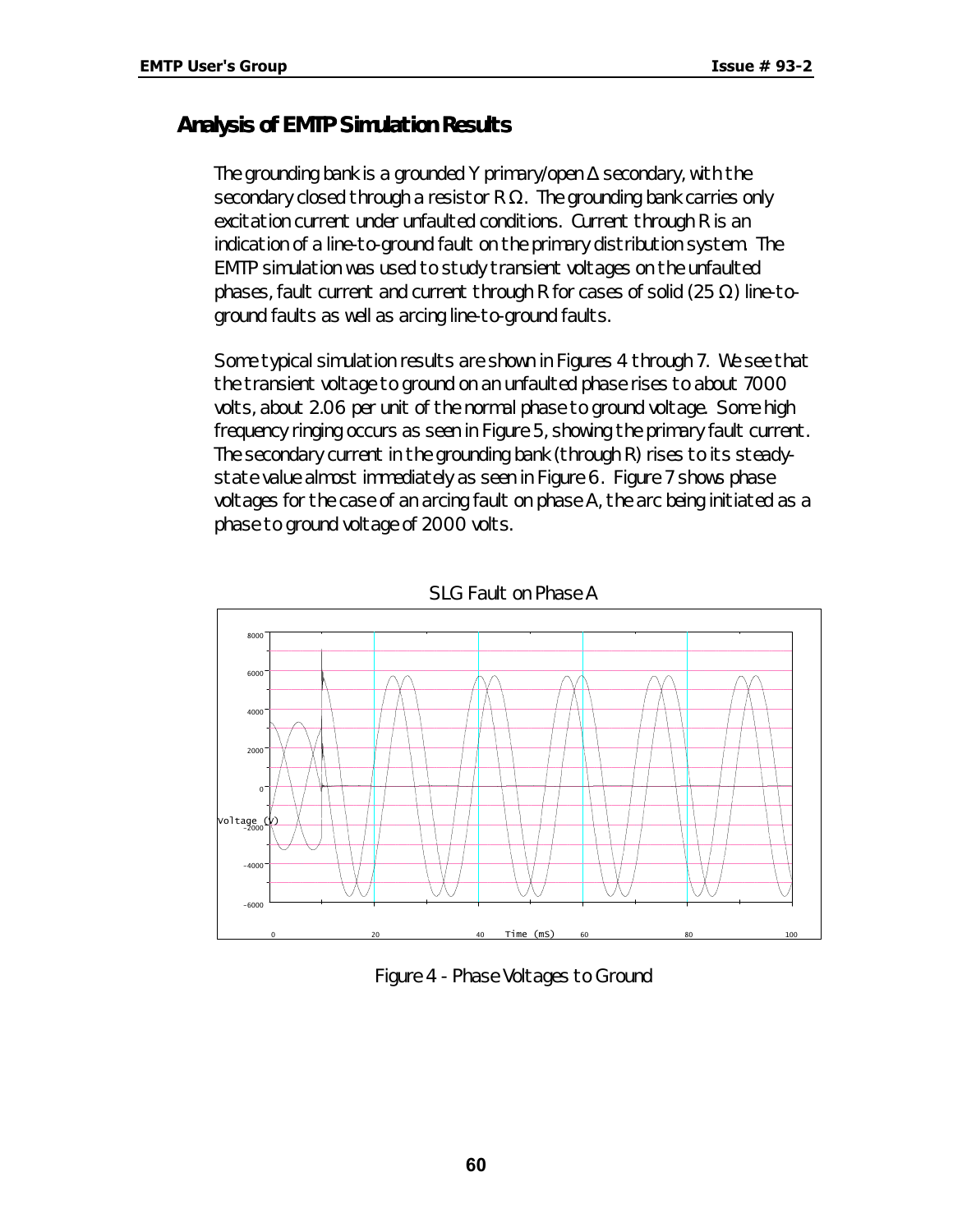





*Figure 6 - Secondary Current in Grounding Bank*